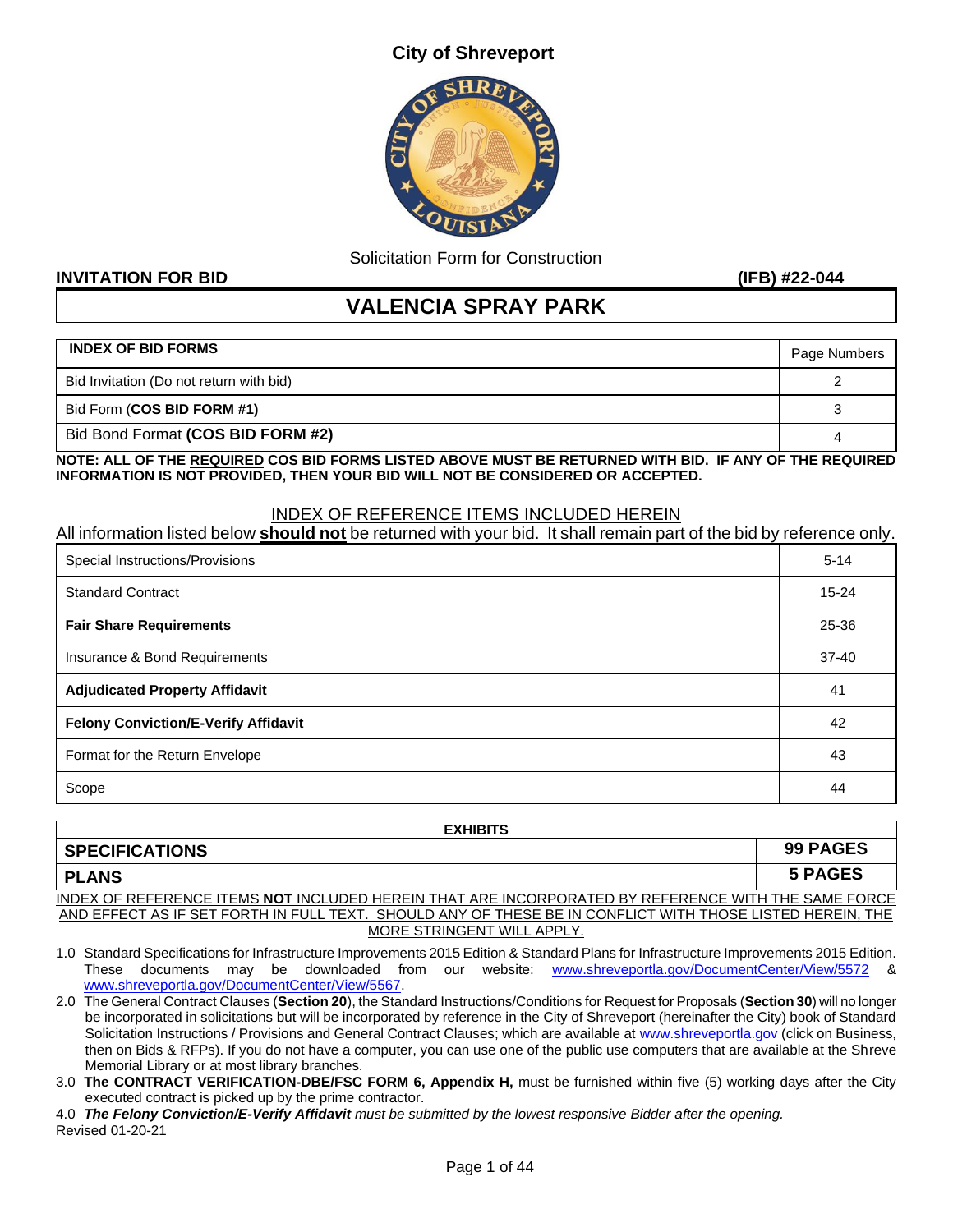|                                                                                                                                                                                                                                                                                                                                                                                                                                                                                                                                                                                                                                                                                                                                                                                                                                                                                                                                                                                                                                                                                                                                                                                                                                                                                                                                                                                                                                                                                                                                                                                                  |                                                                                  | AN INVITATION FOR YOU TO RESPOND WITH A FORMAL SEALED OR ELECTRONIC BID                                                                                                   |                            |                                                                 |              |                                              |                   |                                                                                                                                                                     |                      |
|--------------------------------------------------------------------------------------------------------------------------------------------------------------------------------------------------------------------------------------------------------------------------------------------------------------------------------------------------------------------------------------------------------------------------------------------------------------------------------------------------------------------------------------------------------------------------------------------------------------------------------------------------------------------------------------------------------------------------------------------------------------------------------------------------------------------------------------------------------------------------------------------------------------------------------------------------------------------------------------------------------------------------------------------------------------------------------------------------------------------------------------------------------------------------------------------------------------------------------------------------------------------------------------------------------------------------------------------------------------------------------------------------------------------------------------------------------------------------------------------------------------------------------------------------------------------------------------------------|----------------------------------------------------------------------------------|---------------------------------------------------------------------------------------------------------------------------------------------------------------------------|----------------------------|-----------------------------------------------------------------|--------------|----------------------------------------------|-------------------|---------------------------------------------------------------------------------------------------------------------------------------------------------------------|----------------------|
| DATES ADVERTISED:                                                                                                                                                                                                                                                                                                                                                                                                                                                                                                                                                                                                                                                                                                                                                                                                                                                                                                                                                                                                                                                                                                                                                                                                                                                                                                                                                                                                                                                                                                                                                                                |                                                                                  | May 12, 2022<br>May 19, 2022<br>May 26, 2022                                                                                                                              |                            |                                                                 | Date Posted: |                                              |                   | May 12, 2022                                                                                                                                                        |                      |
|                                                                                                                                                                                                                                                                                                                                                                                                                                                                                                                                                                                                                                                                                                                                                                                                                                                                                                                                                                                                                                                                                                                                                                                                                                                                                                                                                                                                                                                                                                                                                                                                  |                                                                                  | DO NOT RETURN THIS PAGE-FAXED OR EMAILED BIDS NOT ACCEPTED                                                                                                                |                            |                                                                 |              |                                              |                   |                                                                                                                                                                     |                      |
| <b>INVITATION FOR BID (IFB)</b><br>$\mathsf{SHR} F$<br><b>City of Shreveport</b><br>Renee Anderson, MBA, CPPB<br>Interim Purchasing Agent                                                                                                                                                                                                                                                                                                                                                                                                                                                                                                                                                                                                                                                                                                                                                                                                                                                                                                                                                                                                                                                                                                                                                                                                                                                                                                                                                                                                                                                        |                                                                                  | <b>BIDS MUST BE DELIVERED TO:</b><br>City of Shreveport<br>Office of the Purchasing Agent<br>Government Plaza-Suite 610<br>505 Travis Street<br>Shreveport, LA 71101-3042 |                            | OR GO TO BIDSYNC.COM<br><b>TO SEND ELECTRONIC</b><br><b>BID</b> |              |                                              |                   |                                                                                                                                                                     |                      |
|                                                                                                                                                                                                                                                                                                                                                                                                                                                                                                                                                                                                                                                                                                                                                                                                                                                                                                                                                                                                                                                                                                                                                                                                                                                                                                                                                                                                                                                                                                                                                                                                  |                                                                                  | BID MUST BE RECEIVED NOT LATER THAN 2:00 P.M. ON:                                                                                                                         |                            |                                                                 |              | <b>June 14, 2022</b>                         |                   |                                                                                                                                                                     | THEN PUBLICLY OPENED |
|                                                                                                                                                                                                                                                                                                                                                                                                                                                                                                                                                                                                                                                                                                                                                                                                                                                                                                                                                                                                                                                                                                                                                                                                                                                                                                                                                                                                                                                                                                                                                                                                  |                                                                                  | THIS IS NOT AN ORDER                                                                                                                                                      |                            |                                                                 |              | <b>Bid Number</b>                            | <b>IFB 22-044</b> |                                                                                                                                                                     |                      |
| <b>BID TITLE:</b>                                                                                                                                                                                                                                                                                                                                                                                                                                                                                                                                                                                                                                                                                                                                                                                                                                                                                                                                                                                                                                                                                                                                                                                                                                                                                                                                                                                                                                                                                                                                                                                |                                                                                  |                                                                                                                                                                           |                            |                                                                 |              | <b>VALENCIA SPRAY PARK</b>                   |                   |                                                                                                                                                                     |                      |
| PREBID CONFERENCE: N/A                                                                                                                                                                                                                                                                                                                                                                                                                                                                                                                                                                                                                                                                                                                                                                                                                                                                                                                                                                                                                                                                                                                                                                                                                                                                                                                                                                                                                                                                                                                                                                           |                                                                                  |                                                                                                                                                                           |                            |                                                                 |              |                                              |                   |                                                                                                                                                                     |                      |
| <b>EMAIL</b><br><b>QUESTIONS TO:</b>                                                                                                                                                                                                                                                                                                                                                                                                                                                                                                                                                                                                                                                                                                                                                                                                                                                                                                                                                                                                                                                                                                                                                                                                                                                                                                                                                                                                                                                                                                                                                             |                                                                                  | angela.mcnicoll@shreveportla.gov                                                                                                                                          |                            |                                                                 |              | 7 working days before the opening or fax to: |                   |                                                                                                                                                                     | 318-673-5408         |
|                                                                                                                                                                                                                                                                                                                                                                                                                                                                                                                                                                                                                                                                                                                                                                                                                                                                                                                                                                                                                                                                                                                                                                                                                                                                                                                                                                                                                                                                                                                                                                                                  |                                                                                  | <b>BID BOND IS REQUIRED.</b> See attached format.                                                                                                                         | <b>Designers Estimate:</b> |                                                                 |              | \$205,000                                    |                   |                                                                                                                                                                     |                      |
|                                                                                                                                                                                                                                                                                                                                                                                                                                                                                                                                                                                                                                                                                                                                                                                                                                                                                                                                                                                                                                                                                                                                                                                                                                                                                                                                                                                                                                                                                                                                                                                                  |                                                                                  | Bids received after the time specified for opening cannot be considered for an award.                                                                                     |                            |                                                                 |              |                                              |                   |                                                                                                                                                                     |                      |
|                                                                                                                                                                                                                                                                                                                                                                                                                                                                                                                                                                                                                                                                                                                                                                                                                                                                                                                                                                                                                                                                                                                                                                                                                                                                                                                                                                                                                                                                                                                                                                                                  |                                                                                  | Louisiana State Licensing Board for Contractors Project Classification:<br>Only Required when Total Bid is \$50,000 or more.                                              |                            |                                                                 |              |                                              |                   | <b>Building Construction and/or 7-77 Recreation &amp;</b><br>Sporting Facilities & Golf Courses and/or 7-530<br><b>Swimming Pools, Water Features and Fountains</b> |                      |
|                                                                                                                                                                                                                                                                                                                                                                                                                                                                                                                                                                                                                                                                                                                                                                                                                                                                                                                                                                                                                                                                                                                                                                                                                                                                                                                                                                                                                                                                                                                                                                                                  |                                                                                  | Number of signs to be provided and installed by the contractor:                                                                                                           |                            |                                                                 | N/A          | <b>Number of Days:</b>                       |                   | 60 Calendar days                                                                                                                                                    |                      |
|                                                                                                                                                                                                                                                                                                                                                                                                                                                                                                                                                                                                                                                                                                                                                                                                                                                                                                                                                                                                                                                                                                                                                                                                                                                                                                                                                                                                                                                                                                                                                                                                  |                                                                                  | <b>CONSTRUCTION BID REQUIREMENTS</b>                                                                                                                                      |                            |                                                                 |              |                                              |                   |                                                                                                                                                                     |                      |
| For paper bids, if you do not provide all of the required COS Bid Forms or the information required on the bid forms, then your<br>bid must be declared as non-responsive. The bid forms are clearly identified as COS Bid Form #1, 2 & etc. near the top right of<br>the page. If you have any questions, please call Renee Anderson at 318-673-5450.                                                                                                                                                                                                                                                                                                                                                                                                                                                                                                                                                                                                                                                                                                                                                                                                                                                                                                                                                                                                                                                                                                                                                                                                                                           |                                                                                  |                                                                                                                                                                           |                            |                                                                 |              |                                              |                   |                                                                                                                                                                     |                      |
| <b>ELECTRONIC BIDS/BID NOTICES</b>                                                                                                                                                                                                                                                                                                                                                                                                                                                                                                                                                                                                                                                                                                                                                                                                                                                                                                                                                                                                                                                                                                                                                                                                                                                                                                                                                                                                                                                                                                                                                               |                                                                                  |                                                                                                                                                                           |                            |                                                                 |              |                                              |                   |                                                                                                                                                                     |                      |
| The City of Shreveports listing of current bids (IFB) are posted on BidSync.com. To view the general bid information and receive<br>bid notices by email, register with BidSync. Registration is free. Vendors/Contractors (vendors) have the option to submit bids<br>& bid bonds, electronically or by paper copy. If you wish to view/download the entire bid package and submit electronic bids, you<br>may do so for a fee. Vendors/Contractors who decide to submit e-bids will also have to pay an annual fee for a digital signature.<br>It takes about two weeks to get a digital signature. Allow additional time to set up the digital signature on BidSync. Solicitation<br>documents are also available at www.shreveportla.gov/Solicitations. Bidsync shall be the official source for bid documents.<br>Vendors who pay the annual fee to BidSync will be able to submit electronic bids to every agency in the State of Louisiana that<br>signs up with BidSync. To register please go to: https://www.bidsync.com. If you need help registering or with training or<br>completing an e-bid, please call 800-990-9339. Contractors who submit e-bonds will need to pay an annual fee for electronic bid<br>bonds. If an electronic bid is submitted, provide your state contractors license number when the bid with alternates amounts to<br>\$50,000 or more. To request copies of bids by e-mail, send your request to angela monicoll@shreveportla.gov.<br>Important- If you consider the specifications as restrictive or have a problem with this document, please contact |                                                                                  |                                                                                                                                                                           |                            |                                                                 |              |                                              |                   |                                                                                                                                                                     |                      |
|                                                                                                                                                                                                                                                                                                                                                                                                                                                                                                                                                                                                                                                                                                                                                                                                                                                                                                                                                                                                                                                                                                                                                                                                                                                                                                                                                                                                                                                                                                                                                                                                  | the Purchasing Agent at least five days before the bid opening at (318) 673-5450 |                                                                                                                                                                           |                            |                                                                 |              |                                              |                   |                                                                                                                                                                     |                      |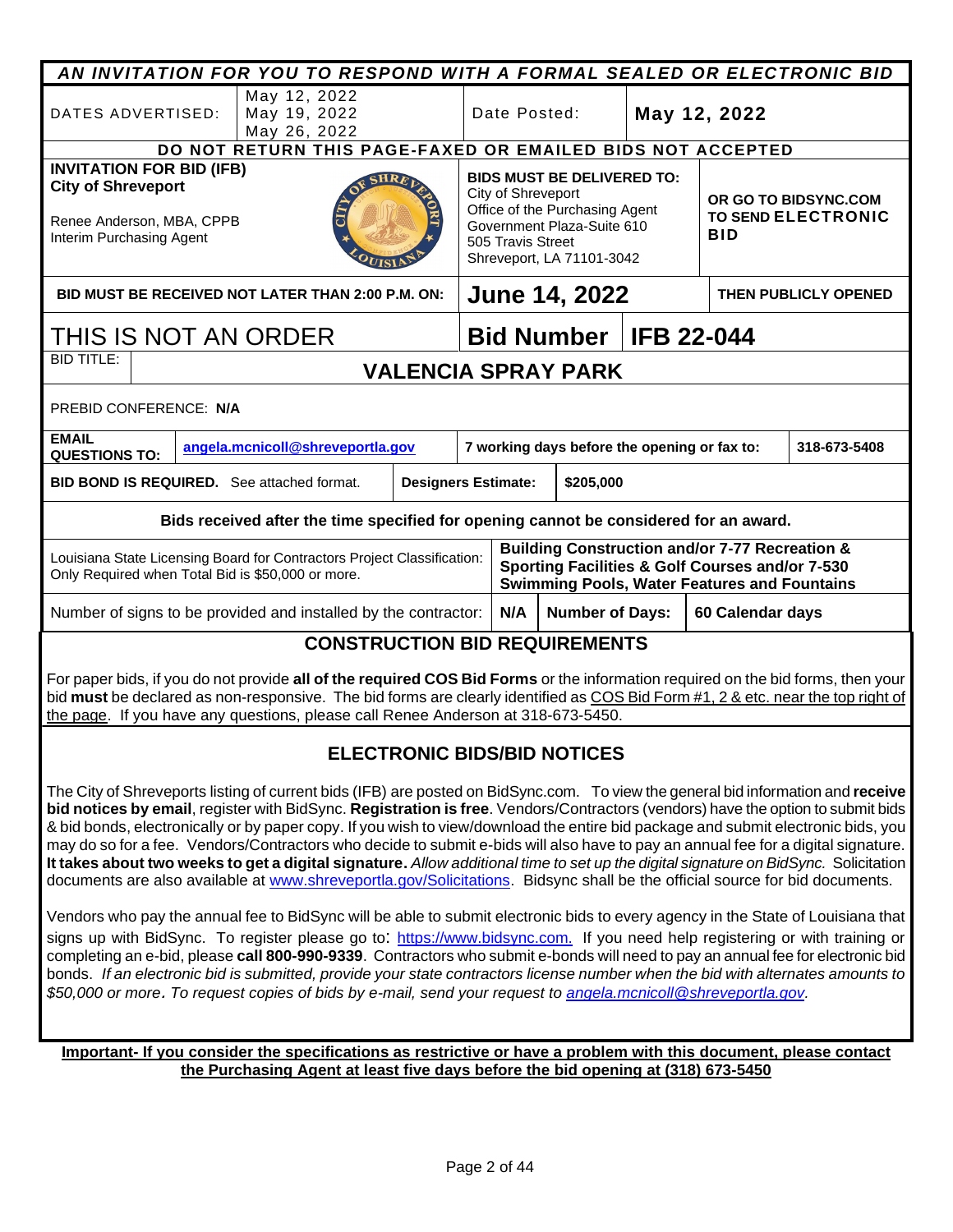## **LOUISIANA UNIFORM PUBLIC WORK BID FORM – COS Form #1**

| TO:   | City of Shreveport                                                                                                      | <b>BID FOR: IFB 22-044</b>                                                                                                                         |  |
|-------|-------------------------------------------------------------------------------------------------------------------------|----------------------------------------------------------------------------------------------------------------------------------------------------|--|
|       | Office of the Purchasing Agent                                                                                          | <b>VALENCIA SPRAY PARK</b>                                                                                                                         |  |
|       | Government Plaza, Suite 610                                                                                             |                                                                                                                                                    |  |
|       | Shreveport, LA 71101-3042                                                                                               | Deposit/Fee for Plans/Specs (Paper): N/A                                                                                                           |  |
|       | (Owner to provide name and address of owner)                                                                            | (Owner to provide name of project and other identifying information)                                                                               |  |
|       |                                                                                                                         | The undersigned bidder hereby declares and represents that she/he: a) has carefully examined and understands the Bidding Documents, b)             |  |
|       |                                                                                                                         | has not received, relied on, or based his bid on any verbal instructions contrary to the Bidding Documents or any addenda, c) has personally       |  |
|       |                                                                                                                         | inspected and is familiar with the project site, and hereby proposes to provide all labor, materials, tools, appliances and facilities as required |  |
|       |                                                                                                                         | to perform, in a workmanlike manner, all work and services for the construction and completion of the referenced project, all in strict            |  |
|       | accordance with the Bidding Documents prepared by:                                                                      |                                                                                                                                                    |  |
|       |                                                                                                                         | <b>Katherine Martin, ASLA</b> and dated: <b>January 2022</b><br>(Owner to provide name of entity preparing bidding documents.)                     |  |
|       |                                                                                                                         |                                                                                                                                                    |  |
|       |                                                                                                                         | Bidders must acknowledge all addenda. The Bidder acknowledges receipt of the following <b>ADDENDA:</b> (Enter the number the Designer has          |  |
|       |                                                                                                                         |                                                                                                                                                    |  |
|       |                                                                                                                         |                                                                                                                                                    |  |
|       | not alternates) the sum of:                                                                                             | <b>TOTAL BASE BID:</b> For all work required by the Bidding Documents (including any and all unit prices designated "Base Bid" * but               |  |
|       |                                                                                                                         | $Dollars (\$                                                                                                                                       |  |
|       |                                                                                                                         |                                                                                                                                                    |  |
|       | Alternate No. 1 (Owner to provide description of alternate and state whether add or deduct) for the lump sum of:        | $Dollars (\$ $\text{Dollars} (\)$                                                                                                                  |  |
|       | <b>Alternate No. 2</b> (Owner to provide description of alternate and state whether add or deduct) for the lump sum of: |                                                                                                                                                    |  |
|       |                                                                                                                         | Dollars (\$                                                                                                                                        |  |
|       | Alternate No. 3 (Owner to provide description of alternate and state whether add or deduct) for the lump sum of:        |                                                                                                                                                    |  |
|       |                                                                                                                         | Dollars $(\$$                                                                                                                                      |  |
|       |                                                                                                                         |                                                                                                                                                    |  |
|       | <b>NAME OF BIDDER:</b>                                                                                                  |                                                                                                                                                    |  |
|       |                                                                                                                         |                                                                                                                                                    |  |
|       | <b>ADDRESS OF BIDDER:</b>                                                                                               |                                                                                                                                                    |  |
|       |                                                                                                                         |                                                                                                                                                    |  |
|       | <b>LOUISIANA CONTRACTOR'S LICENSE NUMBER:</b>                                                                           |                                                                                                                                                    |  |
|       | <b>NAME OF AUTHORIZED SIGNATORY OF BIDDER:</b>                                                                          | <u> 1980 - Johann Barn, fransk politik (f. 1980)</u>                                                                                               |  |
|       | TITLE OF AUTHORIZED SIGNATORY OF BIDDER:                                                                                | <u> 1989 - Johann Stein, mars ann an t-Amhainn an t-Amhainn an t-Amhainn an t-Amhainn an t-Amhainn an t-Amhainn a</u>                              |  |
|       |                                                                                                                         |                                                                                                                                                    |  |
|       |                                                                                                                         | SIGNATURE OF AUTHORIZED SIGNATORY OF BIDDER **:                                                                                                    |  |
| DATE: | the contract of the contract of the contract of the contract of the contract of                                         |                                                                                                                                                    |  |
|       |                                                                                                                         | THE FOLLOWING ITEMS ARE TO BE INCLUDED WITH THE SUBMISSION OF THIS LOUISIANA                                                                       |  |

#### **UNIFORM PUBLIC WORK BID FORM**:

\* The Unit Price Form shall be used if the contract includes unit prices. Otherwise, it is not required and need not be included with the form. The number of unit prices that may be included is not limited and additional sheets may be included if needed.

**\*\* A CORPORATE RESOLUTION OR WRITTEN EVIDENCE** of the authority of the person signing the bid for the public work as prescribed by LA R.S.  $38:2212(B)(5)$ .

**BID SECURITY** in the form of a bid bond, certified check or cashier's check as prescribed by LA R.S. 38:2218(A) attached to and made a part of this bid. *(Current as of 10/16/19)*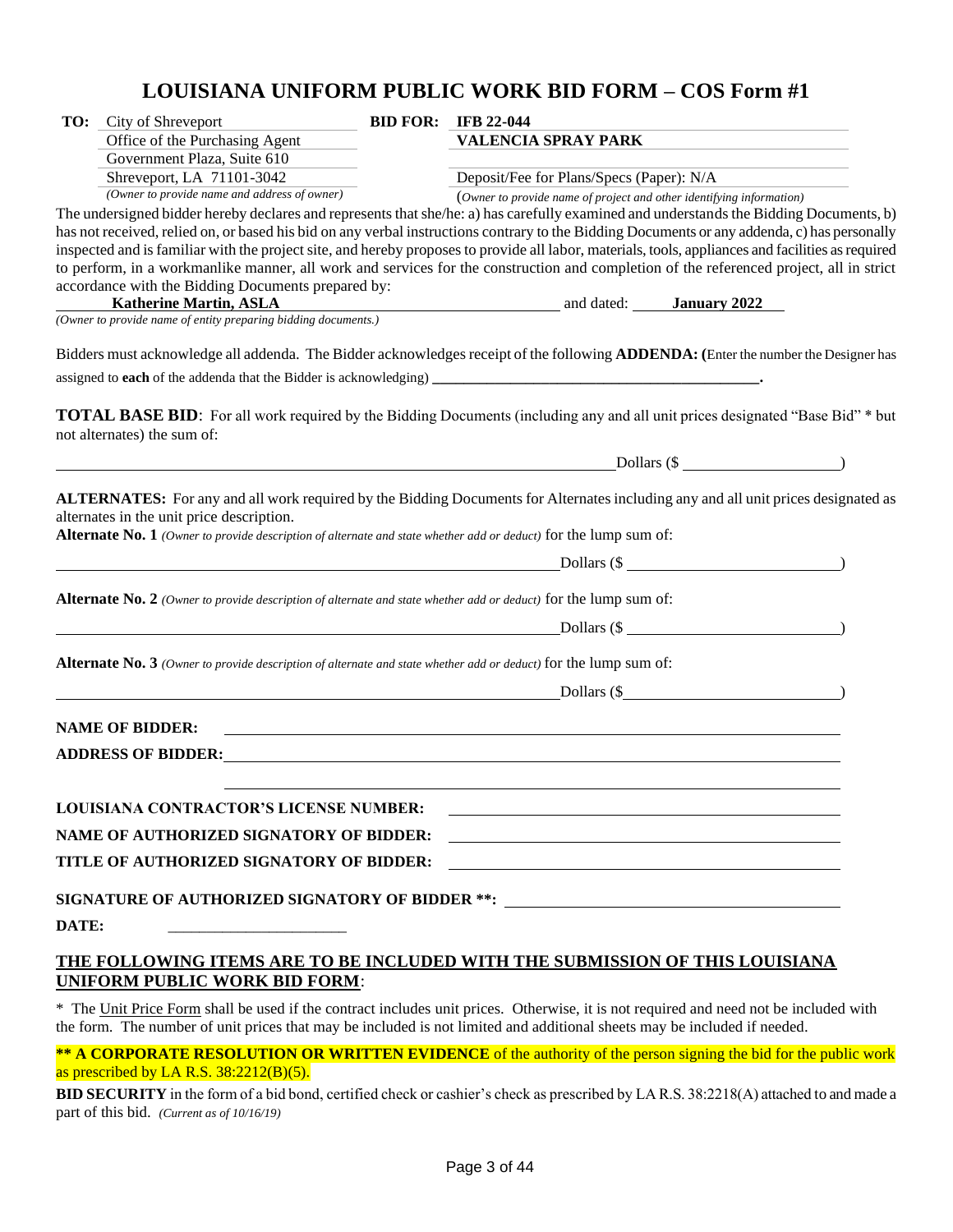## **COS BID FORM #2-Must use this Form if a Paper Bid BID BOND**

(For a paper bid, one original required of all Bidders with Power of Attorney attached. For an electronic bid, an electronic bid bond or a paper bond will still be accepted if received before the bid opening)

Date: **Date:** 

KNOW ALL MEN BY THESE PRESENTS:

 $\mathsf{That}$  and  $\mathsf{S}$  , as a set of  $\mathsf{S}$  , as a set of  $\mathsf{S}$  , as a set of  $\mathsf{S}$ Principal, and , as Surety, are held and  $\overline{a}$ , as Surety, are held and firmly bound unto the City of Shreveport, in the full and just sum of five (5%) percent of the total amount of this bid, including all alternates, lawful money of the United States, for payment of which sum, well and truly be made, we bind ourselves, our heirs, executors, administrators, successors and assigns, jointly and severally firmly by these presents.

Surety represents that it is listed on the current U. S. Department of the Treasury Financial Management Service list of approved bonding companies as approved for an amount equal to or greater that the amount for which it obligates itself in this instrument or that it is a Louisiana domiciled insurance company with at least an A rating in the latest printing of the A. M. Bests Key Rating Guide. If surety qualifies by virtue of its Bests listing, the Bond amount may not exceed ten percent of policyholders surplus as shown in the latest A. M. Bests Key Rating Guide.

Surety further represents that it is licensed to do business in the State of Louisiana and that this Bond is signed by suretys agent or attorney-in-fact. This Bid Bond is accompanied by appropriate power of attorney.

THE CONDITION OF THIS OBLIGATION IS SUCH that, whereas said Principal is herewith submitting its bid to the Obligee on a Contract for:

#### **IFB 22-044 Valencia Spray Park**

NOW, THEREFORE, if the said Contract be awarded to the Principal and the Principal shall, within such time as may be specified, enter into the Contract in writing and give a good and sufficient bond to secure the performance of the terms and conditions of the Contract with surety acceptable to the Obligee, then this obligation shall be void; otherwise, this obligation shall become due and payable.

PRINCIPAL (BIDDER) SURETY

 $\overline{a}$ 

BY: BY:

AGENT OR ATTORNEY-IN-FACT(SEAL)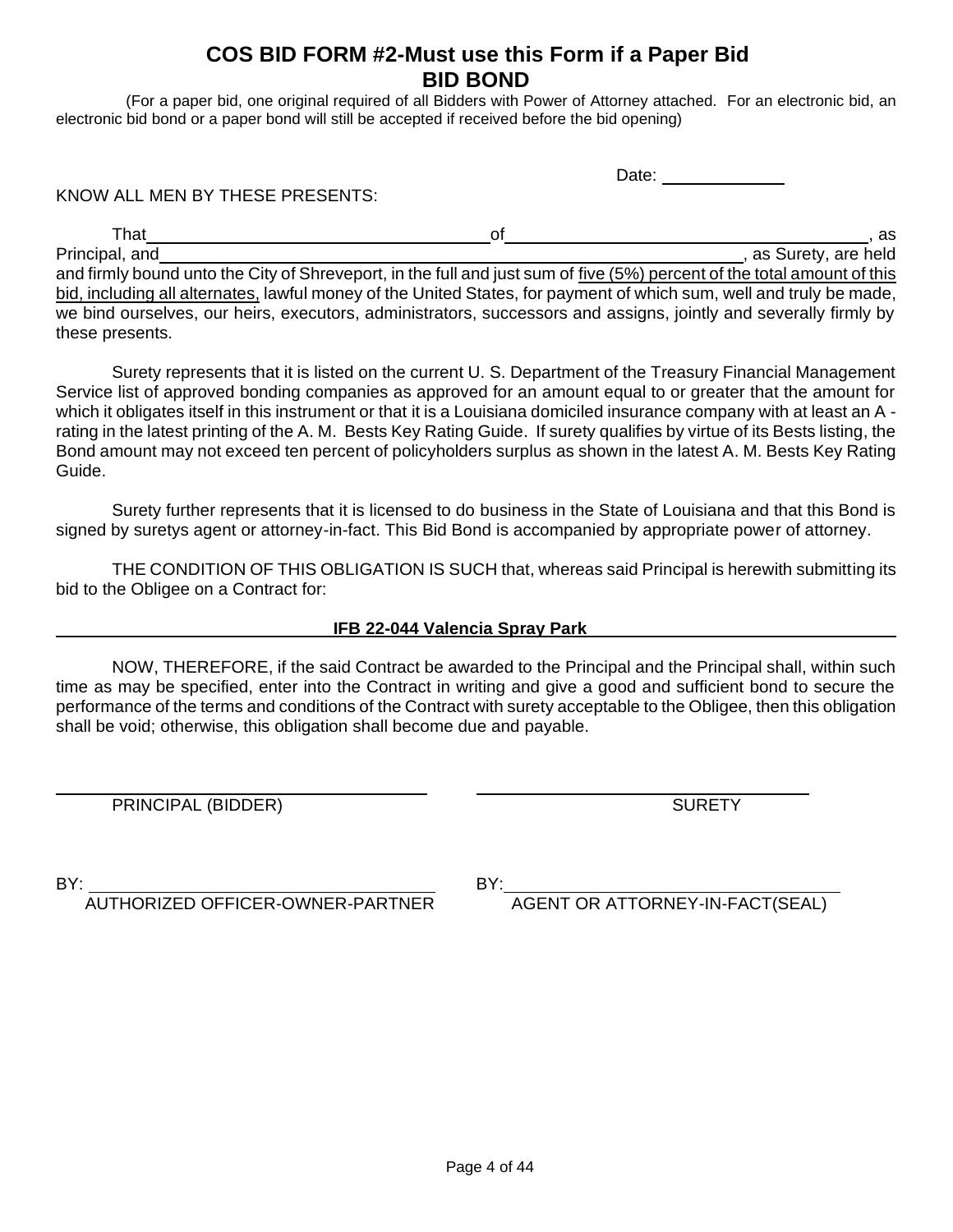#### 1.0 STATE CONTRACTORS LICENSE

- 1.1 On any public works bid submitted in the amount of \$50,000 or more, the Contractor shall certify that he or she is licensed under Louisiana Revised Statute 37:2150, et seq. **and show his or her license number on the outside of the bid envelope and on the bid schedule.** In the case of an electronic bid, a contractor must submit an authentic digital signature on the electronic bid accompanied by the contractor's license number, when required.
- 1.2 The licensee shall not be permitted to bid or perform any type or types of work not included in the classification under which his license was issued.
- 1.3 Any construction bid that does not require the contractor to hold an active license shall state EXEMPTION on the bid envelope.
- 1.4 WHEN BIDDING ON **FRIABLE ASBESTOS REMOVAL/ABATEMENT**, STATE LICENSE AND DEQ CERTIFICATION IS REQUIRED REGARDLESS OF CONTRACT AMOUNT.

#### 2.0 PERMITS, TAXES AND FEES

2.1 All Bids submitted must include the price of any business and professional licenses, permits, taxes and fees as required by Federal, State or Local Government Agencies.

#### 3.0 CLARIFICATION/SUBSTITUTION REQUESTS

- 3.1 Bidders requiring additional information may submit their question(s) in writing to the attention of the Buyer as listed on page two.
- 3.2 Answers to questions received that would change and/or clarify this solicitation will be provided in writing to all firms that have received the original Invitation for Bid.
- 3.3 Any inquiry received at least seven (7) or more working days prior to the date fixed for the opening of bids will be given consideration.
- 3.4 Every interpretation made to a Bidder will be in the form of written Addendum to the contract document and when issued will be on file in the Purchasing Agents office.
- 3.4.1 Addenda must be delivered to all prime bidders who have requested bid documents within twenty-four hours of issuance either by fax, e-mail, or other electronic means or by hand and a copy shall be mailed to all prime bidders who have requested bid documents. If the addendum cannot be transmitted by fax, e-mail, or other electronic means or by hand, the bid opening shall be postponed by at least seven (7) working days. La. R.S. 38:2212 (C)(2)(a).
- 3.4.2 All such addenda shall become part of the Contract Documents and all Bidders shall be bound by such addenda.
- 3.4.3 The City shall not be legally bound by an addendum or interpretation that is not in writing.
- 3.4.4 If the necessity arises to issue an addendum modifying plans and specifications within the seventy-two-hour period (exclusive of holidays, Saturdays, and Sundays) before the scheduled bid opening then the opening of bids shall be extended a minimum of at least seven but not more than twenty-one working days. (Louisiana R.S. 38:2212-C-2).

#### 3.5 **It shall be the Bidders responsibility to make inquiry as to the Addenda issued.**

#### 4.0 CHANGE ORDERS

4.1 All Public Works contracts shall contain provisions authorizing the issuance of Change Orders within the scope of the project and any such Change Orders shall be in writing.

#### 5.0 EXISTING CONDITIONS

- 5.1 Bidders are cautioned not to submit their bids until said plans, specifications, and profiles have been carefully examined by them.
- 5.2 Each bidder shall fully acquaint himself with conditions relating to the scope and restrictions attending the execution of the work under the conditions of this bid.
- 5.3 The failure or omission of a bidder to acquaint himself with existing conditions shall in no way relieve him of any obligation with respect to this bid or to the contract.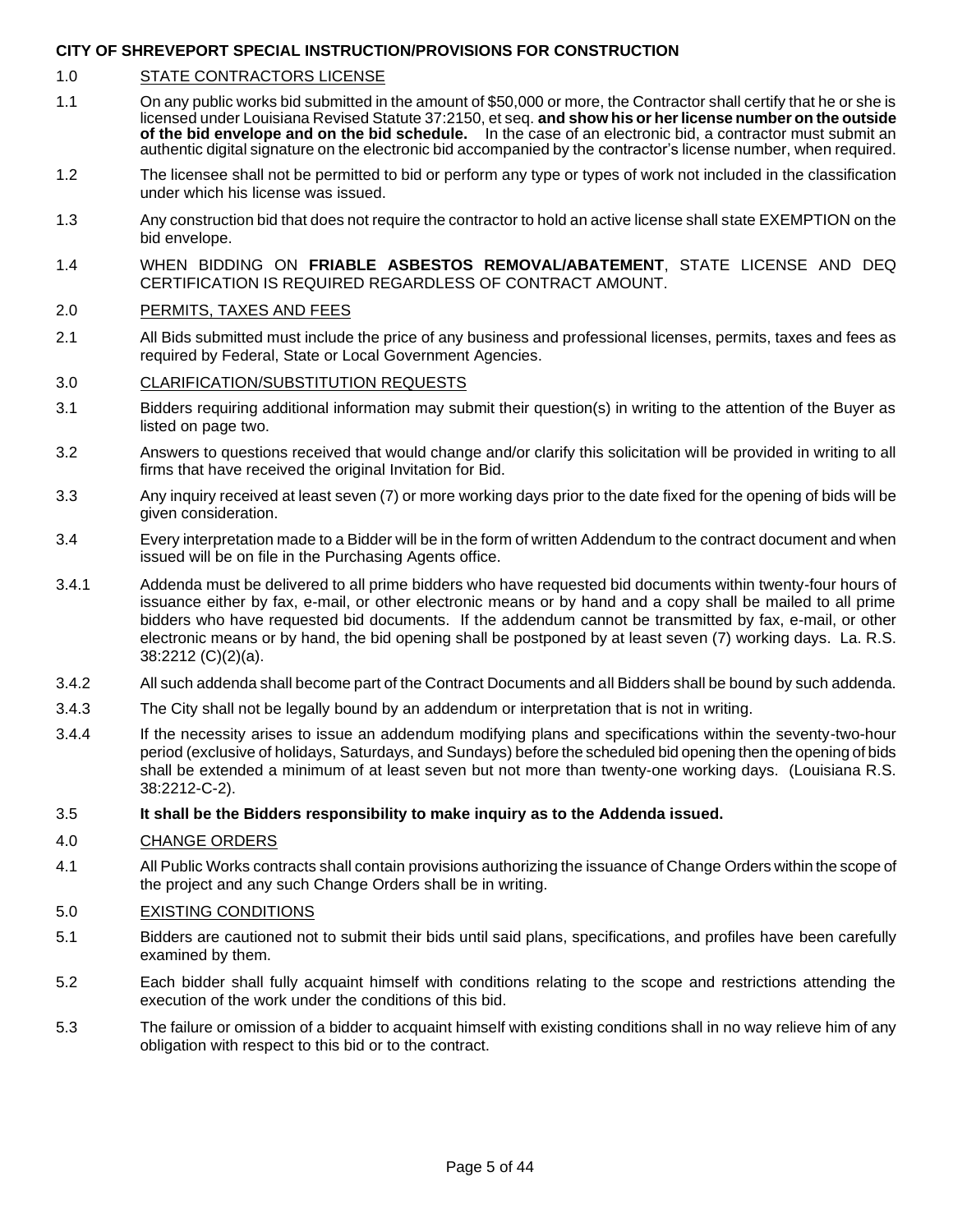| 6.0 | <b>BID BOND</b> |  |
|-----|-----------------|--|

- 6.1 An acceptable Bid Bond, Cashiers Check, or Certified Check payable to the City of Shreveport, in an amount not less than five (5%) percent of the total bid including all additive alternates must accompany the bid.
- 6.2 Negotiable Bid Bonds will be returned to the unsuccessful bidder as soon as possible, or not more than 45 days after the opening of bids.
- 6.3 All bonds applicable to this transaction must be accompanied by an original Power of Attorney.
- 6.4 Bidders agree to forfeit Bidders Bond, in the event of failure to contract with the city within ten (10) days after the award of Bid.
- 7.0 PERFORMANCE/PAYMENT/MAINTENANCE BOND
- 7.1 An acceptable Performance/Payment/Maintenance Bond will be required of the successful bidder as follows:
- 7.1.1 When the total contract amount with alternates is \$50,000 or more, a 100% performance bond shall be required.
- 7.1.2 When the total contract amount with alternates is \$25,000 or more, a 50% payment bond shall be required.
- 7.1.3 When the total contract amount with alternates is \$20,000 or more, a two-year 10% maintenance bond shall be required.

#### 8.0 BONDING REQUIREMENTS FOR NONRESIDENT CONTRACTORS

- 8.1 The 1986 Regular Session of the Louisiana Legislature enacted important changes in the registration and bonding requirements of nonresident contractors.
- 8.2 Beginning January 1, 1987, the Departments registration and bonding requirements must be met before the nonresident contractor can obtain any building permit, license, or certificate necessary to lawfully commence any construction project.
- 8.3 Any person failing to register any contract or execute the bond required by the statutes may be denied the right to perform such contracts.
- 8.4 A temporary injunction may be issued to prevent any activities in the performance of such contracts until the contractor complies with the necessary requirements.
- 8.5 The Secretary of the Department may also impose a penalty in the amount of \$200 or 2% of the construction contract, whichever is greater.
- 8.6 Louisiana Revised Statute 47:9A (2) defines resident and nonresident contractors. Contractors who meet the following conditions are considered resident contractors for purposes of taxation by the Department:
- 8.7 Individual who has maintained their permanent domiciles in Louisiana for at least one year prior to bidding on work.
- 8.8 Corporations which have operated permanent business facilities in Louisiana for at least one year prior to bidding on work.
- 8.9 Corporations with at least 50% of outstanding and issued common stock owned by individuals who have maintained their domiciles in Louisiana for at least one year prior to bidding on work.
- 8.10 Partnerships, associates, and other legal entities in which resident corporations or individuals have at least a 50% ownership interest shall be considered resident contractors.
- 8.11 A contractor who does not meet these conditions will be considered a nonresident contractor and will be subject to the contract registration and bonding requirements of the Department.
- 8.12 For questions or additional information, call the Sales Tax Section at225/219-7656 Option 1.
- 8.13 Employers Required to File Form L-3.
- 8.14 Every employer must file an Employers Annual Reconciliation of Louisiana Income Tax Withheld (Form L-3) on or before January 31 of the current calendar year, accompanied by copies of the employees W-2 forms and Wage and Tax Statement forms (Form L-2).
- 8.15 Preaddressed forms are included in the Employers Withholding Tax Returns and Reconciliation coupon booklets.
- 8.16 Any employer, who fails to receive a preaddressed form, should notify the Withholding Tax Unit of the Department.
- 9.0 COST OF PLANS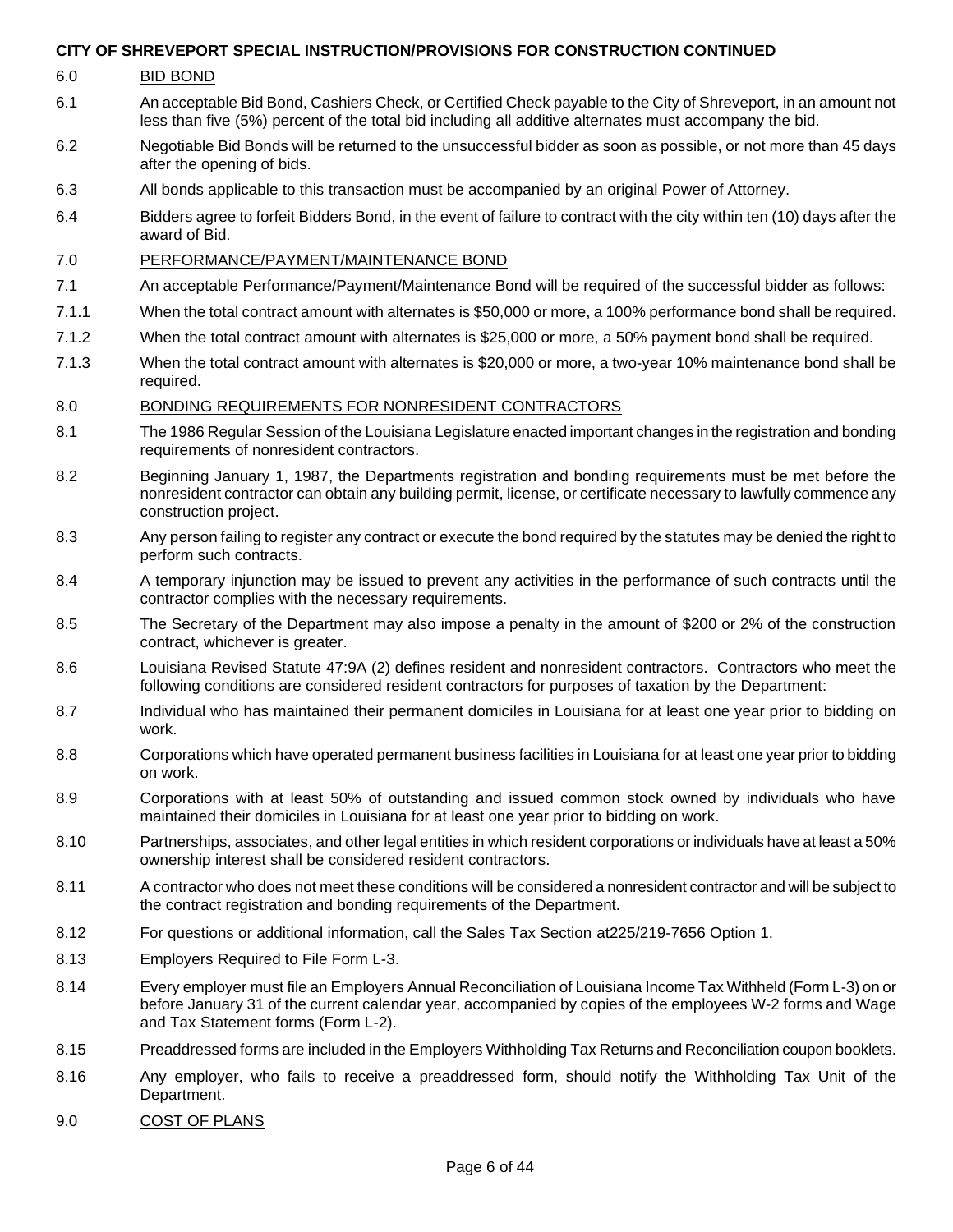- 9.1 When the City prepares and distributes the bid documents, the fee schedule for these shall be:
- 9.1.1 For projects with cost estimates that are less than \$150,000, there shall be no charge for the first set of bid documents.
- 9.1.2 For projects with cost estimates that are \$150,000 or more, there shall be a non-refundable fee of \$30.
- 9.1.3 For additional copies of bid documents for any project where the City prepares and distributes the bid documents, there shall be a non-refundable fee of \$30 each.
- 9.1.4 **If delivery is required, your express mail account number must be furnished.**
- 9.1.5 When the bid documents are not prepared by the City and the bid documents are distributed by others, the fee schedule for these shall be:
- 9.1.6 For projects with cost estimates that are less than \$150,000, there shall be no charge for the first set of bid documents.
- 9.2 For projects with cost estimates that are \$150,000 or more, bid documents shall be available upon payment of (the actual cost of reproduction of specs and drawings) refundable deposit per set.
- 9.3 Deposits on the first set are fully refunded upon return of documents in good condition on or before 10 days after bid opening.
- 9.3.1 On additional sets of documents furnished to bidders, there **will not** be a refund because the deposit is equal to the actual cost of reproduction. **If delivery is required, your express mail account number must be furnished.**

#### 10.0 AWARD CRITERIA

- 10.1 Award will be made to the lowest responsible and responsive bidder according to the criteria designated in the Invitation for Bid.
- 10.2 In addition to price, the Bid Evaluation will include the following factors (as they apply):
- 10.2.1 The quality of performance/workmanship of previous contracts, or references which attest to the specific experiences of others.
- 10.2.2 The timely completion of previous contracts, or references which attest to the specific experiences of others.
- 10.2.3 The sufficiency of financial resources and its impact on ability of the bidder to perform the contract.
- 10.2.4 The City reserves the right to conduct on-site inspections of any bidders' facilities prior to award and the results of said inspection will be considered by the City in determining bidders' capabilities of successfully administering to this contract.
- 10.2.5 The ability and availability of the bidder to provide quality and timely maintenance, service, and/or parts.
- 10.2.6 The cost of maintenance and operational costs.
- 10.2.7 The availability and capability of local support as it affects the quantity, quality, and timeliness of the work required.
- 10.2.8 The timely completion of a project as stated in the bid.
- 10.2.9 Substantial compliance or noncompliance with specifications set forth in the bid as determined by the City.
- 10.2.10 Product or parts inventory capability as it relates to a particular bid.
- 10.2.11 Results of product/equipment testing
- 10.2.12 The warranty Terms and Conditions.
- 10.2.13 Adequate capital and credit rating sufficiently to complete all operations under this contract in a satisfactory manner.
- 10.2.14 An efficient office force, with a satisfactory record in expediting delivery of materials to field force and capable of fulfilling proper liaison service with mechanical trades.
- 10.2.15 An adequate and efficient field force, with extensive knowledge of all types of work involved under this contract.
- 10.2.16 A record of amicable relations with labor.
- 10.2.17 An adequate supply of construction equipment in good operating condition.
- 11.0 ALTERNATES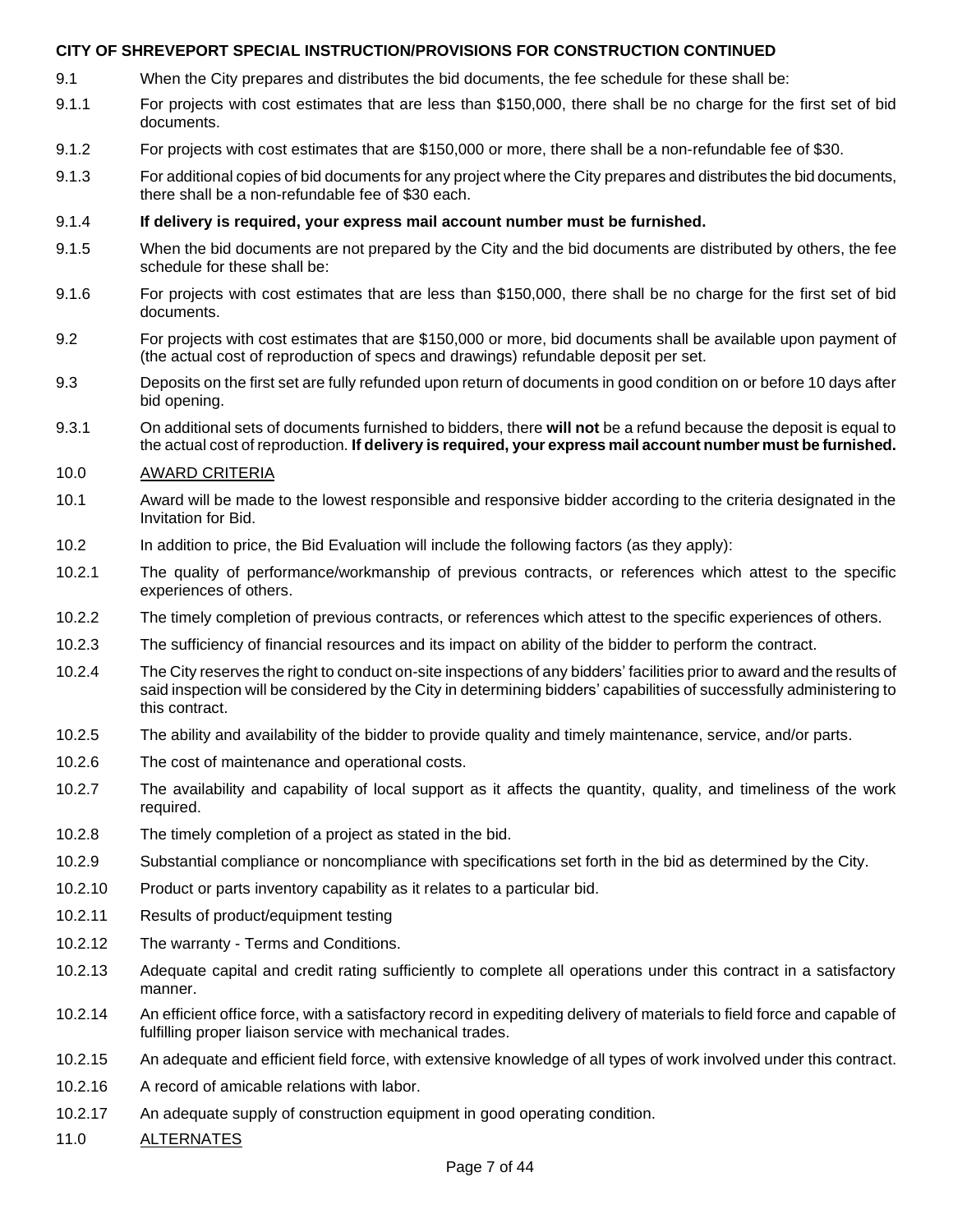- 11.1 If alternates are listed on the Bid Schedule, it is the intent of the City, if the City accepts any Alternates, to accept them in the order in which they are listed in the bid form.
- 11.2 The low bidder shall be determined on the basis of the sum of the base bid and the Alternates accepted.

#### 12.0 AWARD

12.1 The Purchasing Division will make award to one bidder for the total job.

#### 13.0 REJECTION

- 13.1 This solicitation does not commit the City of Shreveport to award a contract, to pay any costs incurred in the preparation of a bid, or to procure or contract for the articles of goods or service.
- 13.2 **The City reserves the right to accept or reject any or all bids for just cause, as permitted by LA R.S. 38:2214 (B), received as a result of this request.**
- 13.3 The City of Shreveport reserves the right to declare any bid non-responsive in which the delivery/completion time indicated is considered to delay the operation for which the item/work is intended, due to the noncompliance of the BID SPECIFICATION.

#### 14.0 REJECTION OF LOWEST BID

- 14.1 Substantial negative findings from the Award Criteria, as listed above, may result in the disqualification of the lowest bidder, if in the best interest of the City of Shreveport.
- 15.0 DISQUALIFICATION REVIEW BOARD (La. R.S. 38:2212 J- 1 & 2/ City of Shreveport Code of Ordinances Sec. 26-265)
- 15.1 When a contractor has been given notice of possible disqualification based upon La. R.S. 38:2212 et. seq., and/or debarment based upon Sec.26-265, the contractor may submit a written appeal to the Purchasing Agent for review by the City's Disqualification Review Board.
- 15.2 The written appeal must be submitted within ten (10) days after notice of possible disqualification and may request either (1) a meeting with the Review Board, or (2) that the Review Board consider a written appeal only.
- 15.3 A meeting of the Review Board will be scheduled within ten (10) days after receipt of the appeal.
- 15.4 The Review Board will be composed of the Chief Administrative Officer (CAO), City Engineer, Purchasing Agent and the Director of Using Department.
- 15.5 The decision of the Review Board will be given to the contractor in writing ten (10) days after all pertinent information has been considered.
- 15.6 The decision of the Review Board will not operate as a waiver by the City of its rights concerning the assessment of liquidated damages.

#### 16.0 NOTICE TO PROCEED

- 16.1 The work is to commence within ten (10) days from the date of Notice to Proceed.
- 17.0 MUTCD
- 17.1 Successful bidder will be in compliance with the Manual on Traffic Control Devices (MUTCD).

#### 18.0 CIVIL RIGHTS ACT

- 18.1 During the performance of the contract, the Contractor will comply with Title VI and Title VII of the Civil Rights Act of 1964 (as applicable) in regard to nondiscrimination and equal employment opportunity.
- 18.2 The major emphasis of this Act is as follows and is in accordance with Appendix AA@ of the Specifications.
- 19.0 RECORDING OF CONTRACT/BONDS/CHANGE ORDERS
- 19.1 Successful bidder will be furnished with the original and one copy of the signed contract, with the original to be forwarded to the Parish Court House, by the Contractor, for recording of the contract and all bonds by the Clerk of Court. **Each change order to a contract which adds an amount of ten percent or more of the original contract amount and which additional amount is at least \$10,000 or all change orders to a contract aggregating to an amount of twenty percent or more of the original contract amount and which additional amount is at least \$10,000 must be recorded at the Parish Court House.**
- 20.0 ACCEPTANCE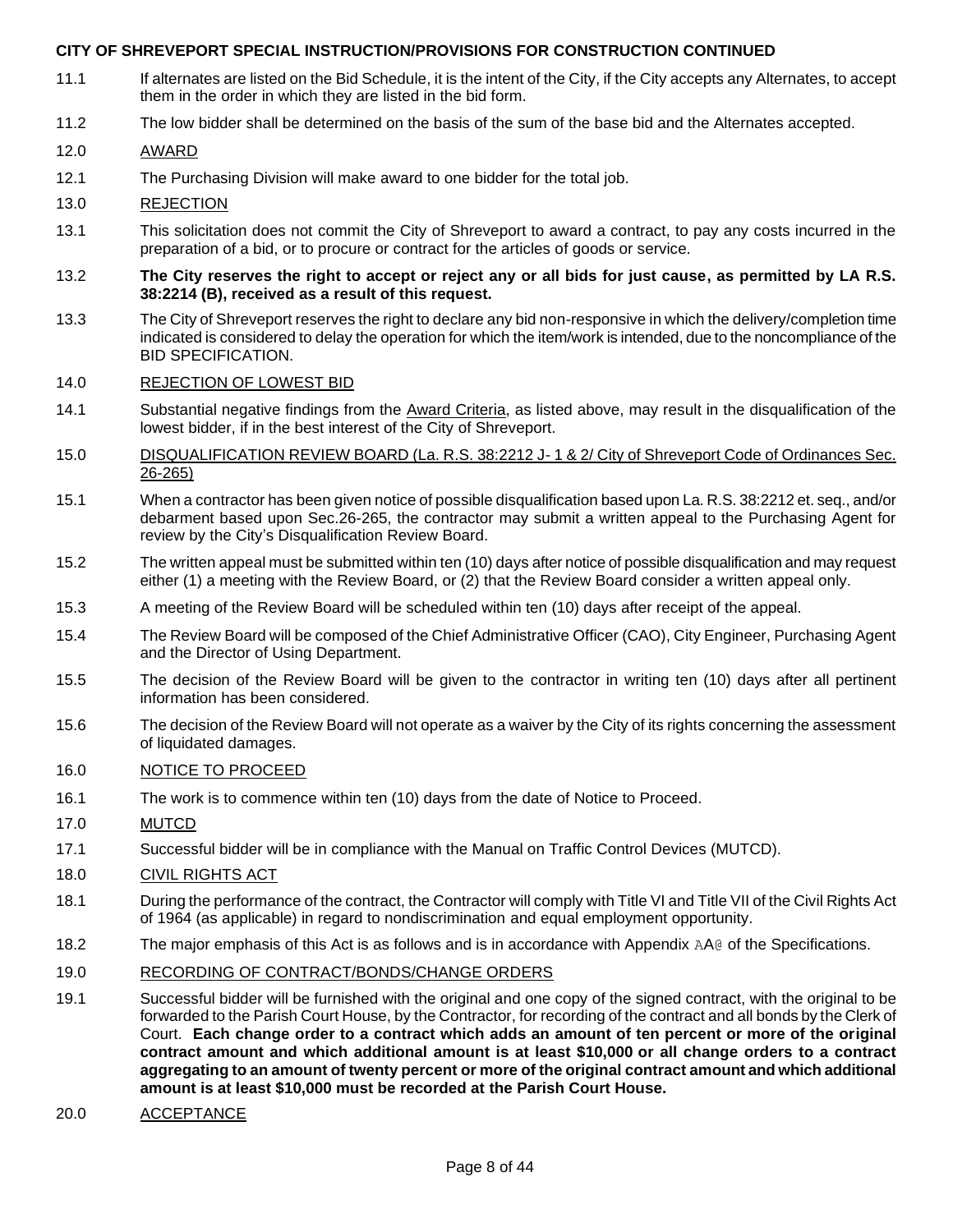20.1 The work shall not be finally accepted by the City until the entire project has been completed to the satisfaction of the City Architect.

#### 21.0 PUBLIC CONTRACT AFFIDAVIT

21.1 Successful bidder shall file an affidavit attesting that the public contract was not secured through employment or payment of a solicitor as required by Louisiana Revised Statutes 38:2224, in accordance with Appendix B of the enclosed contract.

#### 22.0 PARTIAL PAYMENTS

- 22.1 Payments will be made to the successful bidder as follows:
- 22.1.1 On or before the 30th of each month an invoice listing in detail the amount of each item of construction complete in place and the amount of work performed will be furnished to the City Architect.
- 22.1.2 The City Architect will make written estimates of the items complete in place and the amount of work performed in accordance with the contract during the current period of time between estimates.
- 22.1.3 From the total of the estimate so ascertained will be deducted an amount equivalent to ten (10%) percent of the whole on projects of less than Five Hundred Thousand Dollars (\$500,000) and five (5%) percent of the whole on projects of Five Hundred Thousand Dollars (\$500,000) or more, to be retained by the City until after the completion of the entire contract in an acceptable manner, and the balance of the sum equivalent to ninety (90%) percent/ninety-five (95%) percent of the whole, shall be certified by the City Architect for payment. Estimates will be made monthly. LA R.S. 38:2248. A.
- 22.1.4 All public works contracts shall contain a clause stating that any punch list generated during a construction project shall include the cost estimates for the particular items of work the design professional has developed based on the mobilization, labor, material, and equipment costs of correcting each punch list item. The design professional shall retain his working papers used to determine the punch list items cost estimates should the matter be disputed later. The contracting agency shall not withhold from payment more than the value of the punch list. Punch list items completed shall be paid upon the expiration of the forty-five-day lien period. The provisions of this Section shall not be subject to waiver, nor shall these provisions apply to the Department of Transportation and Development. LA R.S. 38:2248. B.
- 22.1.5 No estimates except final estimates will be made for a sum less than Five Hundred Dollars (\$500.00).
- 22.2 The estimates will be approximate only, and all partial or monthly estimates and payments shall be subject to correction in the estimate rendered following discovery of an error in any previous estimates.
- 23.0 FINAL PAYMENT will be made as follows:
- 23.1 At the completion of the project, the Contractor shall notify the City Architect that all work required by the terms of his contract for this project has been completed.
- 23.2 The City Architect shall then make a thorough examination of the work. If the work is found to comply with requirements of all contract documents, the City Architect shall issue a certificate stating the work has been completed.
- 23.3 Then upon completion of the statutory 45-day lien period the Contractor shall furnish a certificate from the Caddo Parish Clerk of Court stating that no liens have been filed against this project.
- 23.4 The City will then pay the Contractor the total sum remaining due, including all retainage, based on actual quantities as verified by the City Architect.
- 23.5 Should any defective work or material be discovered, or should a reasonable doubt arise as to the integrity of any part of the work completed prior to the final acceptance and final payment, there will be deducted from the first estimate rendered after the discovery of such work an amount equal in value to the defective or questioned work, and this work will not be included in a subsequent estimate until the defects have been remedied or the causes for doubt removed.

#### 24.0 PAYMENT WITHHELD

- 24.1 The City may withhold or, on account of subsequently discovered evidence, nullify the whole or part of any estimate for payment to such an extent as may be necessary to protect the City from loss on account of:
- 24.2 Failure of the contractor to remedy defective work.
- 24.3 Claim filed or reasonable evidence indicating probable filing of claims.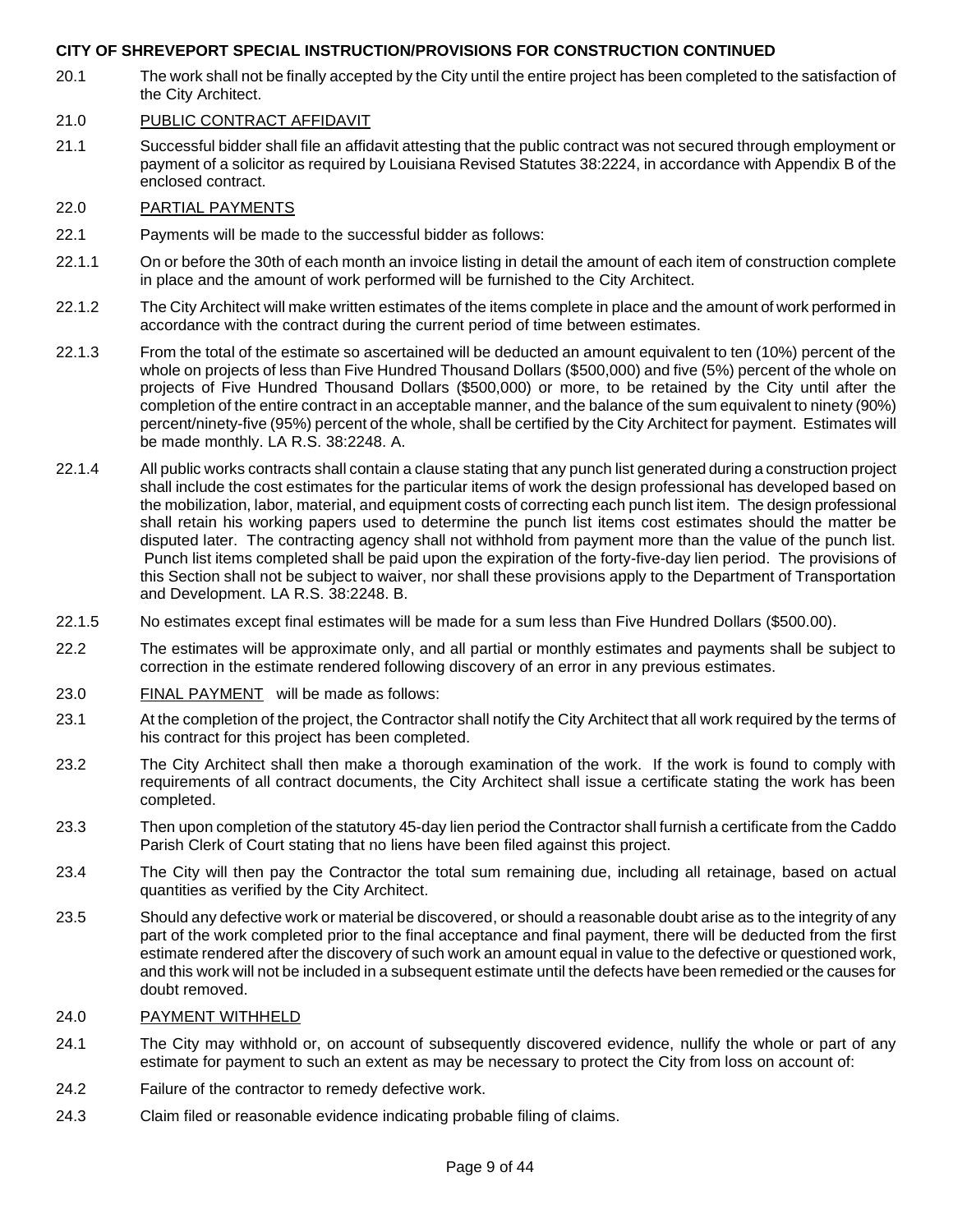- 24.4 Failure of the contractor to make payments properly to subcontractors or for equipment, material, or labor.
- 24.5 When the above grounds are removed, payment shall be made for amounts withheld because of them.
- 25.0 Overtime
- 25.1 In addition to the contractor's responsibility to pay all construction inspectors overtime on weekends and holidays worked, any contractor who begins work on a City project after twelve noon (12:00 p.m.) on a regular weekday, and then continues to work after 5:00 p.m. on said regular weekday, may be charged overtime for all hours and half-hours after 5:00 p.m. in which the City furnished a construction inspector to said contractor.

#### 26.0 Monthly Meeting

- 26.1 The contractor shall meet at least once a month with the City's Project Manager and various City representatives.
- 26.2 The main purpose of these meetings is to effect coordination, cooperation, and assistance in every practical way to the end of maintaining progress of the project on schedule and completing the project within the contract time.
- 26.3 At these monthly meetings, the following items, among other are discussed: general progress of the work causes of any delays and methods of correcting them, contractors' monthly estimates, problems which have arisen, potential problems, actual or anticipated change orders and deviations from contract documents.
- 26.4 Regular meeting dates and times may be established for these monthly meetings, when the contractor has more than one City contract, subject to the joint agreement between the City and the contractor.
- 26.5 Contracts during the two-year maintenance period which follows final acceptance may be included at the discretion of the City.
- 26.6 The City's Project Manager shall notify the contractor at least two (2) working days in advance of any change to the regular meeting date and time.
- 26.7 A telephone notification is sufficient.
- 26.8 A general summary of the items which were discussed and reviewed shall be prepared by the City's Project Manager, who shall mail a copy of said summary to the contractor within seven (7) calendar days after the meeting date.

#### 27.0 SAFETY

- 27.1 Successful bidder will be in compliance with the Safety and Health Regulations for Construction as set forth in the United States Department of Labor, Bureau of Standards.
- 27.2 The contractor agrees that the prevention of accidents to workmen engaged in the work under this agreement and to members of the public is a responsibility of the contractor.
- 27.3 The contractor agrees to comply with the Occupational Safety and Health Act of 1970 and all other laws, regulations, and codes concerning safety, as shall be applicable to the work established by the City of Shreveport during the progress of the work.
- 27.4 When so ordered by a City representative, the contractor agrees to stop any part of the work which the City representative deems unsafe until corrective measures are taken, and the contractor further agrees to make no claim for damages growing out of such stoppages.
- 27.5 Should the contractor neglect to adopt such corrective measures, the City may perform them and deduct the cost thereof from any payment due, or to become due, to the contractor.
- 27.6 Failure on the part of the City representative to stop unsafe practices shall in no way relieve the contractor of his/her responsibilities for the safety of employees or the public.
- 27.7 The City of Shreveport Loss Prevention Office shall conduct No-Notice safety inspections as deemed necessary.
- 27.8 The contractor is responsible for protecting his/her employees from all hazardous chemicals known to be present, including those brought on site by the contractors.
- 27.9 Contractors who bring hazardous chemicals on site shall provide the Loss Prevention Office with a list of these chemicals, to include a copy of the material safety data sheet.
- 28.0 LICENSES, PERMITS, INSURANCE, AND TAXES
- 28.1 All costs for required licenses, permits, insurance, and taxes shall be borne by the bidder.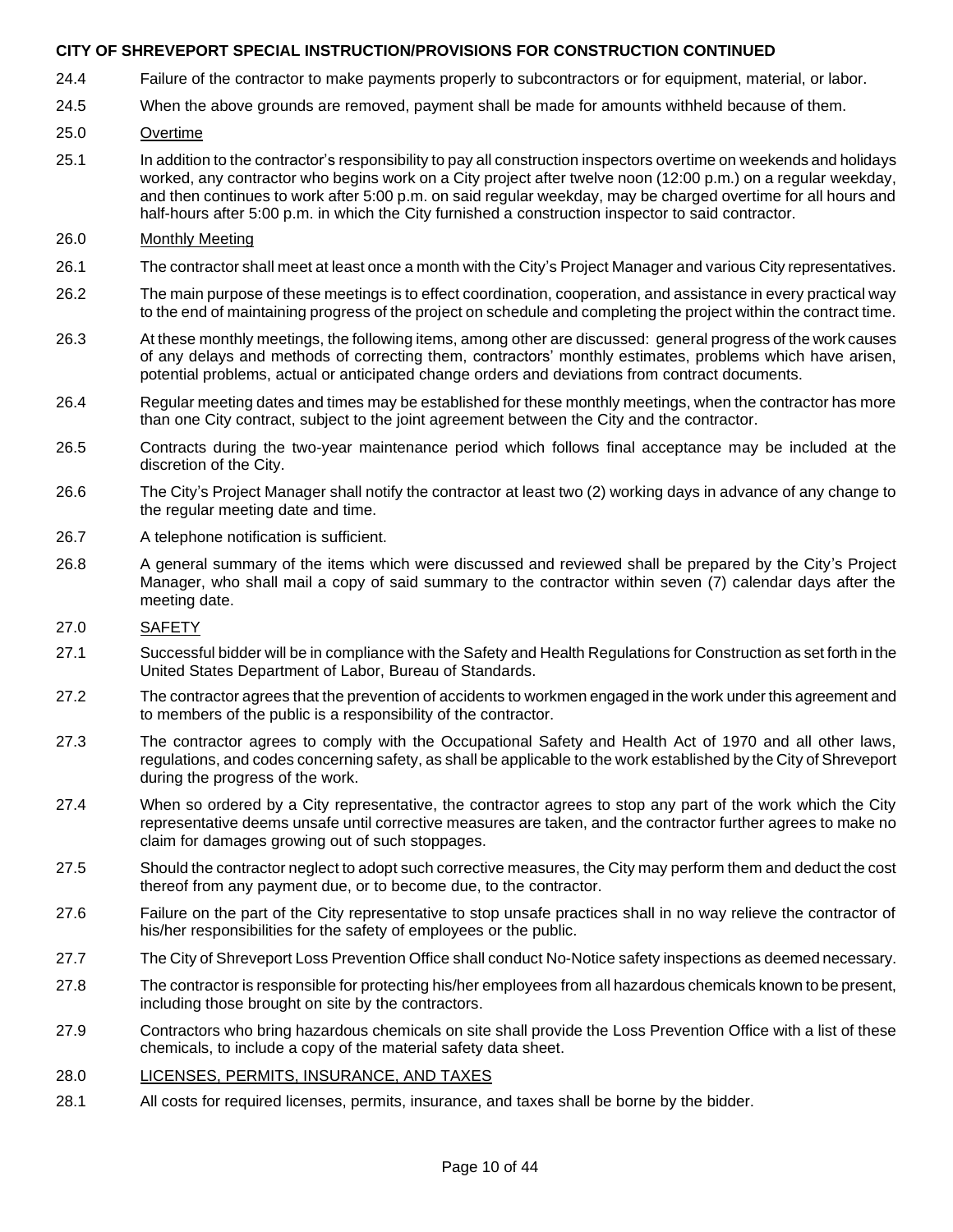#### 29.0 EXAMINATION OF DRAWINGS AND SPECIFICATIONS

- 29.1 Each bidder shall carefully examine drawings and specifications, or other revisions thereto and thoroughly familiarize himself with the detailed requirements and job site thereof, prior to submitting a bid.
- 29.2 If any bidder is in doubt as to the true meaning of any part of the drawings, specifications, or other documents; or if any error, discrepancy, conflict, or omission is noted, the bidder should immediately contact the City's Project Manager and request clarification.

#### 30.0 INTERFERENCE

- 30.1 The Construction work must be carried on in such a manner, consistent with the practical conditions involved in the erection of the new work, as to cause the least amount of interference and inconvenience to the occupants of nearby or adjoining buildings or property.
- 30.2 When the Scope of Work includes work on or near any roads, the Contractor shall be responsible for maintaining these roads in a manner that will allow passage of the resident owners to and from their homes and/or places of business, especially during rainy weather.

#### 31.0 LIQUIDATED DAMAGES

- 31.1 For each calendar day or workday, as specified, that any work shall remain uncompleted after the contract time specified for the completion of the work required by the contract, the sum specified below will be deducted from any money due the Contractor not as a penalty but as liquidated damages.
- 31.2 Due account shall be taken of any adjustment of the contract time for completion of work granted under the provisions.
- 31.3 Permitting the Contractor to continue the work after expiration of the contract time or extended contract time will in no way operate as a waiver on the part of the City of any of its rights under the contract.
- 31.4 The City may waive such portions of the liquidated damages as may accrue after the work is in condition for safe and convenient use by the traveling public.
- 31.5 Based on the amount of the original contract, the following charges per contract day will be made for each such day after expiration of the contract time or extended contract time.
- 31.6 When the contract time is on either the calendar day or fixed calendar date basis, the schedule for calendar days

| ORIGINAL CONTRACT AMOUNT |                  | <b>DAILY CHARGE</b>   |                |  |
|--------------------------|------------------|-----------------------|----------------|--|
| From More Than           | To and Including | Calendar or Fixed Day | or Working Day |  |
| \$0                      | \$25,000         | \$80                  | \$195          |  |
| 25,000                   | 50,000           | 210                   | 345            |  |
| 50,000                   | 100,000          | 240                   | 400            |  |
| 100,000                  | 500,000          | 270                   | 510            |  |
| 500,000                  | 1,000,000        | 330                   | 595            |  |
| 1,000,000                | 2,000,000        | 400                   | 695            |  |
| 2,000,000                |                  | 600                   | 825            |  |

shall be used. When the contract time is on a working day basis, the schedule for working days shall be used.

31.7 The amount of liquidated damages will be deducted from any money due the Contractor under this contract, and the Contractor and his surety shall be liable for any liquidated damages in excess of amounts due the Contractor.

#### 32.0 WORKMANSHIP

32.1 Workmanship shall be first quality in every respect. All measures necessary to ensure a first-class job shall be taken.

#### 33.0 PROTECTION OF ADJACENT WORK

- 33.1 Protect work and adjacent work at all times with suitable covering or by other approved methods.
- 33.2 All damage to work in place caused by Contractor shall be repaired and restored to original good and acceptable condition, using same quality and kinds of materials as required matching and finishing with adjacent work.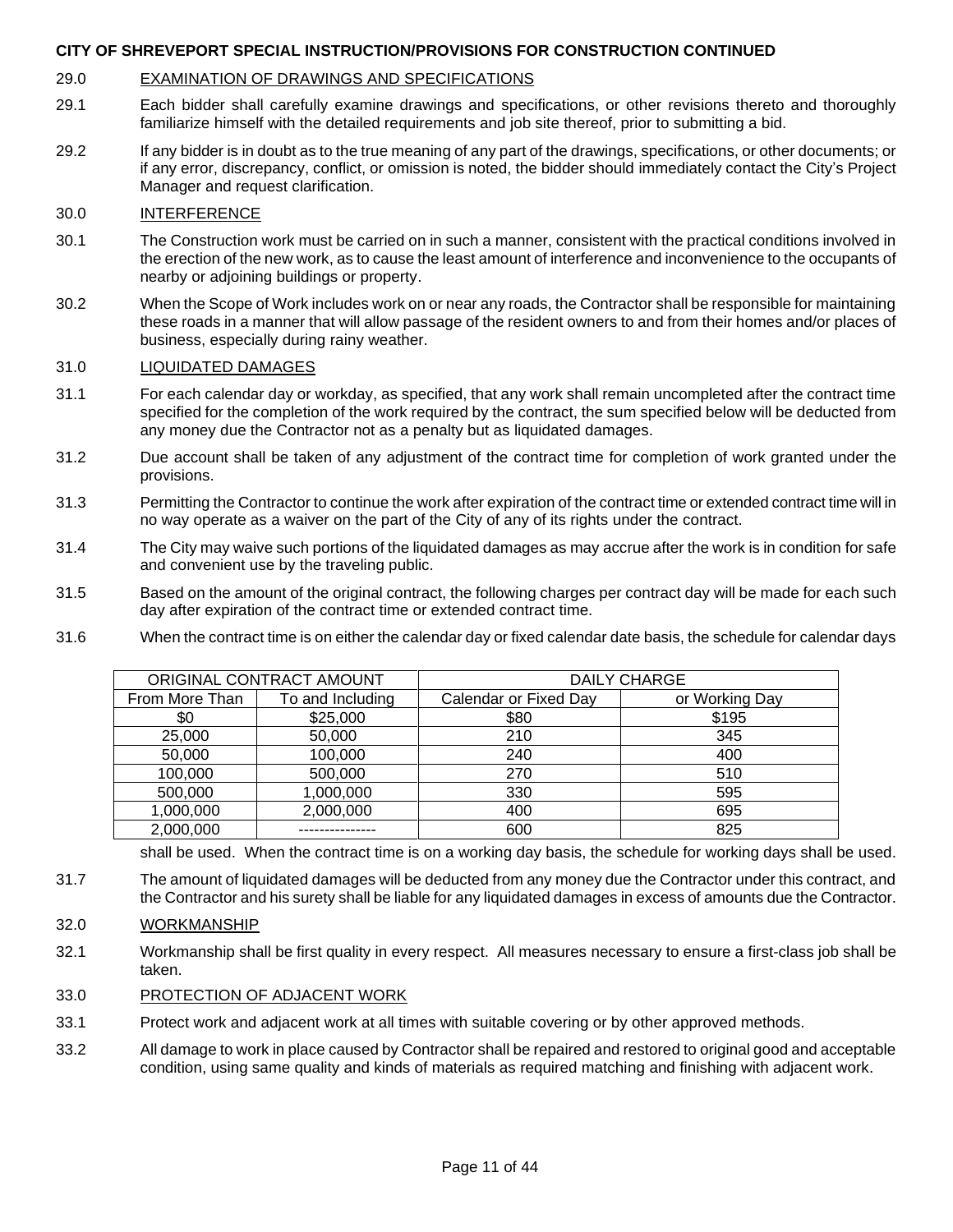- 34.0 CLEAN UP
- 34.1 The Contractor shall keep the construction site clean and free from an accumulation of debris or building materials during the construction.
- 34.2 At the completion of the work, the entire facility and premises shall be left clean.
- 34.3 The Contractor shall remove from the premises all accumulations of trash and other materials which are not to be used in the construction, on a daily basis.

#### 35.0 ARBITRATION

35.1 Under no circumstances and with no exceptions will the Purchasing Division act as arbitrator between the General Contractor and any subcontractor.

#### 36.0 TIME LIMIT

- 36.1 It is hereby understood by the parties hereto that time is of the essence in this contract and that great energy and diligence shall characterize all operations carried on under this agreement.
- 36.2 The preparation of any work away from the building shall be done at the earliest possible time, and every precaution shall be taken in advance to avoid delays.
- 36.3 The Contractor shall keep constantly employed at the building, a sufficient number of workmen with sufficient materials to satisfy the Owner that the Work is being conducted with the utmost rapidity, consistent with proper workmanship.

#### 37.0 SITE VISIT

37.1 Bidders are required to visit the job site prior to submitting a bid, for the purpose of becoming familiar with site conditions, specific job requirements, and to take or verify measurements as appropriate.

#### 38.0 CONTRACT DOCUMENTS

38.1 Shall consist of the conditions and all provisions as set forth herein, the enclosed specifications, and the City's Standard Contract, as enclosed.

#### 39.0 FINAL INSPECTION

39.1 At the completion of the contract work, a representative of the Owner shall accompany the Contractor on an inspection of the Work. All defects found in the work will be corrected by the Contractor before final payment will be authorized.

#### 39.2 GUARANTEE

39.3 Upon completion of the Work and before final payment is made, the Contractor shall furnish the Owner a guarantee stating that the Contractor shall keep his entire portion of the work in repair, without expense to the Owner, as far as concern defects of workmanship for a period of two (2) years from the date of final Certificate (unless specified for a longer time elsewhere), and he shall be responsible for and make good any damage to his work caused by such defects, but this clause shall not be interpreted as holding him responsible for making good any deterioration of his part of the work due to its use or abuse by the Owner.

#### 40.0 WORKING HOURS

40.1 Perform work at hours in a manner so as not to interfere with normal routine of building or endanger property or personnel.

#### 41.0 BRAND NAMES (LA. R.S. 38:2212 F- 2 & 2295)

- 41.1 All plans and specifications for public works submitted by an architect or engineer shall include the following provisions relating to equal brand products other than those specified:
- 41.1.1 The name of a certain brand, make, manufacturer, or definite specifications is to denote the quality standard of the article desired, but does not restrict bidders to the specific brand, make, manufacturer, or specification named. It is to set forth and convey to prospective bidders the general style, type, character, and quality of article desired.
- 41.1.2 When in specifications or contract documents a particular brand, make of material, device, or equipment is shown or specified, such brand, make of material, device, or equipment shall be regarded merely as a standard.
- 41.1.3 When in specifications or contract documents an architect or engineer specifies a particular brand, make of material, device, or equipment, or equal thereto, he shall adequately identify said product by including, minimally, the model or catalog number of the product.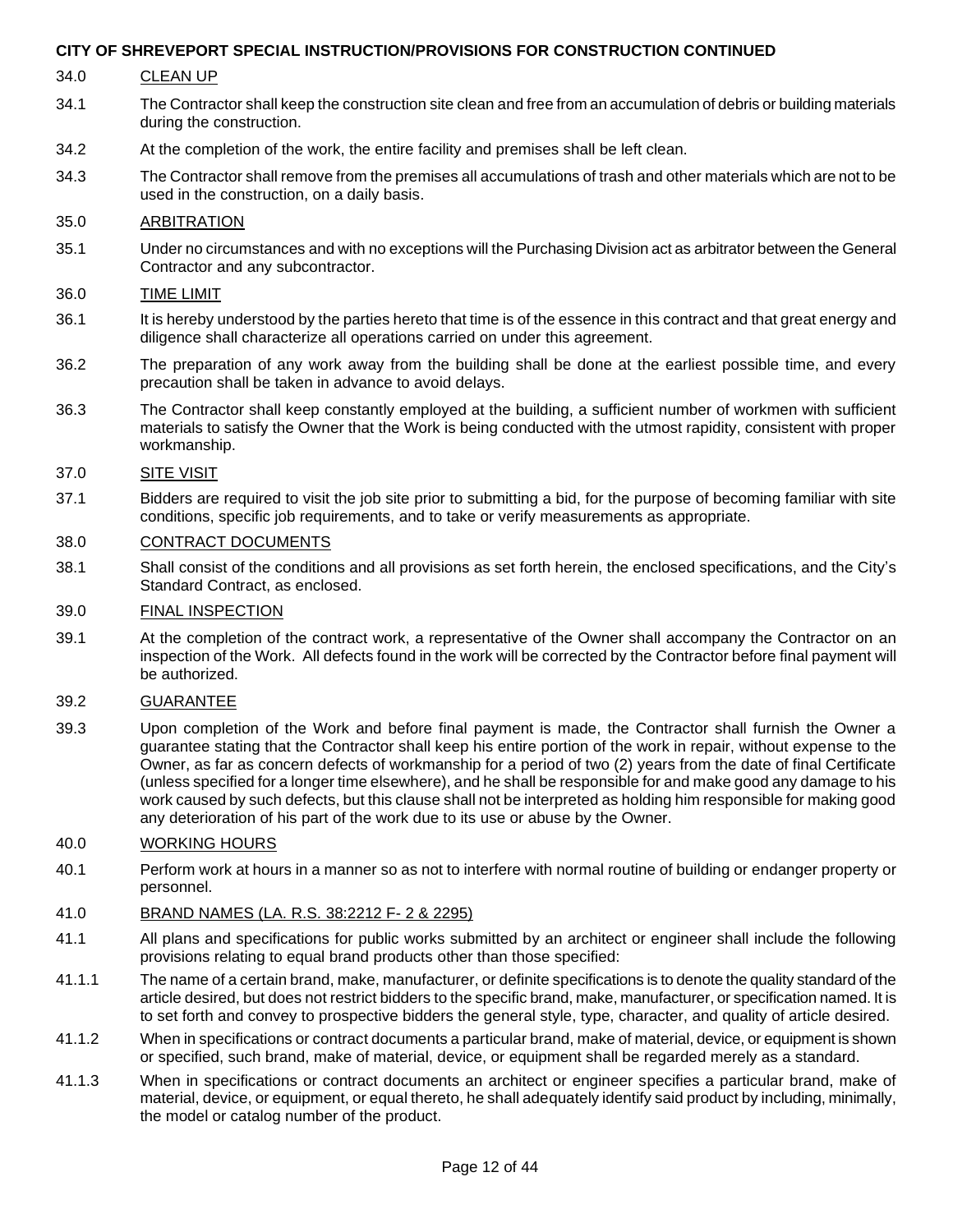- 41.1.4 If a potential supplier wishes to submit for prior approval a particular product other than a product specified in the contract documents, he shall do so no later than **seven working days** prior to the opening of bids. Within three days, exclusive of holidays and weekends, after such submission, the prime design professional shall furnish to both the public entity and the potential supplier written approval or denial of the product submitted.
- 41.1.5 It shall be the responsibility of the Purchasing Agent and the professionally employed architect or engineer to determine what is considered an equivalent product on any and all projects in which they have been legally employed to perform professional services.

#### 42.0 PUBLIC INSPECTION OF BIDS (La. R.S. 44:33 et seq./Attorney Generals Opinion No. 95-155)

43.0 Bids will be in active use after the opening and therefore will not be available for public inspection until 72 hours after the bid opening (exclusive of Saturdays, Sundays, and legal public holidays- La. R.S. 44:33).

#### 44.0 PAYMENTS DUE THE CITY

- 44.1 Section 26-211 of the City's Code of Ordinances requires the following:
- 44.1.1 On every contract to which the City is a party and for which written specifications are prepared, the specification shall include the requirement that before the contract is awarded the contractor shall pay all taxes, licenses, fees, and other charges which are outstanding and due to the City.
- 44.1.2 No contract to which the city is a party shall be awarded to any person who:
- 44.1.3 Has not paid all taxes, licenses, fees, and other charges which are outstanding and due the city, or
- 44.1.4 Owns any property which is adjudicated to the city, or which has demolition liens, grass cutting liens, or any other property standards liens on it, or
- 44.1.5 Owns more than 25% of a legal entity that owns any property which is adjudicated to the city, or which has demolition liens, grass cutting liens, or any other property standards liens on it.
- 44.2 For purposes of this section, Own shall mean to be the last record owner of property prior to a tax sale or adjudication.
- 44.3 Bids/proposals will not be accepted from, or contract awarded to any person, firm, or corporations which have at any time failed to execute a contract that has been awarded to them by the City, or which is in arrears to the City upon debt or contract, or which is a defaulter as surety or otherwise upon any obligation to the City.

#### 45.0 SMALL BUSINESS FIRMS

46.0 **General Contractors are encouraged to obtain separate prices for HVAC, Plumbing Work and other specialty trades in order to increase the participation and competition from small business firms.**

#### 47.0 GOVERNING PRICES

- 47.1 UNIT PRICE BIDS-Prices must be firm and unit prices written in figures shall govern over extended prices. Prices bid must be based upon payment in thirty (30) days after delivery and acceptance.
- 47.2 LUMP SUM BIDS (When unit prices are not required)-Prices must be firm and prices written in words shall govern over prices written in figures. Prices bid must be based upon payment in thirty (30) days after delivery and acceptance.

#### 48.0 CHANGE ORDERS

48.1 The issuance of Change Orders within the scope of the project is authorized and any such Change Orders shall be in writing.

#### 49.0 UNSATISFACTORY WORK

49.1 The City shall not be obligated to pay for unsatisfactory work.

#### 50.0 JOINT VENTURE

- 50.1 If the bidder is a joint venture, provide the following information:
- 50.1.1 Date of formation
- 50.1.2 Name and address of each venture partner
- 50.1.3 Principals of each venture partner
- 50.1.4 Venture partner holding the majority interest in the venture and its percentage of interest
- 50.1.5 Bidder shall include a copy of the Joint Venture agreement as an attachment to the bid.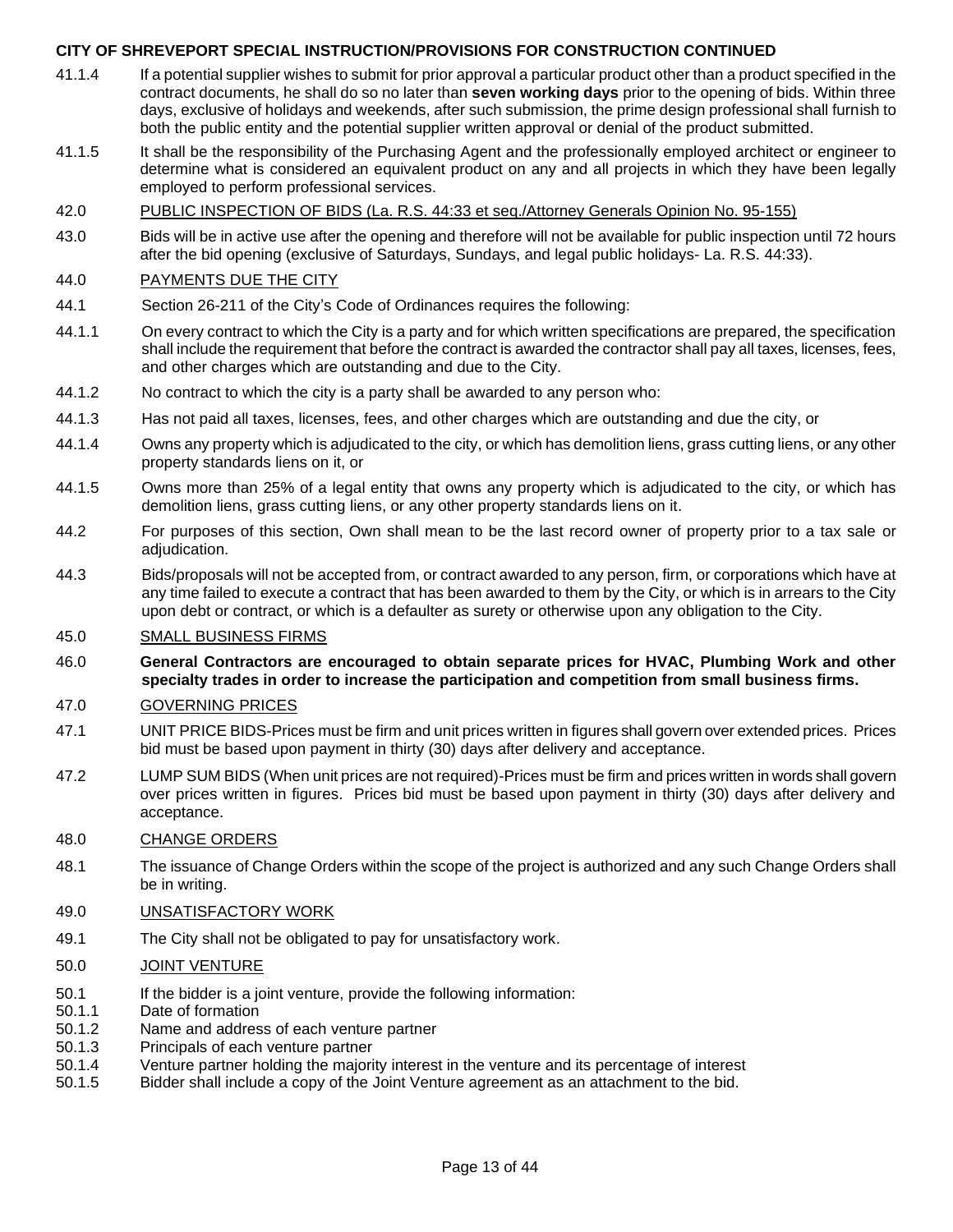#### 51.0 COMPLIANCE WITH CIVIL RIGHTS LAWS

51.1 By submitting and signing this bid, bidder agrees to abide by the requirements of the following as applicable: Title VI and VII of the Civil Rights Act of 1964, as amended by the Equal Opportunity Act of 1972, Federal Executive Order 11246, Federal Rehabilitation Act of 1973, as amended, the Veterans Readjustment Assistance Act of 1974, Title IX of The Education Amendments of 1972, the Age Act of 1975, and bidder agrees to abide by the requirements of the Americans with Disabilities Act of 1990. Bidder agrees not to discriminate in its employment practices and will render services under any contract entered into as a result of this solicitation without regard to race, color, religion, sexual orientation, national origin, veteran status, political affiliation, or disabilities. Any act of discrimination committed by bidder, or failure to comply with these statutory obligations when applicable, shall be grounds for termination of any contract entered into as a result of this solicitation.

#### 52.0 BID ENVELOPE

52.1 Outside of the bid envelope to list the Bidders name, address, license number, bid number, project name, opening date/time and the City's address.

#### 53.0 RECEIPT OF BIDS

53.1 The City does not receive bids on holidays and weekends.

#### **END OF CITY OF SHREVEPORT SPECIAL INSTRUCTION/PROVISIONS FOR CONSTRUCTION**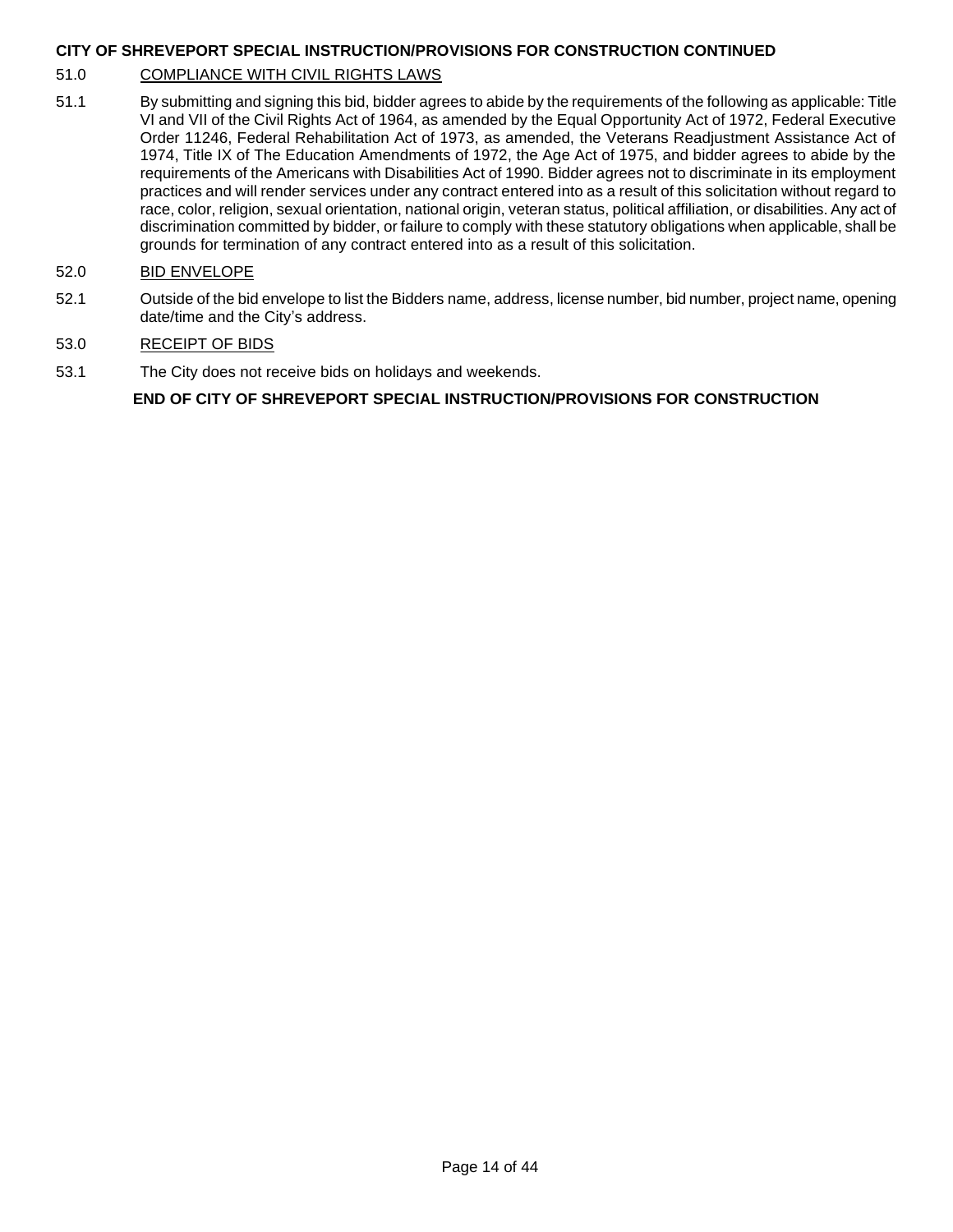## **CONTRACT**

State of Louisiana) Parish of Caddo)

| This Contract Agreement, made and entered into this                                                        | day of                                | , by and<br><b>20</b> |
|------------------------------------------------------------------------------------------------------------|---------------------------------------|-----------------------|
| between the City of Shreveport, Louisiana, through its Mayor there unto duly authorized to do so, Party of |                                       |                       |
| the First Part, and                                                                                        | Contractor, Party of the Second Part, |                       |

#### WITNESSETH:

- 1.0 **Above contractor has paid all taxes, licenses, fees, and other charges which are outstanding and due the city,**
- 1.1.1 **Including any property which is adjudicated to the city, or which has demolition liens, grass cutting liens, or any other property standards liens on it and/or,**
- 1.1.2 **Does not own more than 25% of a legal entity that owns any property which is adjudicated to the city, or which has demolition liens, grass cutting liens, or any other property standards liens on it.**
- 1.1.3 **For purposes of this section, Own shall mean to be the last record owner of property prior to a tax sale or adjudication.**
- 1.2 Bids/proposals will not be accepted from, or contract awarded to any person, firm, or corporations which have at any time failed to execute a contract that has been awarded to them by the City, or which is in arrears to the City upon debt or contract, or which is a defaulter as surety or otherwise upon any obligation to the City.
- 1.3 That the said Party of the Second Part has agreed, and by these presents does agree with the said Party of the First Part, for the consideration hereinafter mentioned, to furnish at its own proper cost and expense, all necessary material and labor and equipment of every description and to carry out and complete in good form, firm and substantial manner, the improvements on:

#### **IFB 22-044 VALENCIA SPRAY PARK**

In accordance with plans and specifications and profiles on file in the Office of the City Engineer, hereby made part

of this Contract by inference, subject to the changes as may be made from time to time by the Finance Department

and the City Engineer of said City,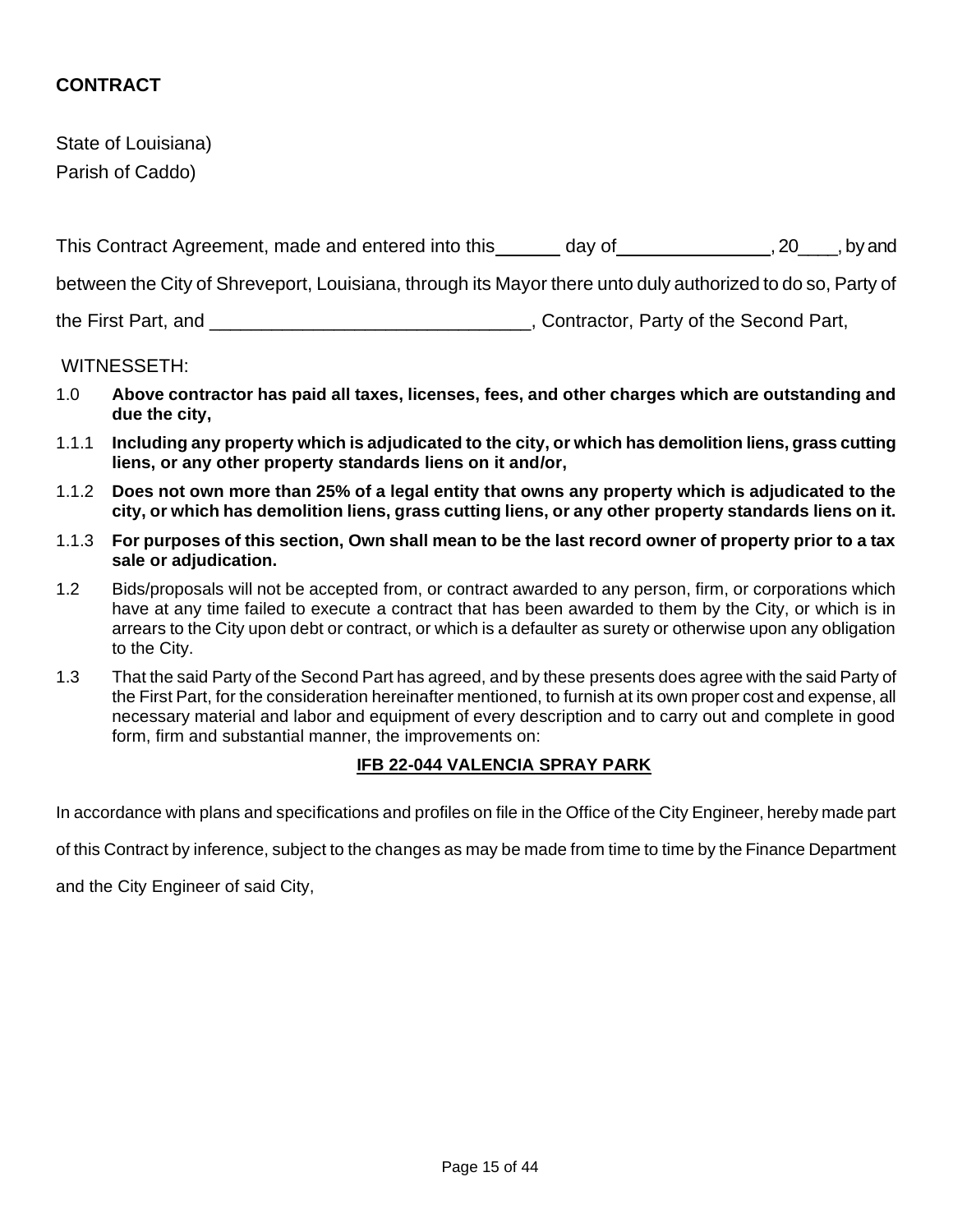2.0 Total cost written in words, for this project is:

 $\sim$   $\frac{1}{2}$ 

- 5.0 None of the funds provided by the City pursuant to any agreement arising from this solicitation are to be used for any partisan or political activity to further the election or defeat of any candidate for public office or to further the approval or defeat of any referendum.
- 6.0 It is hereby agreed that everything hereto agreed upon shall be strongly bound with this instrument and form an essential part of this agreement including Appendix A - Equal Employment Opportunity Clause, Appendix B - Affidavit form, Appendix C - Ten Percent Two-Year Maintenance Bond, Appendix D - Fifty Percent Payment Bond, Appendix E - One Hundred Percent Performance Bond and Appendix F - Resolution Board of Directors, attached hereto and made a part hereof.
- 7.0 Final acceptance is not made until the entire project is completed to the satisfaction of the City Engineer and full and final payment will be made by the City of Shreveport, based upon the completed work as verified by the City Engineer.
- 8.0 The Contractor does hereby convey, sell, assign, and transfer to the City of Shreveport, Louisiana and any and all right, title and interest in and to all causes of action it may now or hereafter acquire under the antitrust laws of the United States and the State of Louisiana, relating or pertaining to the particular goods or services purchased or acquired by the City of Shreveport, Louisiana, pursuant to this contract.
- 9.0 As additional consideration for this Contract, Contractor hereby agrees to waive the provisions of Act No. 602 of 1975 of the Louisiana Legislature, LA R.S. 9:2773, and the parties hereto agree that none of the provisions of the said Act 602 of 1975 are to have any force and effect whatsoever on the legal relationship between the parties hereto.
- 10.0 The parties hereto stipulate that the venue of any possible litigation arising under this agreement shall be in the First Judicial District Court, Caddo Parish, Louisiana.
- 11.0 The City shall not be obligated to pay for unsatisfactory work.
- 12.0 All work under this agreement shall be completed and submitted for final acceptance within **60** calendar days from the time so fixed for the Contractor to begin.
- 13.0 **This Agreement, including IFB # 22-044, the City's Standard Solicitation Provisions/Instructions to Bidders (Section 10) and General Contract Clauses (Section 20), THE FAIR SHARE PROGRAM FULL TEXT (Section 40), and all addenda issued by the City, contains all the terms and conditions agreed upon by the parties. No other agreements, oral or otherwise, regarding the subject matter of this Agreement shall be deemed to exist or to bind either party hereto.**
- 14.0 The Contractor understands and agrees that he/she is required to have the original signed contract with all bonds recorded by the clerk of court at the parish courthouse.
- 15.0 **IN WITNESS WHEREOF**, the parties hereto have caused this Agreement to be executed by their duly authorized respective officers **on the date written below:**

| Contractor:                          | <b>Witnesses for the Contractor:</b> |
|--------------------------------------|--------------------------------------|
| <b>Contractors Signature:</b>        | ATTEST:                              |
| Signature (typed/printed):           | ATTEST:                              |
| Title:                               | <b>Contractors Telephone:</b>        |
| <b>E-mail Address:</b>               | <b>Fax Number:</b>                   |
| Federal Employer I.D. Number:        | <b>Emergency Number(s):</b>          |
| Date:                                | <b>Mobile Number:</b>                |
| <b>CITY OF SHREVEPORT, LOUISIANA</b> | <b>Witnesses for the City:</b>       |
|                                      | <b>ATTEST:</b>                       |
| <b>ADRIAN PERKINS, MAYOR</b>         | <b>ATTEST:</b>                       |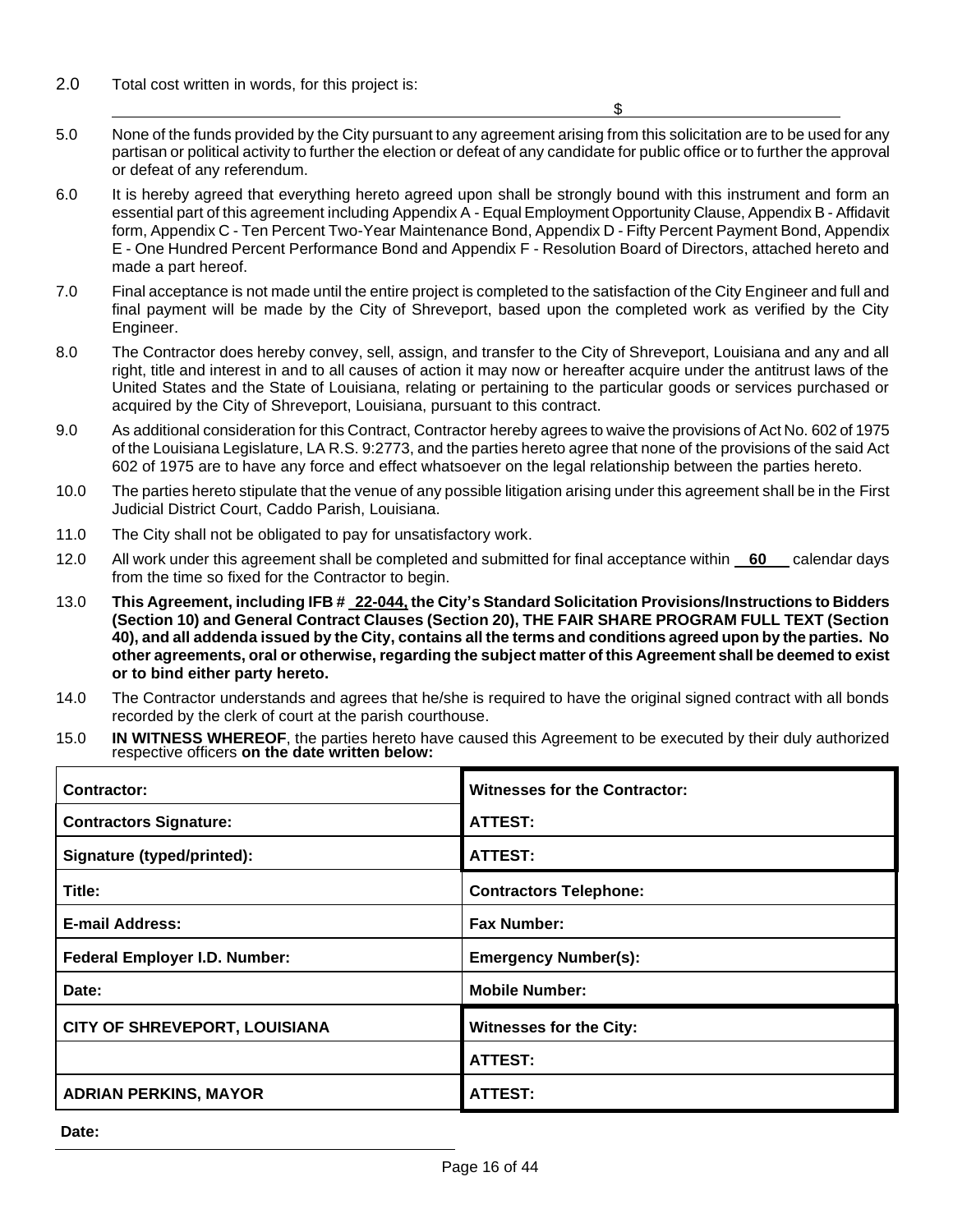## CITY OF SHREVEPORT-PURCHASING DIVISION

P.O. BOX 31109 SHREVEPORT, LOUISIANA 71130-1109 **G** Suite 610, 505 TRAVIS SHREVEPORT, LA 71101-3042 Phone 318/673-5450 web site: www.shreveportla.gov Fax 318/673-5408

## **ACTION REQUIRED BY LAW**

**This contract MUST BE FILED by vendor or contractor at the Caddo Parish Court House no later than 30 days after the work has begun as required by Louisiana Bid Law, R.S.38:2241(A)(2).**

**Project No.:** IFB 22-044

**Project Name:** Valencia Spray Park

"Each contract in excess of \$25,000 the vendor/contractor is required to record the original contract with all bonds by the clerk of court at the Caddo Parish Court House."

Please record this contract as soon as possible and return this letter via email or fax as verification this has been done.

If you have any questions, please call the responsible buyer, Angela McNicoll at 318-673-5454.

| <b>Return to: Angela McNicoll</b>                                        |                   |
|--------------------------------------------------------------------------|-------------------|
| Email: angela.mcnicoll@shreveportla.gov                                  | Fax: 318-673-5408 |
| The contract above has been recorded at the Caddo Parish Court House on: |                   |
|                                                                          | Date: ___________ |
|                                                                          |                   |
|                                                                          |                   |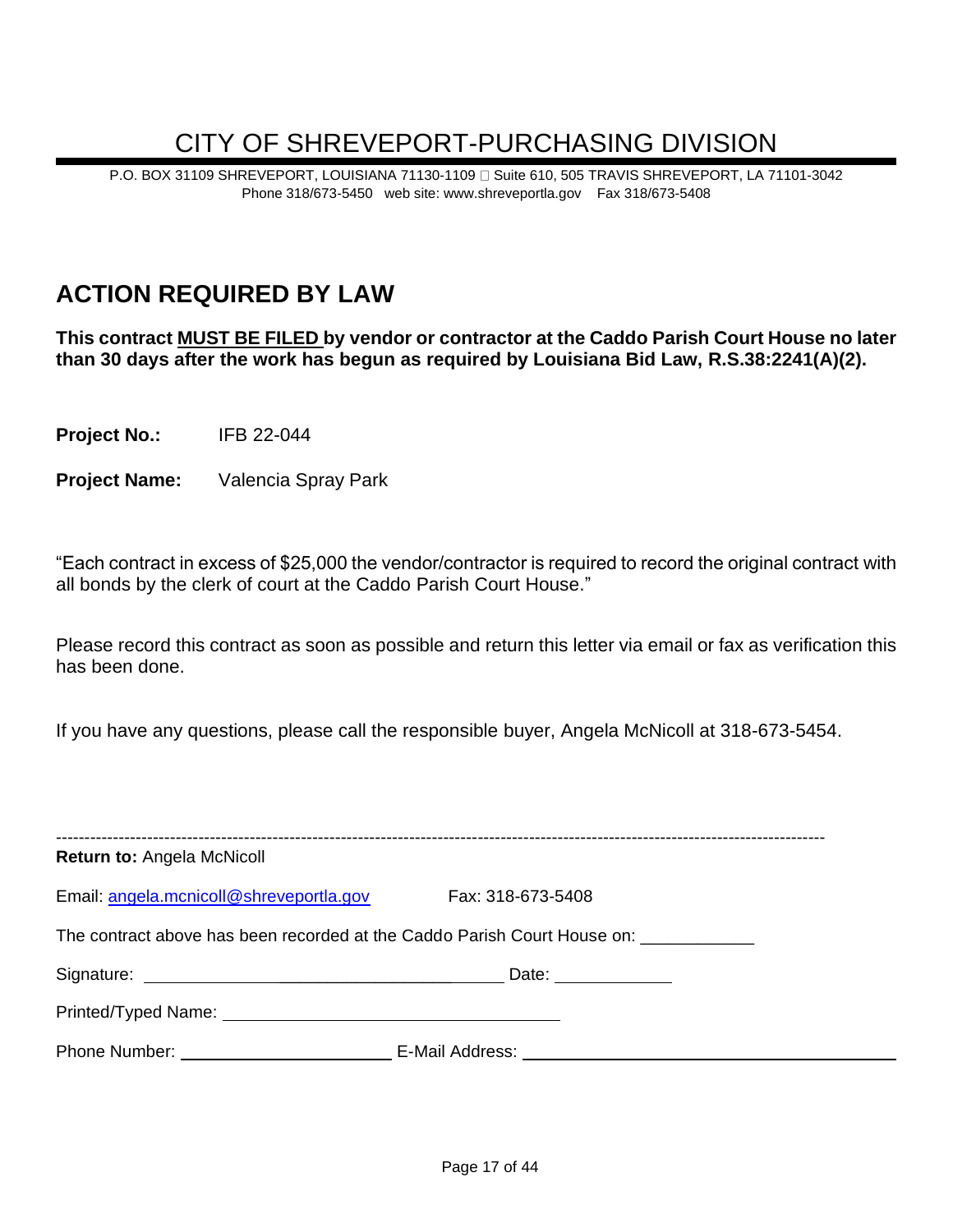#### **APPENDIX A-EQUAL EMPLOYMENT OPPORTUNITY CLAUSE**

- 1.0 During the performance of this contract, the Contractor agrees as follows:
- 1.1 Contractor agrees to abide by the requirements of the following as applicable: Title VI and VII of the Civil Rights Act of 1964, as amended by the Equal Opportunity Act of 1972, Federal Executive Order 11246, Federal Rehabilitation Act of 1973, as amended, the Veterans Readjustment Assistance Act of 1974, Title IX of The Education Amendments of 1972, the Age Act of 1975, and contractor agrees to abide by the requirements of the Americans with Disabilities Act of 1990.
- 1.2 The Contractor will not discriminate against any employee or applicant for employment because of race, color, religion, sex or national origin. The Contractor will take affirmative action to ensure that applicants are employed, and that employees are treated during employment without regard to their race, color, religion, sexual orientation, national origin, veteran status, political affiliation, or disabilities. Such action shall include, but not be limited to, the following: employment, upgrading, demotion, or transfer; recruitment or recruitment advertising; layoff or termination; rates of pay or other forms of compensation; and selection for training, including apprenticeship. The Contractor agrees to post in conspicuous places, available to employees and applicants for employment, notices to be provided by the Local Public Agency setting forth the provisions of this nondiscrimination clause.
- 1.3 The Contractor will, in all solicitations or advertisements for employees placed by or on behalf of the Contractors; state that all qualified applicants will receive consideration for employment without regard to race, color, religion, sexual orientation, national origin, veteran status, political affiliation, or disabilities.
- 1.4 The Contractor will send to each labor union or representative or workers with whom he has a collective bargaining agreement or other contract or understanding, a notice, to be provided, advising the labor union or workers' representative of the Contractor=s commitments under Section 202 of Executive Order 11246 of September 24, 1965, and shall post copies of the notice in conspicuous places available to employees and applicants for employment.
- 1.5 The Contractor will comply with all provisions of Executive Order 11246 of September 24, 1965, and of the rules, regulations, and relevant orders of the Secretary of Labor.
- 1.6 The Contractor will furnish all information and reports required by Executive Order 11246 of September 24, 1965, and by the rules, regulations, and orders of the Secretary of Labor, pursuant thereto, and will permit access to his books, records and accounts by the contracting agency and the Secretary of Labor for purposes of investigation to ascertain compliance with such rules, regulations, and orders.
- 1.7 In the event of the Contractor's noncompliance with the nondiscrimination clauses of this Contract or with any of such rules, regulations, or orders, this Contract may be canceled, terminated or suspended in whole or in part and the Contractor may be declared ineligible for further Government contracts or federally assisted construction contracts in accordance with procedures authorized in Executive Order 11246 of September 24, 1965, and such other sanctions may be imposed and remedies invoked as provided in Executive Order 11246 of September 24, 1965, or by rule, regulations, or order of the Secretary of Labor, or as otherwise provided by law.
- 1.8 The Contractor will include the provisions of paragraphs 1.1 through 1.6 in every subcontract or purchase order unless exempted by rules, regulations, or orders of the Secretary of Labor issued pursuant to Section 204 of Executive Order No. 11246 of September 24, 1965, so that such provisions will be binding upon each subcontractor or vendor, provided that the foregoing provisions shall not apply to contractors or subcontracts for standard commercial supplies or raw materials. The Contractor will take such action with respect to any subcontract or purchase order as the Local Public Agency or the Department of Housing and Urban Development may direct as a means of enforcing such provisions, including sanctions for noncompliance: Provided, however, that in the event of the Contractor becomes involved in, or is threatened with, litigation with a subcontractor or vendor as a result of such direction by the Local Public Agency or the Department of Housing and Urban Development, the Contractor may request the United States to enter into such litigation to protect the interests of the United States.
- 2.0 The employer must provide an equal opportunity for an individual with a disability to participate in the job application process and to be considered for a job in accordance with the Americans with Disabilities Act of 1990. All individuals shall have equal access to any employment opportunities available to a similarly situated individual.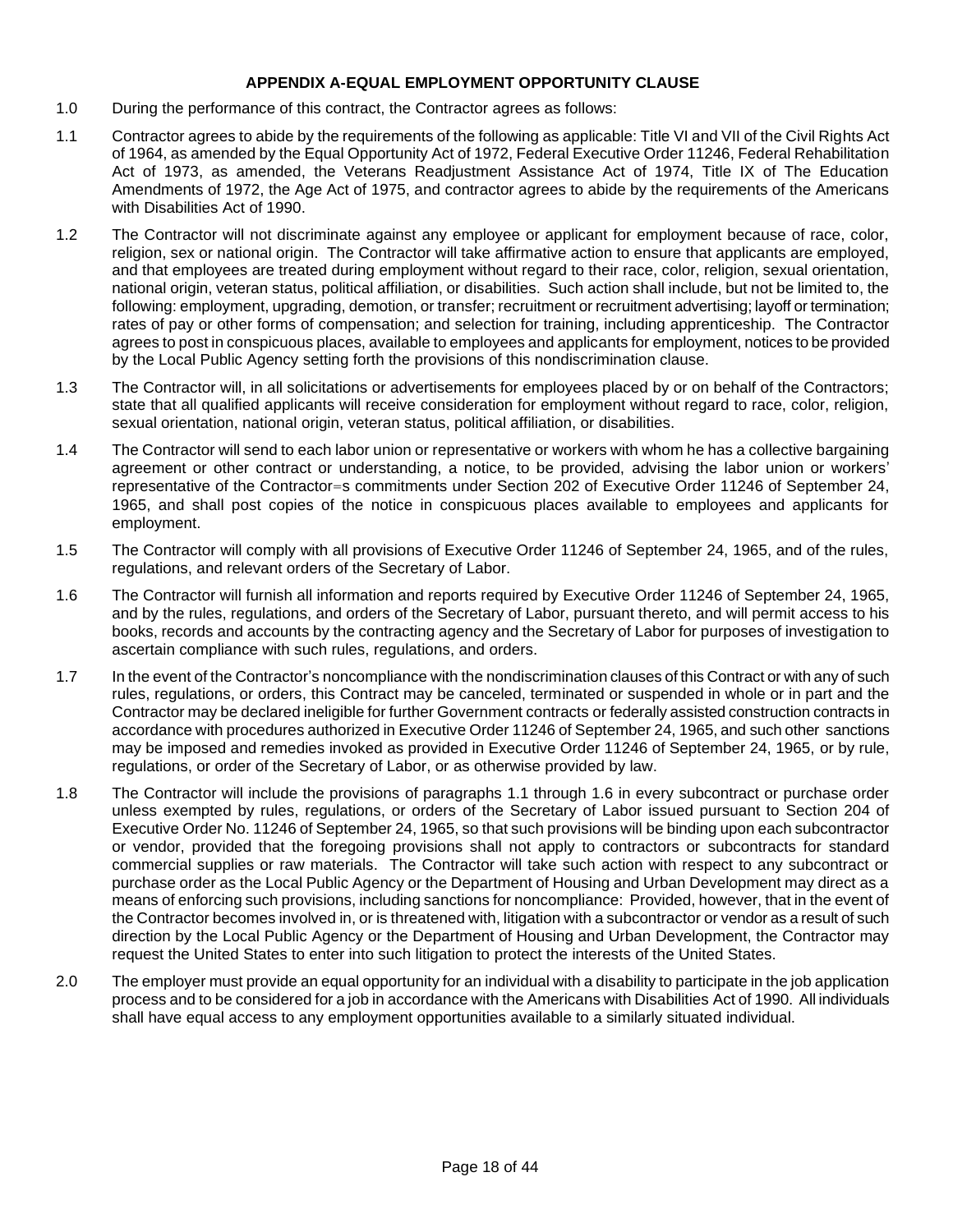### **APPENDIX B-AFFIDAVIT ATTESTING THAT PUBLIC CONTRACT WAS NOT SECURED THROUGH EMPLOYMENT OR PAYMENT OF SOLICITOR**

All architects, engineers, contractors, subcontractors, or any other person, corporation, firm, association, or other organization receiving value for services rendered in connection with this contract shall execute the following affidavit:

- 1.0 BEFORE ME, the undersigned Notary Public duly qualified and commissioned, came and appeared example and the representative of who does hereby state as a set of who does hereby state as follows, to-wit:
- 1.1 that I employed no person, corporation, firm, association, or other organization, either directly or indirectly, to secure the public contract under which he received payment, in connection with the construction of the public building or project or in securing the public contract were in regular course of their duties for me; and
- 1.2 that no part of the contract price received by me was paid to any person, corporation, firm, association, or other organization for soliciting the contract, other than the payment of their normal compensation to persons regularly employed by me whose services in connection with the construction of the public building or project were in the regular course of the duties for me.
- 2.0 Architects and engineers are prohibited from owning a substantial financial interest, either directly or indirectly, in any corporation, firm, partnership, or other organization which supplies materials for the construction of a public building or project when the architect or engineer has performed architectural or engineering services, either directly or indirectly, in connection with the public building or project for which the materials are being supplied.
- 2.1 For the purposes of this Section, a substantial, financial interest shall exclude any interest in stock being traded on the American Stock Exchange or the New York Stock Exchange.

THUS DONE AND PASSED before me, Notary, on this \_\_\_\_\_\_\_\_\_\_\_\_ day of \_\_\_\_\_\_\_\_\_\_, 20 \_\_\_.

Signature and Title:

NOTARY PUBLIC Signature Seal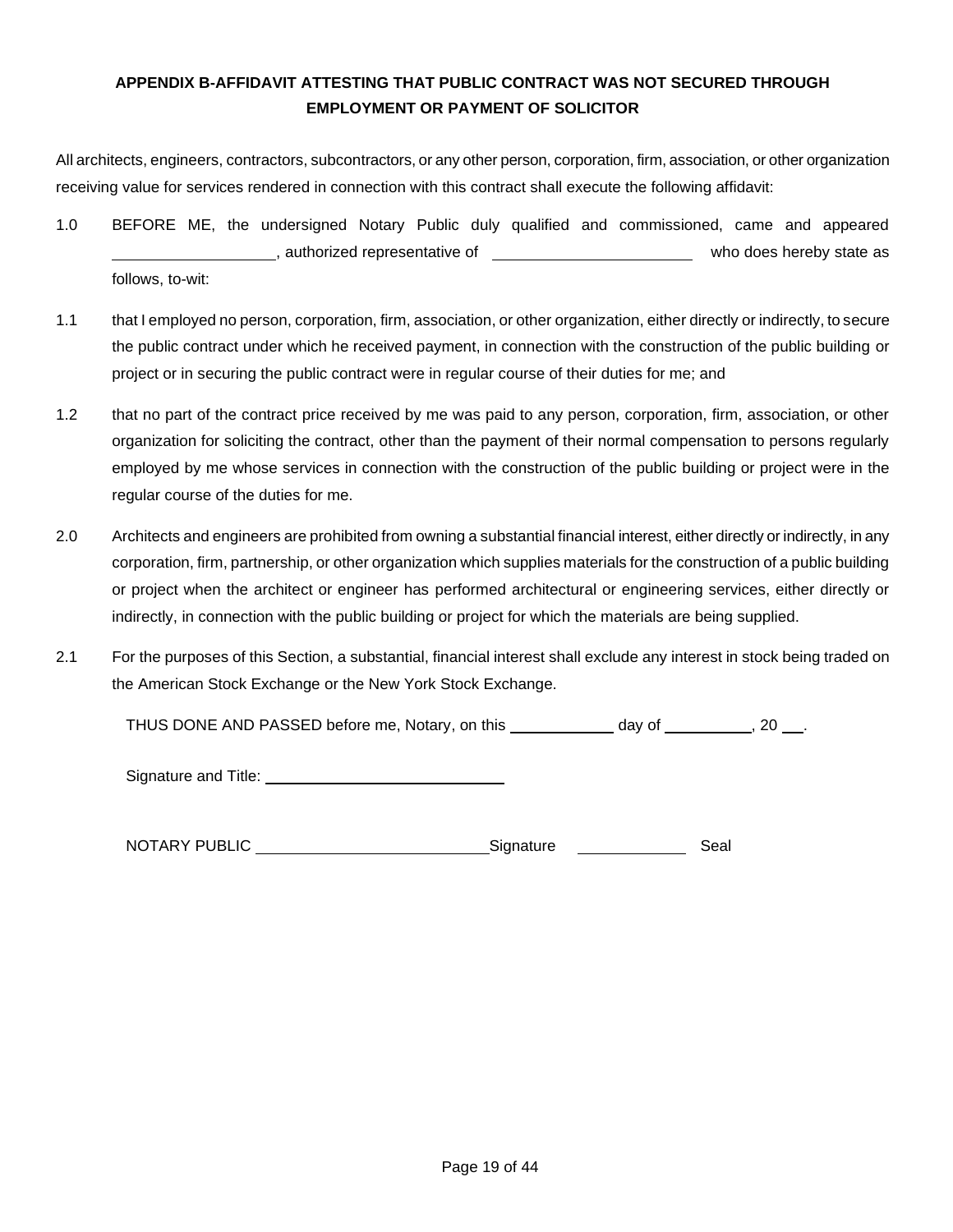#### **APPENDIX C-TEN PERCENT TWO-YEAR MAINTENANCE BOND** (Revised 4-26-03)

(Required of the Successful Bidder when the total contract amount with alternates is \$20,000 or more)

#### STATE OF LOUISIANA)

PARISH OF CADDO)

#### KNOW ALL MEN BY THESE PRESENTS:

| 1.0 |             | That the undersigned contractor, herein, the Principal |     |                                                                                                                    | and his/her/their/its Surety |    |
|-----|-------------|--------------------------------------------------------|-----|--------------------------------------------------------------------------------------------------------------------|------------------------------|----|
|     |             |                                                        |     | are held and firmly bound unto the City of Shreveport, State of                                                    |                              |    |
|     | Louisiana,  | ın                                                     | the | penal                                                                                                              | sum                          | Ωt |
|     | Dollars and | Cents (\$                                              |     | ), which is 10% of the contract amount, to be paid to the                                                          |                              |    |
|     |             |                                                        |     | City of Shreveport, its successors or assigns, for the payment of which said sum, well and truly to be made, we do |                              |    |
|     | presents.   |                                                        |     | hereby firmly bind ourselves, our heirs, executors, administrators and successors, jointly and severable by these  |                              |    |

- 1.1 The condition of the above obligation is such that the Principal shall enter into a contract with the City of Shreveport for the furnishing of all labor, materials, equipment, rentals and other services and supplies specified in said contract for the following:
- 1.2 Project Name: **Valencia Spray Park**
- 1.3 IFB # **22-044**
- 2.0 Now, therefore, the obligation of the Principal shall include, though it is expressly and specifically not limited to, the maintenance and repair of any and all defects in workmanship or materials which may develop or occur in the above-referenced project, free of any and all cost to the City of Shreveport, for a period of two (2) years from the date of the final acceptance of the project. The limit for the maintenance portion of the obligation shall be 10 percent of the penal sum.
- 3.0 Provided further, that the Surety, for value received, hereby stipulates, and agrees that no change, extension of time, alteration, or addition to the terms of the contract, or the work to be performed hereunder, or the specifications accompanying the same, shall in any way affect its obligations on this bond and it does hereby waive notice of any such change, extension of time, alteration, or modification.
- 4.0 Provided further, that the Principal and Surety hereby stipulate and agree that this bond shall be in full force and effect as of the effective date of the above referenced contract.
- 5.0 IN TESTIMONY WHEREOF, the Principal has hereunto set his hand; the Surety has caused these presents to be extended in its name and its corporate seal to be hereunto affixed by its attorney-in-fact; and the undersigned attorney-in-fact hereby attests that s/he is duly authorized on this date and under the conditions set forth herein so to do.

#### WITNESSES:

| WITNESSES:                                                                             |                                                                                                                                                                                                                                      |
|----------------------------------------------------------------------------------------|--------------------------------------------------------------------------------------------------------------------------------------------------------------------------------------------------------------------------------------|
|                                                                                        | Surety by: <u>example and the set of the set of the set of the set of the set of the set of the set of the set of the set of the set of the set of the set of the set of the set of the set of the set of the set of the set of </u> |
|                                                                                        |                                                                                                                                                                                                                                      |
|                                                                                        | Signed, sealed, and acknowledged before me electron and acknowledged before me electron and and acknowledged before me                                                                                                               |
| And qualified in the presence of the control on this day of the control on this day of |                                                                                                                                                                                                                                      |
| $\overline{\phantom{a}}$ , 20 $\overline{\phantom{a}}$ .                               |                                                                                                                                                                                                                                      |
|                                                                                        | Seal                                                                                                                                                                                                                                 |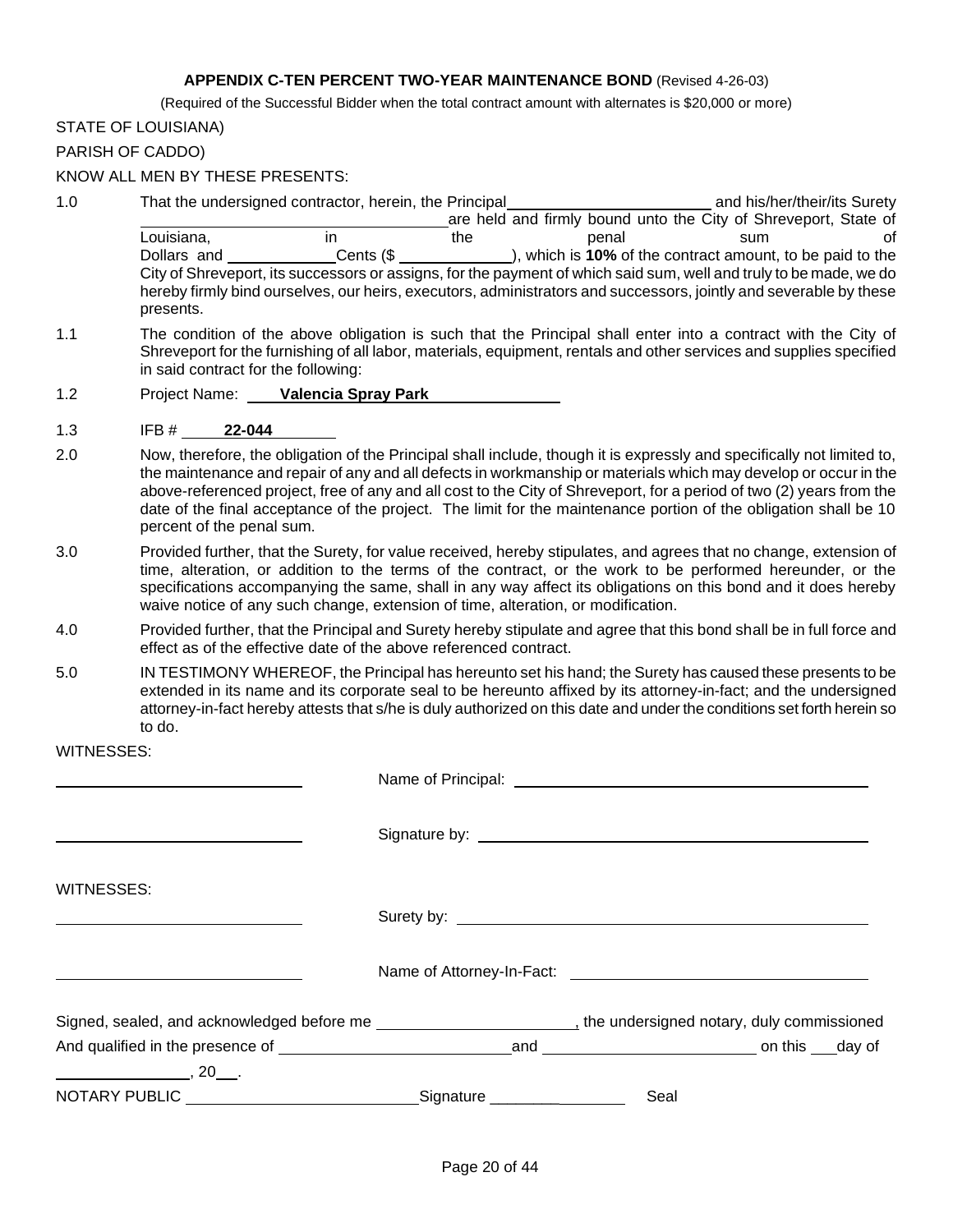#### **APPENDIX D- FIFTY PERCENT PAYMENT BOND**

(Required of the Successful Bidder when the total contract amount with alternates is \$25,000 or more)

#### STATE OF LOUISIANA)

PARISH OF CADDO)

#### KNOW ALL MEN BY THESE PRESENTS:

- 1.0 That the undersigned contractor, herein, the Principal and his/her/their/its Surety are held and firmly bound unto the City of Shreveport, State of Louisiana, in the penal sum of  $\blacksquare$ and Cents (\$ ), which is **50%** of the contract amount, to be paid to the City of Shreveport, its successors or assigns, for the payment of which said sum, well and truly to be made, we do hereby firmly bind ourselves, our heirs, executors, administrators and successors, jointly and severable by these presents.
- 1.1 The condition of the above obligation is such that the Principal shall enter into a contract with the City of Shreveport for the furnishing of all labor, materials, equipment, rentals and other services and supplies specified in said contract for the following:
- 1.2 Project Name: **Valencia Spray Park**
- 1.3 IFB # **22-044**
- 2.0 Now, therefore, that if said Principal fails to duly pay for any labor, materials, equipment, rentals, or any other services or supplies used or consumed by the Principal or his/her/their/its subcontractor in the performance of the work contracted to be done, the Surety will pay the same in any amount not exceeding the amount of this obligation, together with interest as provided by law.
- 3.0 Provided further, that the Surety, for value received, hereby stipulates, and agrees that no change, extension of time, alteration, or addition to the terms of the contract, or the work to be performed hereunder, or the specifications accompanying the same, shall in any way affect its obligations on this bond and it does hereby waive notice of any such change, extension of time, alteration, or modification.
- 4.0 Provided further, that the Principal and Surety hereby stipulate and agree that this bond shall be in full force and effect as of the effective date of the above referenced contract.
- 5.0 IN TESTIMONY WHEREOF, the Principal has hereunto set his hand; the Surety has caused these presents to be extended in its name and its corporate seal to be hereunto affixed by its attorney-in-fact; and the undersigned attorney-in-fact hereby attests that s/he is duly authorized on this date and under the conditions set forth herein so to do.

WITNESSES:

| WITNESSES:                                                                                                    |  |      |  |  |  |  |
|---------------------------------------------------------------------------------------------------------------|--|------|--|--|--|--|
|                                                                                                               |  |      |  |  |  |  |
|                                                                                                               |  |      |  |  |  |  |
| Signed, sealed, and acknowledged before me example and the state of the undersigned notary, duly commissioned |  |      |  |  |  |  |
|                                                                                                               |  |      |  |  |  |  |
| $\overbrace{\hspace{2.5cm}}^{20}$ , 20 $\overbrace{\hspace{2.5cm}}^{20}$ .                                    |  |      |  |  |  |  |
|                                                                                                               |  | Seal |  |  |  |  |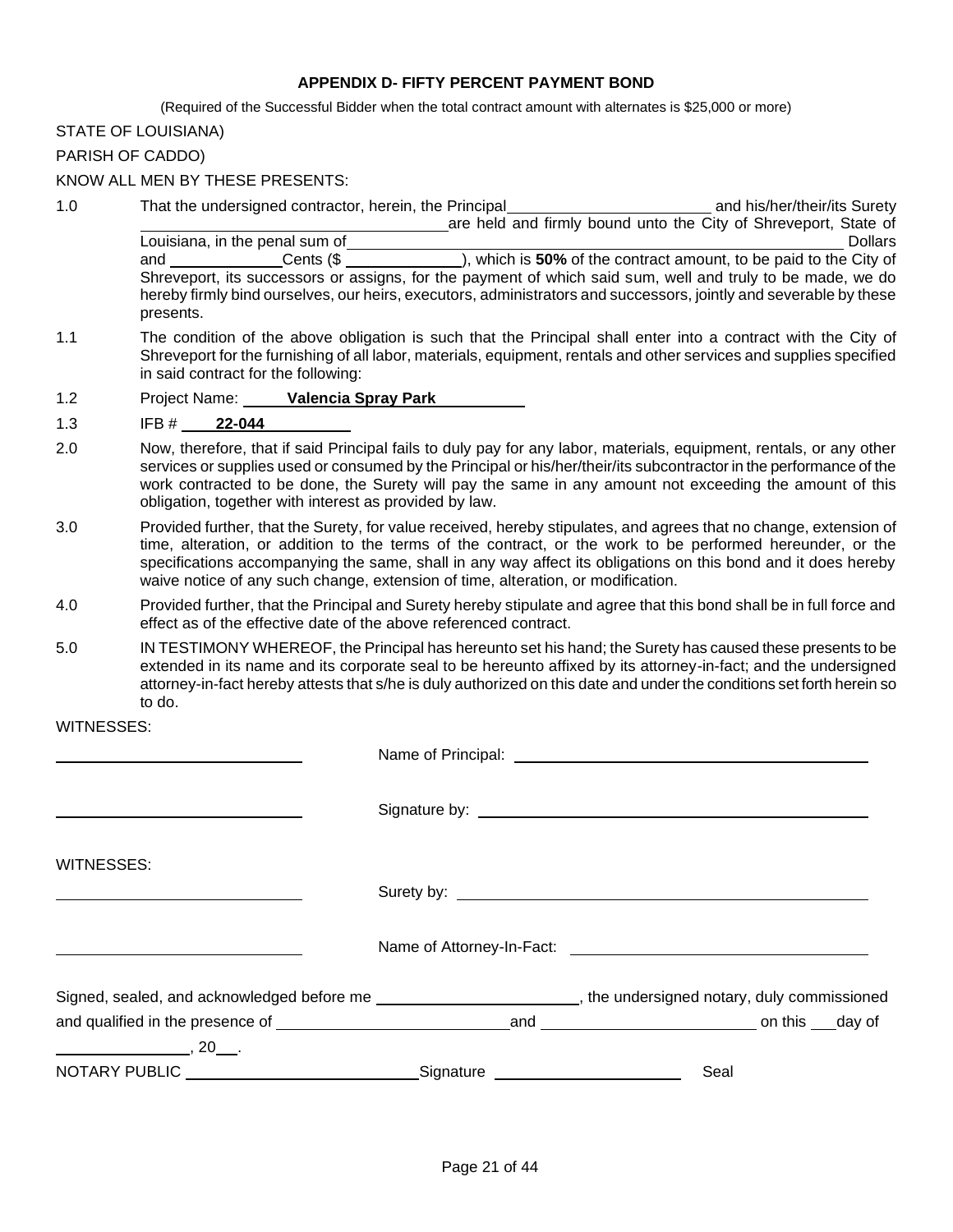#### **APPENDIX E-ONE HUNDRED PERCENT PERFORMANCE BOND**

#### **(Required of the Successful Bidder when the total contract amount with alternates is \$50,000 or more)**

#### **STATE OF LOUISIANA)**

#### **PARISH OF CADDO)**

#### **KNOW ALL MEN BY THESE PRESENTS:**

- 1.0 That the undersigned contractor, herein, the Principal and his/her/their/its Surety are held and firmly bound unto the City of Shreveport, State of Louisiana, in the penal sum of Dollars and Dollars Dollars Dollars Dollars Dollars and \_\_\_\_\_\_\_\_\_\_\_\_\_\_Cents (\$ \_\_\_\_\_\_\_\_\_\_\_\_\_\_), which is **100%** of the contract amount, to be paid to the City of Shreveport, its successors or assigns, for the payment of which said sum, well and truly to be made, we do hereby firmly bind ourselves, our heirs, executors, administrators and successors, jointly and severable by these presents.
- 1.1 The condition of the above obligation is such that the Principal shall enter into a contract with the City of Shreveport for the furnishing of all labor, materials, equipment, rentals and other services and supplies specified in said contract for the following:
- 1.2 Project Name: **Valencia Spray Park**
- 1.3 IFB # **22-044**
- 1.4 Now, therefore, if said Principal shall well, properly, faithfully, and honestly discharge, do and perform all and singular obligations and things of said contract, to be done and performed by said Principal, according to said Contract, then this obligation shall be void; otherwise, the same shall remain in full force and effect.
- 1.5 Provided further, that the Surety, for value received, hereby stipulates, and agrees that no change, extension of time, alteration, or addition to the terms of the contract, or the work to be performed hereunder, or the specifications accompanying the same, shall in any way affect its obligation on this bond and it does hereby waive notice of any such change, extension of time, alteration, or modification.
- 1.6 Provided further, that the Principal and Surety hereby stipulate and agree that this bond shall be in full force and effect as of the effective date of the above referenced contract.
- 1.7 IN TESTIMONY WHEREOF, the Principal has hereunto set his hand; the Surety has caused these presents to be extended in its name and its corporate seal to be hereunto affixed by its attorney-in-fact; and the undersigned attorney-in-fact hereby attests that s/he is duly authorized on this date and under the conditions set forth herein so to do.

WITNESSES:

| WITNESSES:                            |           |                                                                                                                       |
|---------------------------------------|-----------|-----------------------------------------------------------------------------------------------------------------------|
|                                       |           |                                                                                                                       |
|                                       |           |                                                                                                                       |
|                                       |           | Signed, sealed, and acknowledged before me _______________________________, the undersigned notary, duly commissioned |
|                                       |           |                                                                                                                       |
| $\begin{array}{c}\n 20 \end{array}$ . |           |                                                                                                                       |
| NOTARY PUBLIC                         | Signature | Seal                                                                                                                  |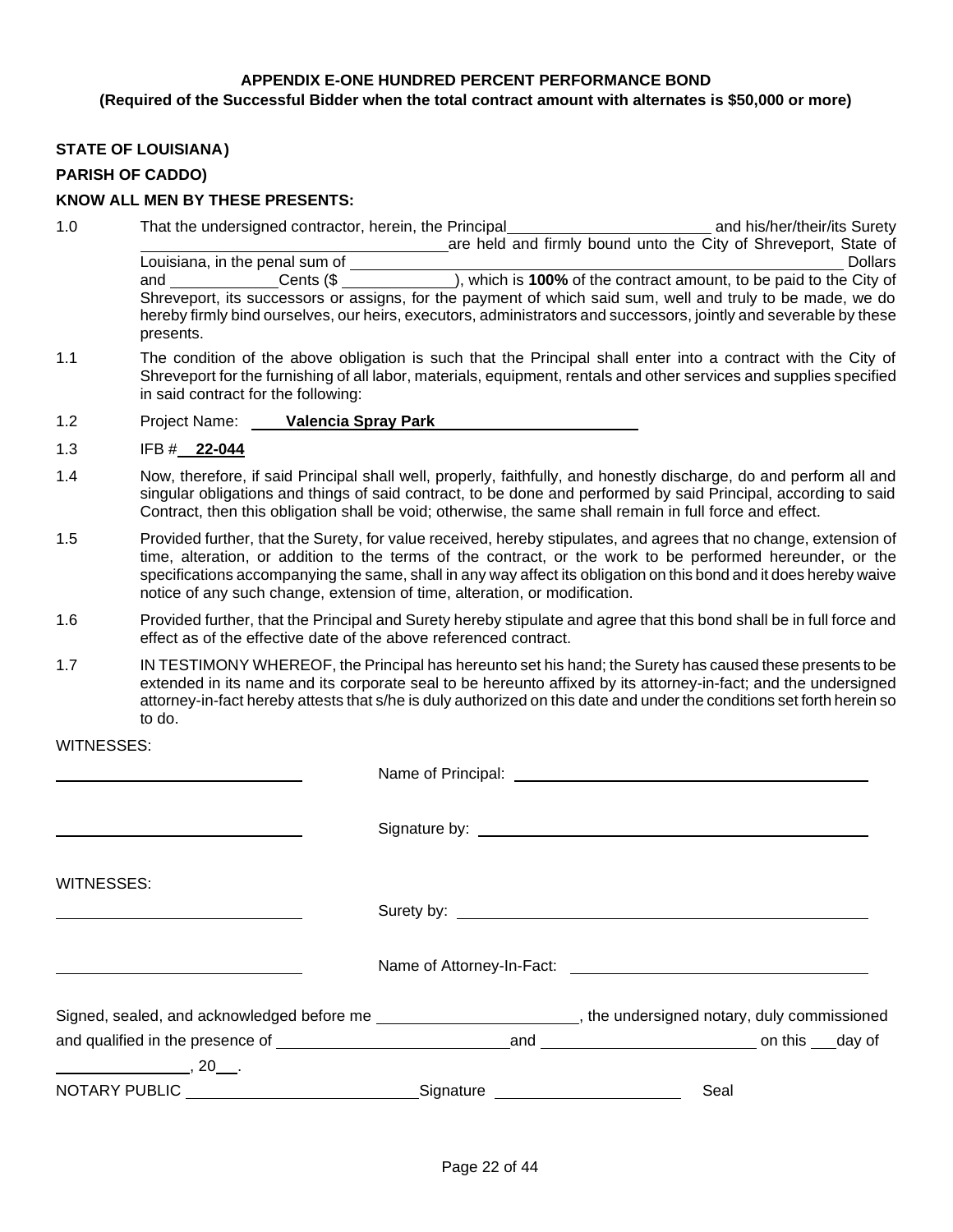**APPENDIX F**

#### **RESOLUTION OF BOARD OF DIRECTORS**

**(Required of the Successful Bidder when the total contract amount with alternates is \$5,000 or more**)

| 1.0 |                                                        |                                                                                                                                                                                                                                |                         |
|-----|--------------------------------------------------------|--------------------------------------------------------------------------------------------------------------------------------------------------------------------------------------------------------------------------------|-------------------------|
| 2.0 |                                                        | Be it resolved by the Board of Directors of Legacy and Contract and Contract and Contract and Contract and Contract and Contract and Contract and Contract and Contract and Contract and Contract and Contract and Contract an |                         |
|     |                                                        | corporation organized and existing under the laws of the State of <b>Existence 1 and State 1</b> and                                                                                                                           |                         |
|     |                                                        |                                                                                                                                                                                                                                |                         |
|     |                                                        | any and all contracts and/or agreements with the City of Shreveport and to do any and all things necessary to                                                                                                                  |                         |
|     |                                                        | execute the contracts and/or agreements on behalf of this corporation.                                                                                                                                                         |                         |
| 3.0 | (Name)                                                 |                                                                                                                                                                                                                                | (Position of Authority) |
|     |                                                        | hereby certify that the above and foregoing resolution is a true and correct copy of a resolution of the Board of                                                                                                              |                         |
|     |                                                        |                                                                                                                                                                                                                                |                         |
|     | a quorum was present.                                  |                                                                                                                                                                                                                                |                         |
| 4.0 |                                                        | This resolution has been entered into the records of this corporation, has not been rescinded or modified, and remains                                                                                                         |                         |
|     | in full force and effect on this date.                 |                                                                                                                                                                                                                                |                         |
|     |                                                        |                                                                                                                                                                                                                                |                         |
|     | <b>WITNESSES:</b>                                      |                                                                                                                                                                                                                                |                         |
|     |                                                        |                                                                                                                                                                                                                                |                         |
|     |                                                        | Federal Tax I.D. Number: _____________________                                                                                                                                                                                 |                         |
|     |                                                        |                                                                                                                                                                                                                                |                         |
|     | FORM HERE THAT SHOWS YOUR AUTHORITY TO SIGN CONTRACTS. | THIS PAGE MUST BE COMPLETED AND ONE ORIGINAL AND FIVE COPIES RETURNED WITH YOUR CONTRACT. IF<br>IT IS NOT POSSIBLE TO OBTAIN THIS RESOLUTION BY THE CONTRACT SIGNING DATE, ATTACH YOUR STANDARD                                |                         |
|     | IF YOUR COMPANY IS NOT A CORPORATION COMPLETE BELOW:   |                                                                                                                                                                                                                                |                         |
|     |                                                        |                                                                                                                                                                                                                                |                         |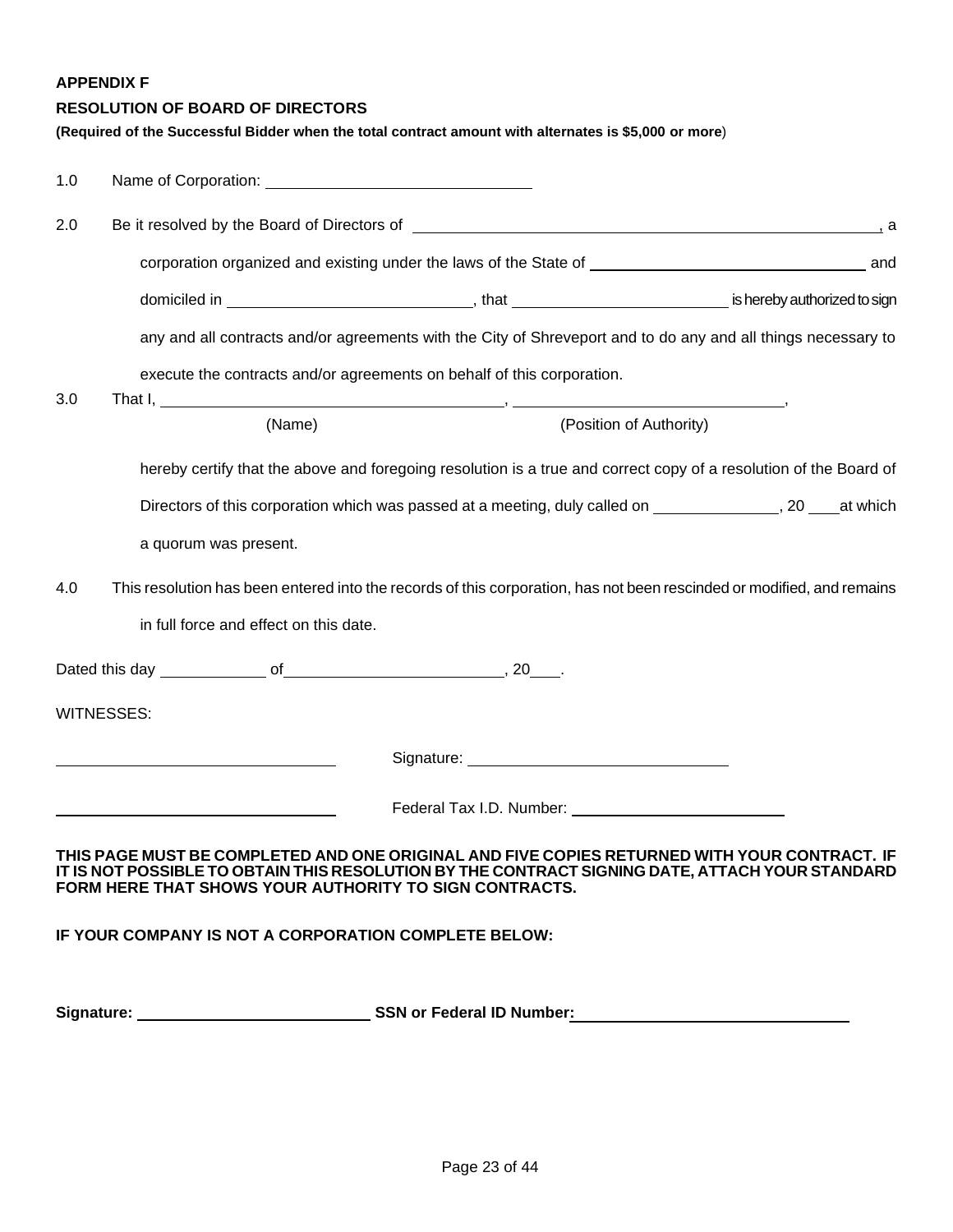## **APPENDIX G ACKNOWLEDGMENT AND WAIVER OF WORKERS COMPENSATION INSURANCE**

(Required of the Successful Bidder-when applicable)

- 1.0 Pursuant to L.A.R.S. 23:1035, should a corporation, partnership, limited liability company or a sole proprietorship elect not to cover the following employees: (a) a President, Vice President, Secretary, or Treasurer of the corporation who owns more than 10% of the stock of the corporation, (b) a partner of the partnership employing the partner (c) a member of the L.L.C. who owns at least a 10% membership interest (d) a sole Proprietor of a sole proprietorship, the following acknowledgment and waiver of Workers Compensation Insurance must be completed and executed by the person authorized to sign such documents.
- 2.0 I, the undersigned, am the owner, partner, executive or officer authorized to execute documents on behalf of **for all and the City** for contracting with the City of Shreveport. I hereby acknowledge that I have elected not to provide coverage for one or more employees as permitted by L.A. R.S. 23:1035 under Workers Compensation insurance. I hereby agree to waive any and all claims against the City of Shreveport for any workers compensation benefits made by or on behalf of any person that has been excluded from Workers' compensation coverage in accordance with L.A.R.S. 23:1035. Additionally, I agree to indemnify and hold harmless the City of Shreveport from and against any liability claims arising out of injuries occurring to any of the individuals who have been excluded from Workers Compensation coverage pursuant to L.A.R.S. 23:1035 while providing services pursuant to the contract with the City of Shreveport.

| Company | <b>Witnesses</b>                     |
|---------|--------------------------------------|
|         | Attest: ____________________________ |
|         |                                      |
|         |                                      |
| Date:   |                                      |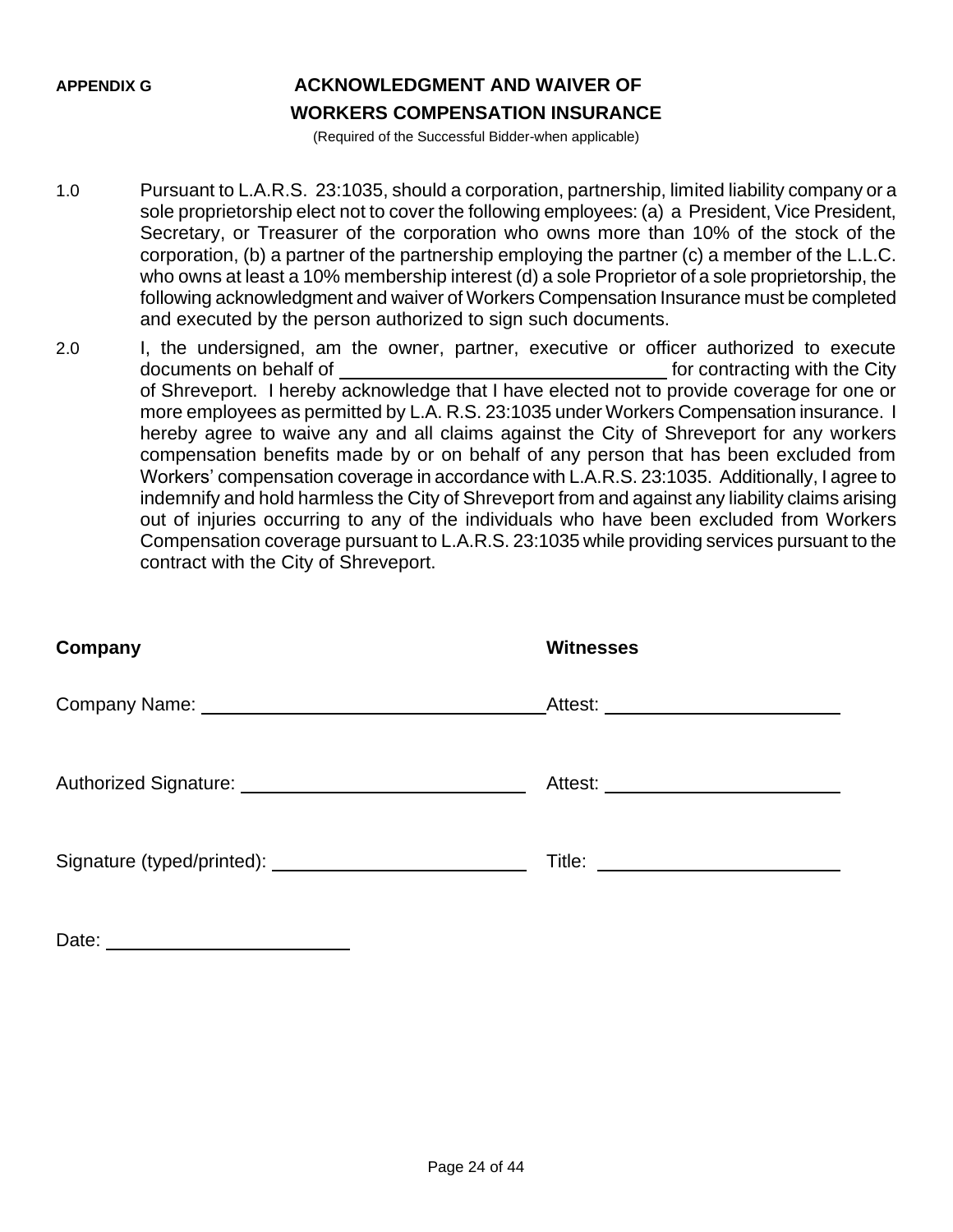## **CITY OF SHREVEPORT**

#### **[Section 40](http://www.ci.shreveport.la.us/pdf/bids/sect40.pdf)**-**Fair Share Requirements (Revised 11-10-2020)**

Applies to IFB, RFP, RFS, and RFQ Documents except when a Commodity Purchase or if for the Airport.

#### 1.0 **DEFINITIONS**

- 1.1 **Bid**-shall mean bid for IFBs, proposal for RFPs, and quote for RFQs.
- 1.2 **Contractor**-shall mean prime contractor for IFBs, RFPs, and RFQs. For RFSs, **Contractor** shall mean Prime **Consultant**
- 1.3 **Offeror**-shall mean a person who submits an RFP.
- 1.4 **Subcontractor**-shall mean subcontractor for IFBs, and RFQs. For RFSs, Subcontractor shall mean Sub consultant.
- 1.5 **FSC**-is Fair Share Certified (specific to City-Funded Projects and included in the Fair Share computation). **Fair Share Certification applications may be obtained as follows:**
- 1.6 Contact Jeanetta Scott... 318-673-5060
- 1.6.1 Fair Share Office
- 1.6.2 505 Travis Street, Suite 260
- 1.6.3 Shreveport, LA 71101
- 1.6.4 FSC Application Affidavits maybe downloaded at::

[http://www.shreveportla.gov/fair\\_share/FairShareAPP](http://www.shreveportla.gov/fair_share/FairShareAPP)

- 1.7 **DBE-is** Disadvantaged Business Enterprise (specific to Federally funded Projects generally FAA, DOTD or FTA projects).
- 1.8 **S/DBE**-is Small Disadvantaged Business Enterprise (again, specific to Federally Funded Projects a group that is defined by the Government as "presumptively disadvantaged" by provisions of CFR 49).DBE **applications may be obtained as follows:** <http://www8.dotd.louisiana.gov/UCP/UCPdownloads.aspx>
- 1.9 MBE-is Minority Business Enterprise. The designation of MBE is obtained through the submission of a Vendor's Application that can be obtained through the Purchasing Office. Vendor Applications may be downloaded at: http://www.shreveportla.gov/bid/section800.htm

#### 2.0 PURPOSE OF THE PROGRAM

- 2.1 The City of Shreveport has implemented this program to ensure that their construction and service contracts provide employment and growth opportunities for small, disadvantaged businesses.
- 2.2 Therefore, when the goal has not been met, prime contractors are required to submit proof showing that good faith efforts have been made to contract with FSC, S/DBE or DBE subcontractors.
- 2.3 All efforts must be documented.
- 2.4 Direct commodity purchases made by the City are exempt from the program.

#### 3.0 FAIR SHARE CONTRACT CLAUSES

- 3.1 The following Fair Share Contract Clauses and Good Faith Effort Requirements are only a small part of the Fair Share Program.
- 3.1.1 The Fair Share Program full text and forms that will be needed are posted in the Purchasing Office, or available upon request, or available on our web site at www.shreveportla.gov, and are incorporated by reference in all solicitation documents with the same force and effect as if set forth in full text.
- 3.1.2 ANY DEVIATIONS FROM THE FAIR SHARE REQUIREMENTS LISTED HEREIN MUST BE CLEARLY IDENTIFIED WITH EACH SOLICITATION RESPONSE.
- 3.1.3 PLEASE CALL THE FAIR SHARE OFFICE AT (318) 673-5060 OR THE PURCHASING DIVISION AT (318) 673- 5450 IF YOU HAVE ANY QUESTIONS.
- 3.2 Prompt Payment Clause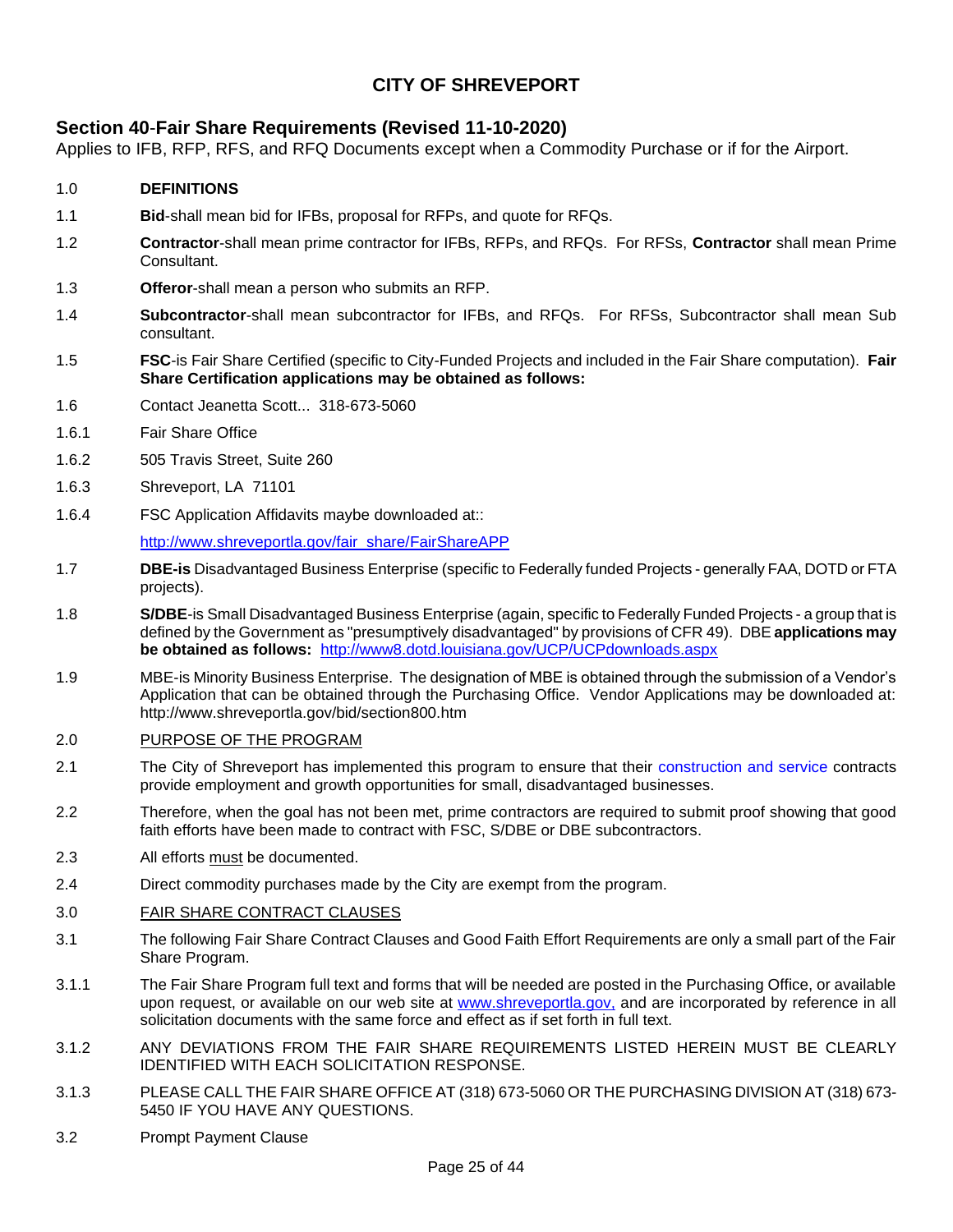- 3.2.1 The City of Shreveport will, after acceptance of goods or services and the receipt of a proper invoice from the contractor, process request for payment, said payment to be paid within thirty (30) days.
- 3.2.2 Prime contractors shall then be required to ensure payment is made to any designated small or disadvantaged business (subcontractors), within fifteen (15) business days of receipt of payment to the prime contractor from the City.
- 3.2.3 Upon satisfactory completion of a contract, the City and/or prime contractor will ensure that any retainage payments are returned within thirty (30) business days.
- 3.2.4 Failure to comply with the terms of this requirement may be grounds for termination of the contract by the City.
- 3.3 Affirmative Action Clause
- 3.3.1 The contractor, sub recipient, or subcontractor shall not discriminate on the basis of race, color, national origin, or sex in the performance of this contract.
- 3.3.2 The contractor shall carry out applicable requirements of the appropriate funding guidelines for each contract. Failure by the contractor to carry out these requirements is a material breach of the contract which may result in the termination of this contract or such other remedy as the City deems appropriate.

#### 3.4 **Participation of Small Disadvantaged Business Concerns**

- 3.4.1 It is the policy of the City of Shreveport that all prime contractors and service providers utilize qualifying small, disadvantaged business concerns.
- 3.4.2 The City has set a goal of 25% for participation of these said business concerns in all City-let contracts and/or purchases.
- 3.4.3 Specific goals are set on federally funded contracts as determined by the regulating federal agency and language to that effect shall be included in those contracts.
- 3.4.4 Failure by a contractor or service provider to include these designated businesses could constitute breach of contract and result in remedial action.
- 3.4.4.1 Assurance of utilization of FSC, S/DBE, and DBE subcontractors is given through FSC FORM 4, Letter of Intent.

#### 3.5 **Subcontractor Payment Certification**

- 3.5.1 Every contract by the City for the performance of work will contain a provision requiring the prime contractor to certify in writing that all subcontractors and suppliers have been paid for work and materials from previous progress payments received (less any retainage) by the prime contractor prior to receipt of any further progress payments.
- 3.5.2 In the event a contractor is unable to pay subcontractors or suppliers until it has received a progress payment from the City, the prime contractor shall pay all subcontractors or suppliers funds due, from said progress payments within forty-eight hours of receipt of payment from the City.
- 3.5.3 During the contract and upon completion of the contract, the City may request documentation to certify payments to subcontractors or suppliers. This provision in no way creates any contractual relationship between any subcontractor and the City or any liability on the City for the contractor=s failure to make timely payment to the subcontractor.
- 3.6 Fair Share Certified (FSC), S/DBE or DBE PARTICIPATION-GOOD FAITH EFFORT REQUIREMENTS
- 3.7 PRE-BID EFFORTS REQUIRED REGARDING S/DBEs or DBEs
- 3.8 Bidders are **required** to contact and make good faith efforts to contract with City and Louisiana Unified Certification Program (LAUCP) Certified FSC, S/DBE or DBE firms for each division of work identified in these documents which will be performed by a subcontractor.
- 3.9 A list of FSC, S/DBE or DBE contractors specializing in the divisions of work identified for subcontracting on this project can be found at the following Web Sites…City Projects: <http://www.shreveportla.gov/141/Online-Database> Federal Projects:<http://www8.dotd.louisiana.gov/ucp/>
- 3.10 These requirements are contractual obligations and are included in all contracts.
- 3.11 Failure to comply may result in a finding of breach of the contract, disqualification of the bidder to bid on future contracts, or a claim for damages.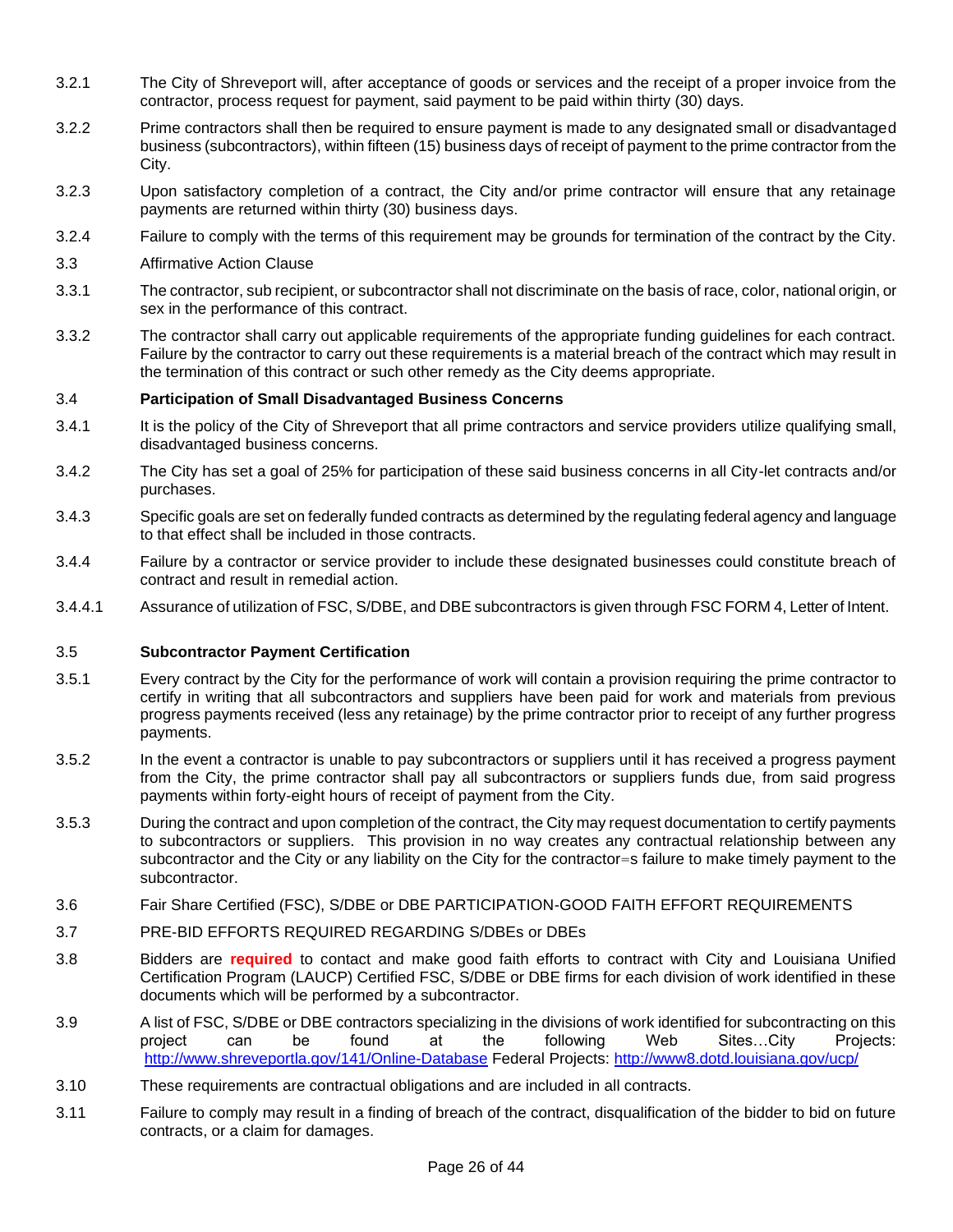- 3.12 Who to contact
- 3.12.1 For each division of work identified in these documents that will be performed by a subcontractor, Bidders must contact:
- 3.12.2 Every FSC, S/DBE or DBE firm that attended the pre-bid meeting (if one was held) which specializes in a division of work that will be subcontracted, and
- 3.12.3 In addition to the above, a minimum of five (5) other FSC, S/DBE or DBE firms.
- 3.12.4 If there are less than 5 firms listed for a particular division of work, all of the subcontractors in that division must be contacted.
- 3.13 When to contact
- 3.13.1 All Bidders must provide project information to FSC, S/DBE, or DBE firms in sufficient time to permit the firm to have an equal opportunity to compete for work that the successful bidder will subcontract together with the date and time that subcontractor's bids are due.
- 3.13.2 The first documented contact with each FSC, S/DBE, or DBE firm must be at least seven (7) working days before bid opening.

#### 3.14 How to contact

- 3.14.1 First contact: Bidders shall contact FSC, S/DBE or DBE subcontractors by letter or fax to advise them of potential subcontracting opportunities.
- 3.14.2 Follow-up: Bidders shall follow up with telephone calls to each FSC, S/DBE, or DBE firm contacted to determine if a bid will be submitted or if further information is required.
- 3.14.3 A firm need not be contacted if that firm responds to the first contact with a statement that the firm will not bid on this project.

#### 3.15 What information must be provided

3.15.1 **The apparent lowest construction/service provider bidder shall be required to complete/submit Fair Share Forms 1 through 4 within 72 hours after notification. If additional information is needed, it must be turned in within 24 hours or the bid will be declared as non-responsive when additional time is not approved by the Fair Share office.** 

#### 4.0 **ADDITION/REPLACEMENT OF SUBCONTRACTORS AFTER SUBMISSION**

- 4.1.1 The successful bidder will not be permitted to add or replace a subcontractor without the consent of the DBE Compliance Manager and/or the Fair Share Office and the Originating Department.
- 4.1.2 If any subcontractor is added or replaced after the contract award, the contractor shall make good faith efforts to contract with another FSC, S/DBE, or DBE for the work to be performed by that subcontractor.
- 4.1.3 Documentation of these efforts is required and must be submitted to the Purchasing Agent and the Fair Share Office **on FSC FORM 2.**
- 5.0 **DOCUMENTATION OF GOOD FAITH EFFORTS**
- 5.1 **FAIR SHARE DOCUMENTS TO BE SUBMITTED BY THE APPARENT LOWEST CONSTRUCTION/SERVICE PROVIDER BIDDER.**
- 5.1.1 **COMPLIANCE AGREEMENT-FSC FORM 1. S**ubmit completed **FSC FORM 1.**
- 5.1.2 **UTILIZATION/CONTRACT TRACKING-FSC FORM 2. S**ubmit **FSC FORM 2** showing all subcontractors/all subsubcontractors to be used on this contract and use for any changes also. **Note:** Construction Bidders, including 100% Fair Share/DBE, must turn in this form showing all subcontractors to be used on this contract.
- 5.1.3 **PROJECT CONTACT SHEET-FSC FORM 3. S**ubmit **FSC FORM 3** showing a completed log of contacts with FSC, S/DBE, or DBE firms.
- 5.1.4 **LETTER OF INTENT-FSC FORM 4. S**ubmit a signed **FSC FORM 4**, Letter of Intent indicating FSC, S/DBE and DBE Subcontractors and Sub-Subcontractors along with the scope of work to be performed and price/cost of goods or services to be performed by the Subcontractor. There must be a separate Letter of Intent for each FSC, S/DBE or DBE Subcontractor or Sub-subcontractor. This **letter of Intent** must be submitted within 72 hours of the bidder being designated as "the apparent lowest construction/service provider bidder", or his/her bid **will** be declared non-responsive.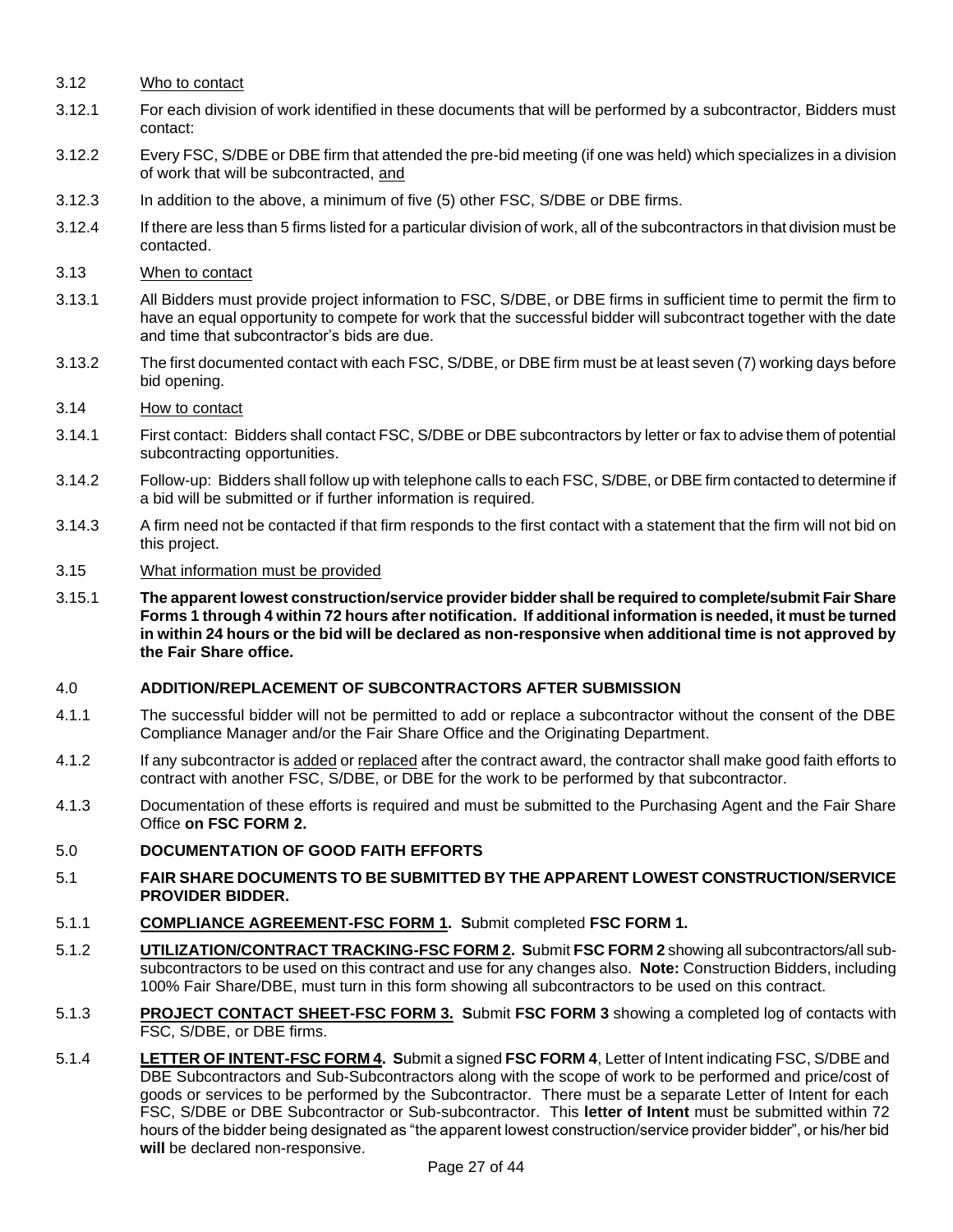- 5.1.5 Failure to submit these documents shall make a bid non-responsive and the apparent lowest bidder ineligible to receive an award of the contract.
- 5.1.6 The Purchasing Agent and/or the DBE Compliance Manager and/or the Fair Share Office shall have the right to seek clarification to assure good faith effort compliance.

#### 6.0 **DOCUMENTS TO BE SUBMITTED AFTER CONTRACT AWARD.**

- 6.1.1 **MONTHLY SUBCONTRACTOR PAYMENT UTILIZATION REPORT-FSC FORM 5**: All subcontractors (including FSC, S/DBE, or DBE firms) and second tier subcontractors shall be reported on the FSC **FORM 5**as well as contract amounts and payments.
- 6.1.2 *Copy of letter or fax sent to FSC, S/DBE, or DBE firms: When requested, provide one copy of the letter or fax sent to FSC, S/DBE or DBE firms to solicit bids for this project. If more than one form of letter or fax was sent, submit a copy of each form sent.*

#### 6.2 Optional Good Faith Efforts

- 6.2.1 Contractors should consider efforts such as:
- 6.2.2 Did the contractor advertise in general circulation, trade association, and small disadvantaged-focus media concerning subcontracting opportunities?
- 6.2.3 Did the contractor provide written notice to a reasonable number of specific FSC, S/DBEs, or DBEs that interest in the contract was being solicited, in sufficient time to allow the FSCs, S/DBEs, or DBEs to participate effectively? (NOTE: It is recommended that certified mail be used to provide documentation).
- 6.2.4 Did the contractor follow up initial solicitations of interest by contacting FSC, S/DBEs or DBEs to determine certainty whether the FSCs, S/DBEs or DBEs were interested?
- 6.2.5 Did the contractor select portions of the work to be performed by FSCs, S/DBEs, or DBEs, including, where appropriate, breaking down contracts into economically feasible units to facilitate participation?
- 6.2.6 Did the contractor provide interested FSCs, S/DBEs, or DBEs with adequate information about the plans, specifications, and requirements of the contract?
- 6.2.7 Did the contractor negotiate in good faith with interested FSCs, S/DBEs, or DBEs, not rejecting them as unqualified without sound reasons based on a thorough investigation of their capabilities?
- 6.2.8 Did the contractor make efforts to assist interested FSCs, S/DBEs, or DBEs in obtaining bonding, lines of credit, or insurance required by the recipient or contractor?
- 6.2.9 Did the contractor effectively utilize the services of available community organizations; contractors' groups; local, state, and federal business assistance offices; and other organizations that provide assistance in the recruitment and placement of FSCs, S/DBEs, or DBEs?

END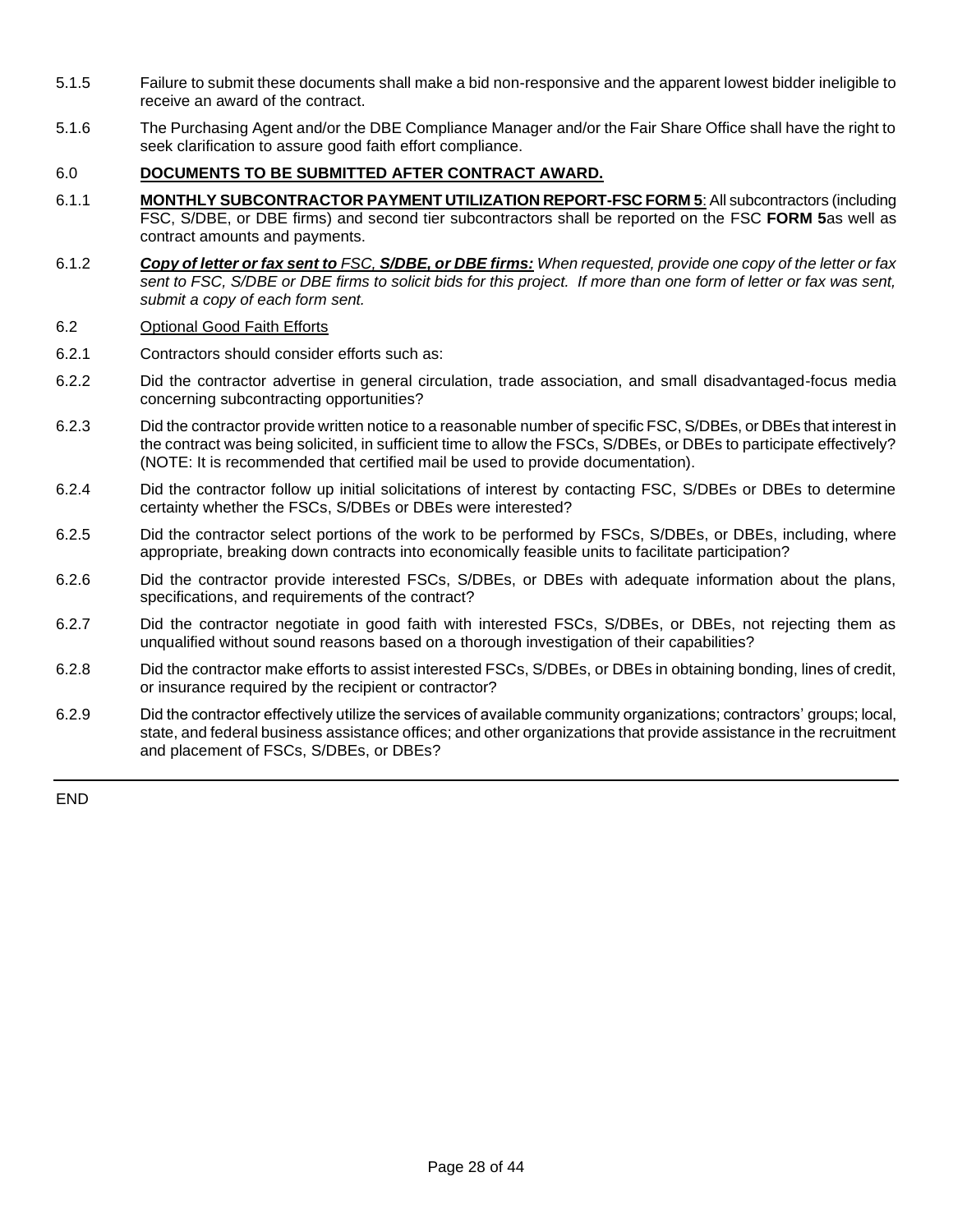## **City of Shreveport COMPLIANCE AGREEMENT**-**FSC FORM 1**

Bid Number:  $\sqrt{3}$  (Revised 9-10-07)

### **By signing this document, the bidder hereby certifies, understands, and affirms that:**

- 1.0 It has not discriminated against any FSC, S/DBE, or DBE firms in awarding subcontracts for this project.
- 2.0 The good faith efforts requirements are contractual obligations that must be fulfilled whether or not listed on these forms.
- 3.0 **The apparent lowest construction/service provider bidder shall be required to complete/submit Fair Share Forms 1 through 4 within 72 hours after notification. If additional information is needed, it must be turned in within 24 hours or the bid will be declared as non-responsive when additional time is not approved by the Fair Share office.**
- 4.0 Failure to provide information may result in a loss of the bidder's bid bond.
- 5.0 Replacement of a subcontractor during contract performance without a) obtaining the prior written consent of the DBE Compliance Manager and/or the Fair Share Office and the originating department; and b) subsequent good faith efforts in selection of a replacement; is prohibited and a breach of contract. **See UTILIZATION/CONTRACT TRACKING-FSC FORM 2 AS REQUIRED FOR ALL SUBS/SUB of SUBS.**
- 6.0 Consideration was given to waiving bonding requirements for FSC, S/DBE, or DBE subcontractors.

#### **And, Executes this Compliance Agreement as:**

Company Name: University of the Company Name: Address: Phone Number: FAX Number: By:  $\overline{\phantom{0}}$ Signature of Authorized Owner or Representative Title Date

Print Name: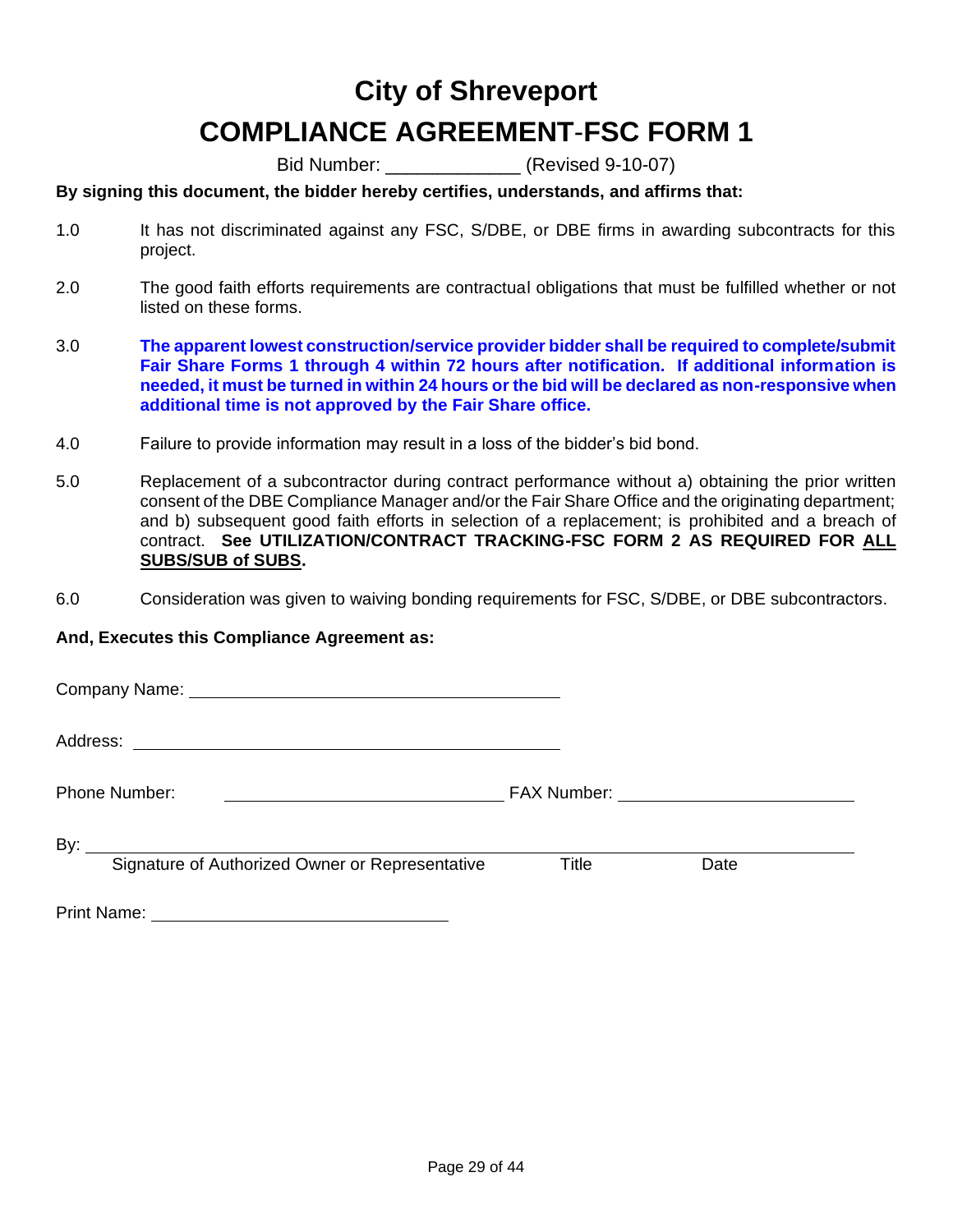## **City of Shreveport UTILIZATION/CONTRACT TRACKING-FSC FORM 2**

**This multipurpose form is used to list all types of subs and changes to their status for Fair Share and Contract Tracking Reporting. (Revised 1/20/2021)**

| 1. IFB/RFP/RFS/RFQ # (Circle 1) | 2. Project Name |
|---------------------------------|-----------------|
|---------------------------------|-----------------|

| 5. Prime Contractor's Federal Tax ID # ____________________________Change Order? Yes or No<br>$C/O$ # $\qquad$                                                                                                                                          |                                   |                                 |                                      |  |  |  |
|---------------------------------------------------------------------------------------------------------------------------------------------------------------------------------------------------------------------------------------------------------|-----------------------------------|---------------------------------|--------------------------------------|--|--|--|
| List all Subcontractors (copy as needed)                                                                                                                                                                                                                | Status - Circle<br>all that apply | Type of work to<br>be performed | Subcontracted<br>Amount $$ + or (-)$ |  |  |  |
|                                                                                                                                                                                                                                                         | FSC, DBE                          |                                 |                                      |  |  |  |
| State Class/License #                                                                                                                                                                                                                                   |                                   |                                 |                                      |  |  |  |
| Name and the contract of the contract of the contract of the contract of the contract of the contract of the contract of the contract of the contract of the contract of the contract of the contract of the contract of the c<br>State Class/License # | FSC, DBE                          |                                 |                                      |  |  |  |
| Address and the contract of the contract of the contract of the contract of the contract of the contract of the<br>State Class/License #                                                                                                                | FSC, DBE                          |                                 |                                      |  |  |  |

| Prime Contractor's Signature |       | ⊃ate <sup>.</sup> | Phone:                      |       |
|------------------------------|-------|-------------------|-----------------------------|-------|
| Project Mgr. Signature:      | ⊃ate: |                   | Fair Share Office Approval: | Date. |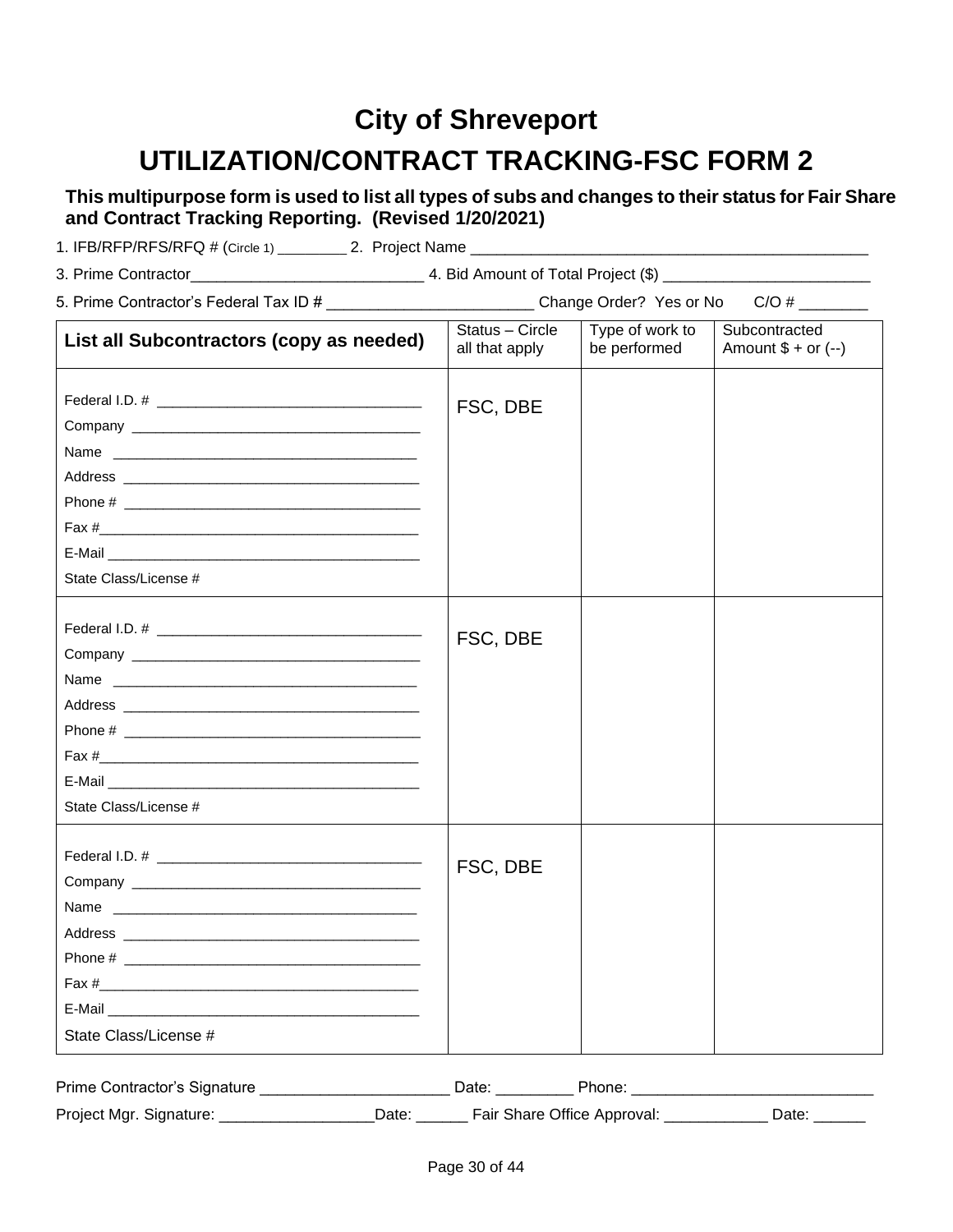# **City of Shreveport PROJECT CONTACT SHEET-FSC FORM 3**

(Revised 8-30-07)

Name of Project: \_\_\_\_\_\_\_\_\_\_\_\_\_\_\_\_\_\_\_\_\_\_\_\_\_\_\_\_\_\_\_\_\_\_\_\_\_ Bid Number: \_\_\_\_\_\_\_\_\_\_\_\_\_\_\_\_\_\_\_

Bidder's Name: \_\_\_\_\_\_\_\_\_\_\_\_\_\_\_\_\_\_\_\_\_\_\_\_\_\_\_\_\_\_\_\_\_\_\_\_\_\_\_\_\_\_\_\_\_\_\_\_\_\_\_\_\_\_\_\_\_\_\_\_\_\_\_\_\_\_\_\_

Bidders should record their contacts with potential FSC or DBE subcontractors through use of this log. Additional forms may be copied if needed.

| Name of<br>Subcontractor | Type of<br>Contact(s) | Date &<br>Time of<br>Contact | Person<br>making/receiving<br>call or other<br>communications | Contact<br>made?<br>Yes/No | Quote<br>received<br>Amount<br>$(\$)$ | Quote<br>accepted<br>Or rejected? | Comments |
|--------------------------|-----------------------|------------------------------|---------------------------------------------------------------|----------------------------|---------------------------------------|-----------------------------------|----------|
|                          |                       |                              |                                                               |                            |                                       |                                   |          |
|                          |                       |                              |                                                               |                            |                                       |                                   |          |
|                          |                       |                              |                                                               |                            |                                       |                                   |          |
|                          |                       |                              |                                                               |                            |                                       |                                   |          |
|                          |                       |                              |                                                               |                            |                                       |                                   |          |
|                          |                       |                              |                                                               |                            |                                       |                                   |          |
|                          |                       |                              |                                                               |                            |                                       |                                   |          |
|                          |                       |                              |                                                               |                            |                                       |                                   |          |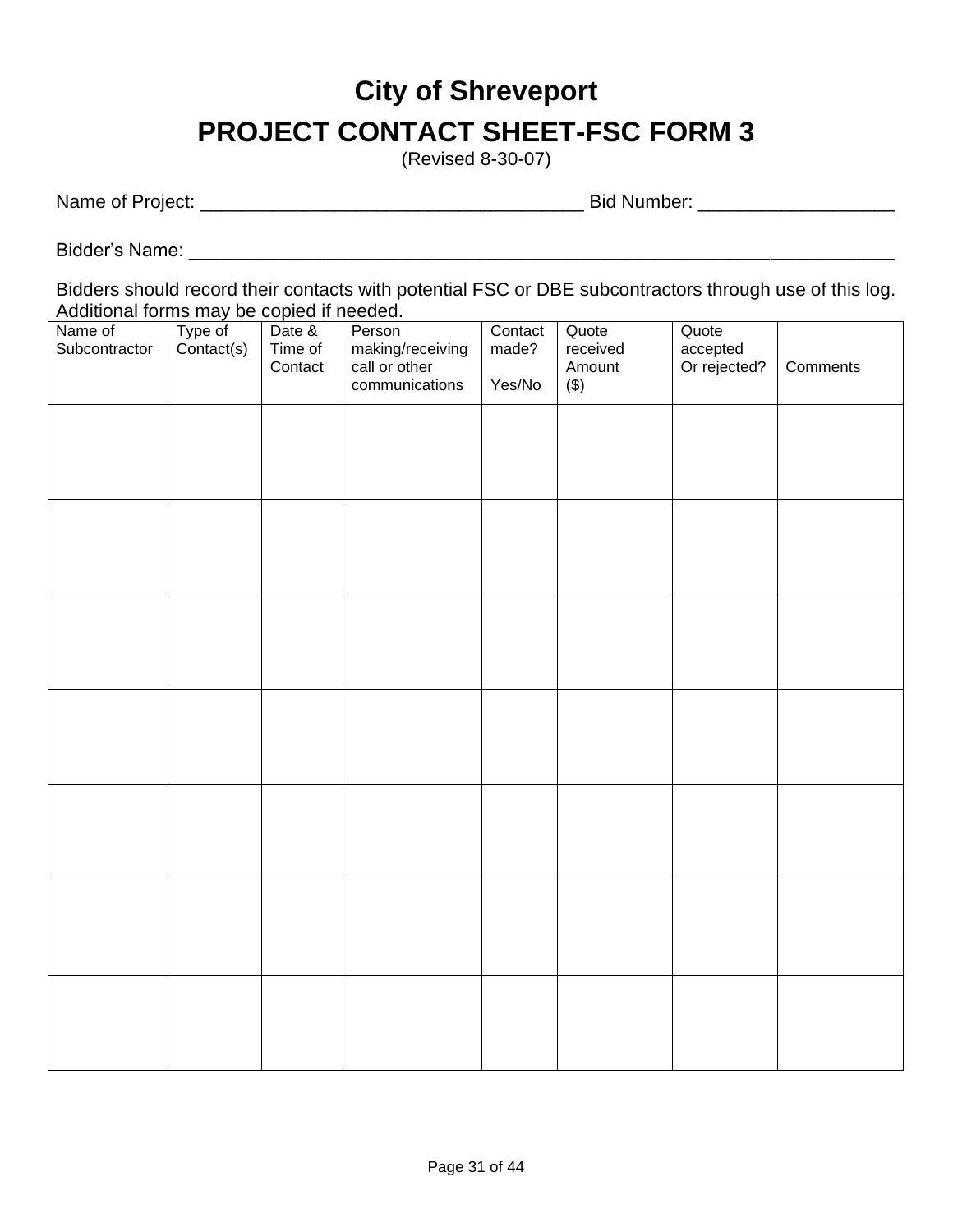



**Fair Share / Disadvantaged Business Enterprise Compliance Management**

## **LETTER OF INTENT TO PERFORM AS A PRIME CONTRACTOR AND UTILIZE A SUBCONTRACTOR/SUBCONSULTANT**

[NOTE: Pursuant to the City of Shreveport's Fair Share Program for Equal Business Opportunity, established by Ordinance No. 105, 1999, 7-27-99, DBE firms participating in the Program must have current certification status prior to award of a contract where they are counted towards subcontracting participation. If the City of Shreveport determines that a firm is not an eligible DBE firm, that firm is advised to immediately submit a completed certification application to the State of Louisiana, Department of Transportation and Development, LAUCP Section, P.O. Box 94245, Baton Rouge, LA 70804-9245 for consideration on subsequent projects.

<u> 1980 - Johann Stoff, deutscher Stoffen und der Stoffen und der Stoffen und der Stoffen und der Stoffen und de</u>

1. Name of Project

2. Name of offeror/prime contractor

3. The undersigned is prepared to perform the following described work and/or supply the material listed in connection with the above project (where applicable specify "supply", "install" or "perform particular services"):

| (Name of DBE/FSC Firm)                                                                                                                                                                                                                                                                                                                                                                                                                                                                                                  | (Date)                                                                       |
|-------------------------------------------------------------------------------------------------------------------------------------------------------------------------------------------------------------------------------------------------------------------------------------------------------------------------------------------------------------------------------------------------------------------------------------------------------------------------------------------------------------------------|------------------------------------------------------------------------------|
| Circle one (Owner/Authorized Agent of DBE/FSC firm) Type or Print Name                                                                                                                                                                                                                                                                                                                                                                                                                                                  | (Signature of Owner or Authorized Agent of DBE /FSC Firm)                    |
| (Phone Number)                                                                                                                                                                                                                                                                                                                                                                                                                                                                                                          | (Fax Number)                                                                 |
| <b>AFFIDAVIT OF PRIME CONTRACTOR</b>                                                                                                                                                                                                                                                                                                                                                                                                                                                                                    |                                                                              |
| I HEREBY DECLARE AND AFFIRM that I,                                                                                                                                                                                                                                                                                                                                                                                                                                                                                     | am the duly authorized representative of (Circle one-Owner/Authorized Agent) |
| <b>Name of Prime Contractor</b>                                                                                                                                                                                                                                                                                                                                                                                                                                                                                         | and that I have personally reviewed the material and                         |
| facts set forth in this Letter of Intent to Perform. To the best of my knowledge, information, and belief, the facts in this form are true, and<br>no material facts have been omitted.                                                                                                                                                                                                                                                                                                                                 |                                                                              |
| Pursuant to the City of Shreveport Ordinance, No. 105, 1999, 7-27-99, Sec. 2-414, Intentional failure by a contractor or service provider<br>to include these designated businesses could constitute breach of contract and result in remedial action. Further, any person [entity]<br>who makes a false or fraudulent statement in connection with participation of a DBE or FSC in any City of Shreveport contract may be<br>referred for debarment procedures from subsequent contracts with the City of Shreveport. |                                                                              |
| I do solemnly swear or affirm that the signatures contained herein, and the information provided by the Prime Contractor are true and<br>correct, and that I am authorized on behalf of the Prime Contractor to make this affidavit.                                                                                                                                                                                                                                                                                    |                                                                              |
| Circle One (Owner/ Authorized Agent) Type or Print Name                                                                                                                                                                                                                                                                                                                                                                                                                                                                 | (Name of Prime Contractor company/firm -Print or Type)                       |
| (Signature of Owner or Authorized Agent)                                                                                                                                                                                                                                                                                                                                                                                                                                                                                | (Date)                                                                       |
| (Phone Number)                                                                                                                                                                                                                                                                                                                                                                                                                                                                                                          | (Fax Number)<br>(Revised 8-30-07)                                            |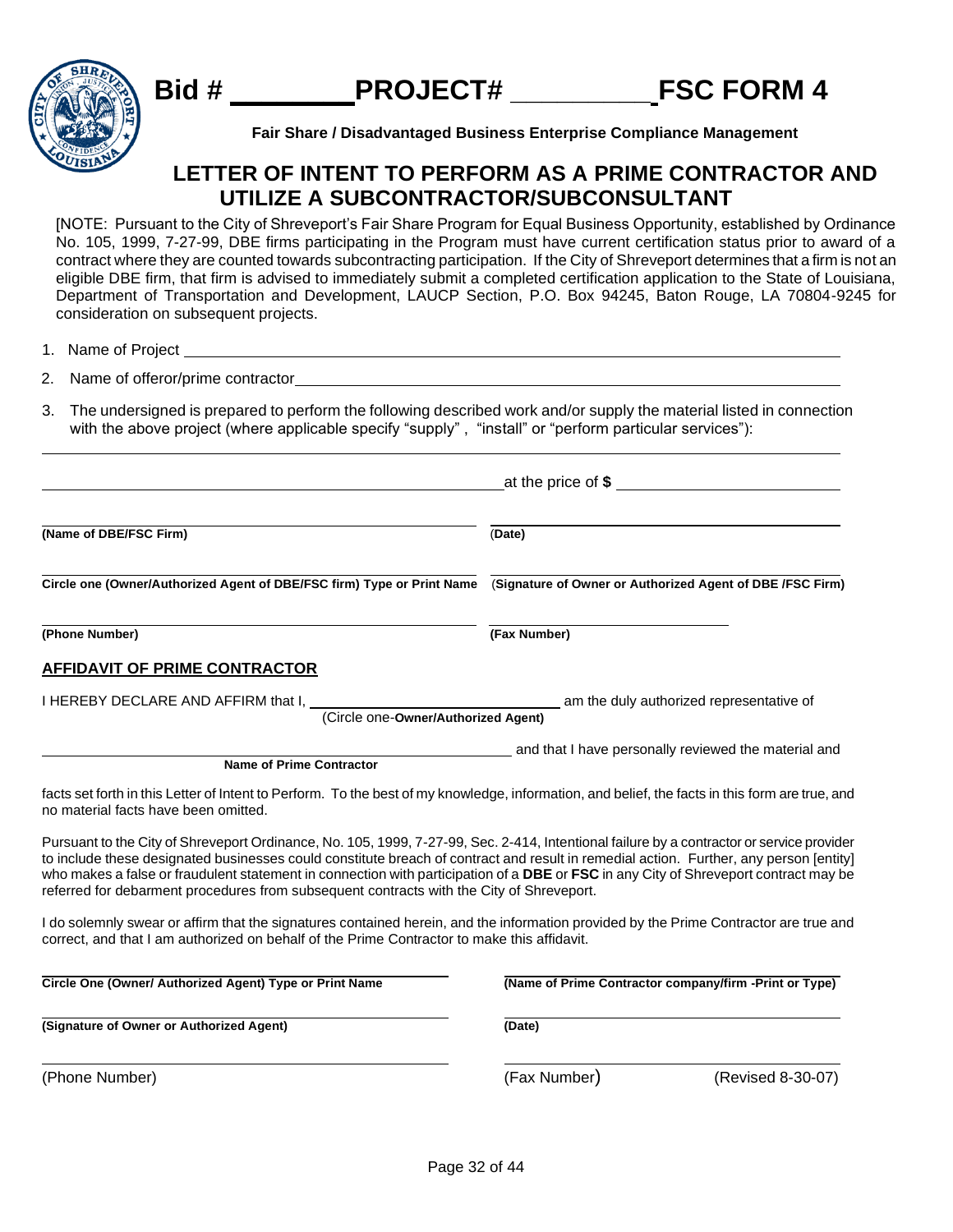|                                                                                                                                                                                                                                                                                                                                                                |               | <b>SUBCONTRACTOR PAYMENT AND UTILIZATION REPORT - FORM 5</b> |                                   |                     |                                             |                                                                                       |                                                                                | (Revised 6/20/2020)                           |
|----------------------------------------------------------------------------------------------------------------------------------------------------------------------------------------------------------------------------------------------------------------------------------------------------------------------------------------------------------------|---------------|--------------------------------------------------------------|-----------------------------------|---------------------|---------------------------------------------|---------------------------------------------------------------------------------------|--------------------------------------------------------------------------------|-----------------------------------------------|
| <b>Contract Number:</b>                                                                                                                                                                                                                                                                                                                                        |               | <b>Prime Contract Amount:</b>                                |                                   |                     |                                             |                                                                                       |                                                                                |                                               |
| Progress Report Number:                                                                                                                                                                                                                                                                                                                                        |               | <b>Report Period Dates:</b><br>To:                           |                                   |                     |                                             |                                                                                       |                                                                                |                                               |
| Prime Contractor:                                                                                                                                                                                                                                                                                                                                              |               |                                                              |                                   | Project Name:       |                                             |                                                                                       |                                                                                |                                               |
| (1)                                                                                                                                                                                                                                                                                                                                                            | (2)           | (3)                                                          | (4)                               | (5)                 | $\overline{(6)}$                            | (7)                                                                                   | (8)                                                                            | $\overline{(9)}$                              |
| <b>Subcontractor Name</b>                                                                                                                                                                                                                                                                                                                                      | Class         | <b>Work Description</b>                                      | Original<br>Subcontract<br>Amount | Approved<br>Changes | Revised<br>Subcontract<br>Amount<br>$(4+5)$ | Current<br>Period Work<br>Completed                                                   | <b>Total Work</b><br>Completed to<br>Date<br>(Previous Total to<br>Date $+(7)$ | Remaining<br>Subcontract<br>Amount<br>$(8-6)$ |
|                                                                                                                                                                                                                                                                                                                                                                | $\Box$ FSC    |                                                              |                                   |                     |                                             |                                                                                       |                                                                                |                                               |
|                                                                                                                                                                                                                                                                                                                                                                | $\Box$ DBE    |                                                              |                                   |                     |                                             |                                                                                       |                                                                                |                                               |
|                                                                                                                                                                                                                                                                                                                                                                | $\Box$ SBE    |                                                              |                                   |                     |                                             |                                                                                       |                                                                                |                                               |
|                                                                                                                                                                                                                                                                                                                                                                | $\Box$ FSC    |                                                              |                                   |                     |                                             |                                                                                       |                                                                                |                                               |
|                                                                                                                                                                                                                                                                                                                                                                | $\square$ DBE |                                                              |                                   |                     |                                             |                                                                                       |                                                                                |                                               |
|                                                                                                                                                                                                                                                                                                                                                                | $\Box$ SBE    |                                                              |                                   |                     |                                             |                                                                                       |                                                                                |                                               |
|                                                                                                                                                                                                                                                                                                                                                                | $\Box$ FSC    |                                                              |                                   |                     |                                             |                                                                                       |                                                                                |                                               |
|                                                                                                                                                                                                                                                                                                                                                                | $\Box$ DBE    |                                                              |                                   |                     |                                             |                                                                                       |                                                                                |                                               |
|                                                                                                                                                                                                                                                                                                                                                                | $\Box$ SBE    |                                                              |                                   |                     |                                             |                                                                                       |                                                                                |                                               |
|                                                                                                                                                                                                                                                                                                                                                                | $\Box$ FSC    |                                                              |                                   |                     |                                             |                                                                                       |                                                                                |                                               |
|                                                                                                                                                                                                                                                                                                                                                                | $\Box$ DBE    |                                                              |                                   |                     |                                             |                                                                                       |                                                                                |                                               |
|                                                                                                                                                                                                                                                                                                                                                                | $\Box$ SBE    |                                                              |                                   |                     |                                             |                                                                                       |                                                                                |                                               |
|                                                                                                                                                                                                                                                                                                                                                                | $\Box$ FSC    |                                                              |                                   |                     |                                             |                                                                                       |                                                                                |                                               |
|                                                                                                                                                                                                                                                                                                                                                                | $\Box$ DBE    |                                                              |                                   |                     |                                             |                                                                                       |                                                                                |                                               |
|                                                                                                                                                                                                                                                                                                                                                                | $\sqcup$ sbe  |                                                              |                                   |                     |                                             |                                                                                       |                                                                                |                                               |
| This worksheet assumes a 5% retainage.<br>Changes to Contract: Replacement, substitution, or addition to FSC, S/DBE or DBE firms must be handled in conformance with the contract<br>documents.                                                                                                                                                                |               |                                                              |                                   |                     |                                             | Notary Public Use Only:<br>State of                                                   |                                                                                |                                               |
| IT IS HEREBY CERTIFIED THAT THE ABOVE LISTED FIRMS HAVE BEEN FULLY UTILIZED BY OUR COMPANY IN THE AMOUNTS<br>REPRESENTED ABOVE AND THAT THE INFORMATION CONTAINED HEREIN IS COMPLETE AND ACCURATE.                                                                                                                                                             |               |                                                              |                                   |                     |                                             | Parish / County of                                                                    |                                                                                |                                               |
| Printed Name of Authorized Contractor Representative:                                                                                                                                                                                                                                                                                                          |               |                                                              |                                   |                     |                                             | Subscribed and sworn to (or affirmed) before me this<br>day of <u>the contract of</u> |                                                                                |                                               |
| Authorized Signature of Contractor Representative:                                                                                                                                                                                                                                                                                                             |               |                                                              |                                   | Date:               | in the year of                              |                                                                                       |                                                                                |                                               |
| Instructions: Document must be typed or printed Legibly. Unreadable information will require resubmittal and may cause delays in processing.<br>Submit with request for progress payment and send a copy to:<br>Signature of Notary Public:<br>DBE Compliance Manager and/or the City of Shreveport's Fair Share Office, P.O. Box 31109, Shreveport, LA 71130. |               |                                                              |                                   |                     |                                             |                                                                                       |                                                                                |                                               |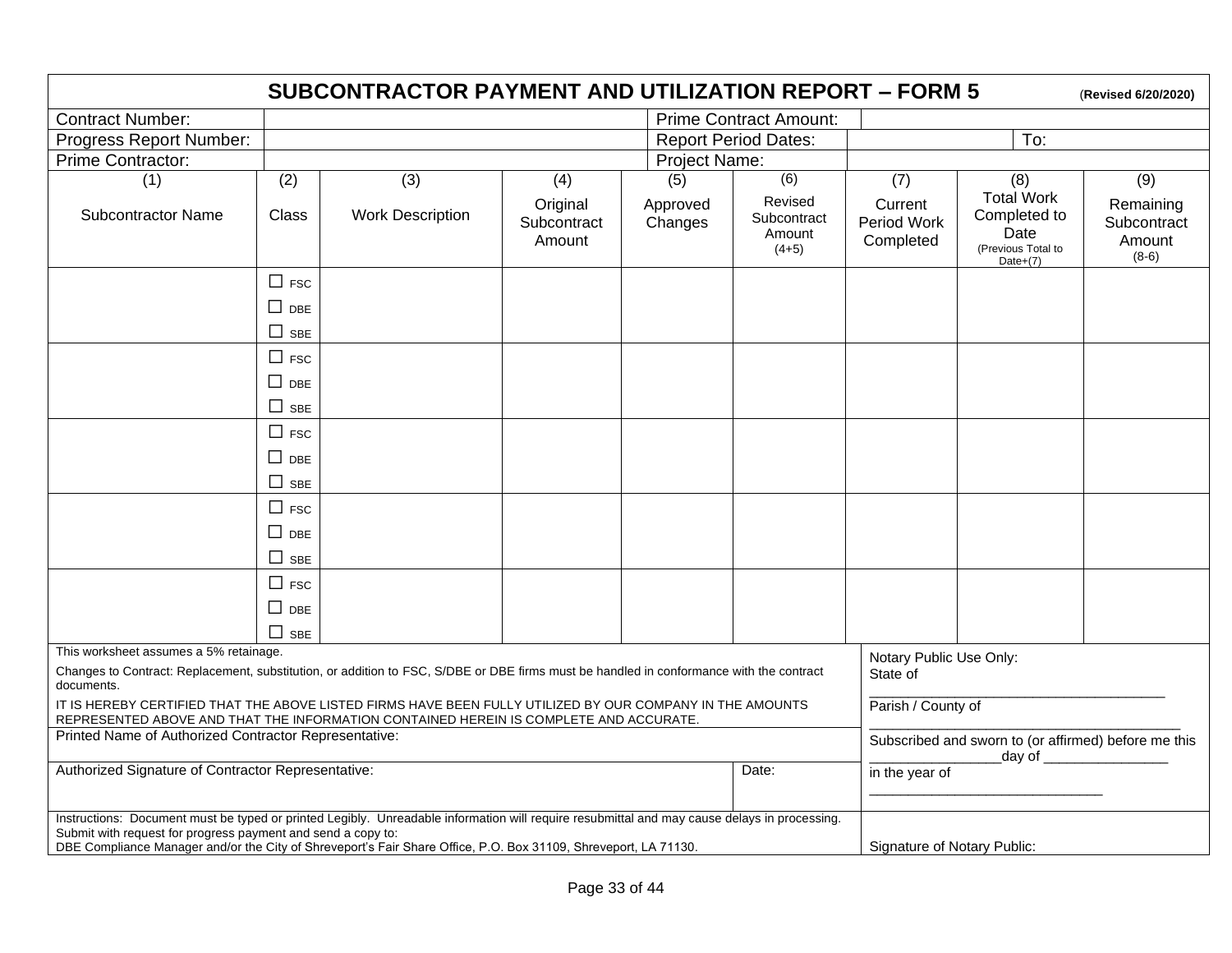## **INSTRUCTIONS FOR COMPLETING FSC FORM 5 SUBCONTRACTOR PAYMENT AND UTILIZATION**

(Revised 6/20/2020)

#### 1.0 **FORM 5 GENERAL INSTRUCTIONS**

- 1.1 All form 5 reports must be notarized before submittal. Notarization section is found in lower right corner of form.
- 1.2 All form 5 reports should be electronically. Only the Signature Block and Notary Block require handwritten input.
- 1.3 If the Form 5 Report is handwritten, it must be legibly printed. Any forms with illegible handwriting will be rejected and require resubmittal in acceptable print and could result in delays in processing applications for payment.
- 1.4 When entering current period and cumulative paid amounts into Form 5, enter the amount paid less retainage. It is assumed that 5% retainage has been held out of the payment. Including the retainage amount will result in an overstatement in payments and require all Payment Application Form 5's to be corrected and to be resubmitted. This will hold any current Payment Applications from being processed until satisfactory resolution.

#### 2.0 **FORM 5 SPECIFIC INSTRUCTIONS**

- 2.1 CONTRACT NUMBER: Enter the contract number for this project as assigned by the City Purchasing Division.
- 2.2 PROGRESS REPORT NO: Enter Report number 1 for the first report submitted and subsequent numbers for reports submitted thereafter. Note, this should be the same as the invoice or payment application number.
- 2.3 PRIME CONTRACTOR: Enter Full Company Name as stated on contract with City of Shreveport.
- 2.4 PRIME CONTRACT AMOUNT: Enter the current Prime Contract Amount including any Approved Change orders.
- 2.5 REPORT PEROID DATES: Enter the beginning and ending dates corresponding to the progress payment period. Example: 6/1/2020 thru 6/30/2020. Report periods should be sequential and not overlap.
- 2.6 PROJECT NAME: Enter the full project name as indicated on the contract documents.
- 2.7 SUBCONTRACTOR NAME: Enter the names of all subcontractors having performed work or paid on this project during the reporting period.
- 2.8 CLASSIFICATION: Select the appropriate FSC, S/DBE, or DBE status of each contractor listed in item 2.7. Note: Designations should be consistent with how firms were certified by LAUCP or the City of Shreveport at the time of contract award. Only one designation may be used for credit and will be applied accordingly. Non-certified firms should not have a designation selected.
- 2.9 LIST SECOND TIER SUBCONTRACTORS.
- 2.10 WORK DESCRIPTION: Enter a brief description of the work subcontractors are performing. Example: Landscaping, electrical supplier, electrical contractor, remove and replace inlets, furnish, and install catch basins, etc.
- 2.11 ORIGINAL CONTRACT AMOUNT: Enter the original contract dollar amount for each subcontract at time of award.
- 2.12 APPROVED CHANGES: Enter the cumulative dollar value of any changes for each subcontract. If no changes then enter "0". Note: reductions in subcontractor amounts should be shown as negative with parentheses. Example negative amount (\$3,133.85). Additionally, please provide an explanation of any changes.
- 2.13 CURRENT APPROVED SUBCONTRACT AMOUNT: This amount should be the total dollar value current contract amount (Column 4) plus or minus approved changes (column 5).
- 2.14 CURRENT PERIOD CONTRACTOR WORK COMPLETED: Enter the amount paid to the subcontractor during the current reporting period. If the reporting period is June 1, 2020, thru June 30, 2020, and you paid your subcontractor during that period, that is the amount you enter in this section. ONLY the current period amount paid to the subcontractor. Note: If you do not have any payments made to the subcontractor in the current period, you must enter "0".
- 2.15 CUMULATIVE ACTUAL SUBCONTRACTOR WORK COMPLETED TO DATE: Add the Cumulative amount paid to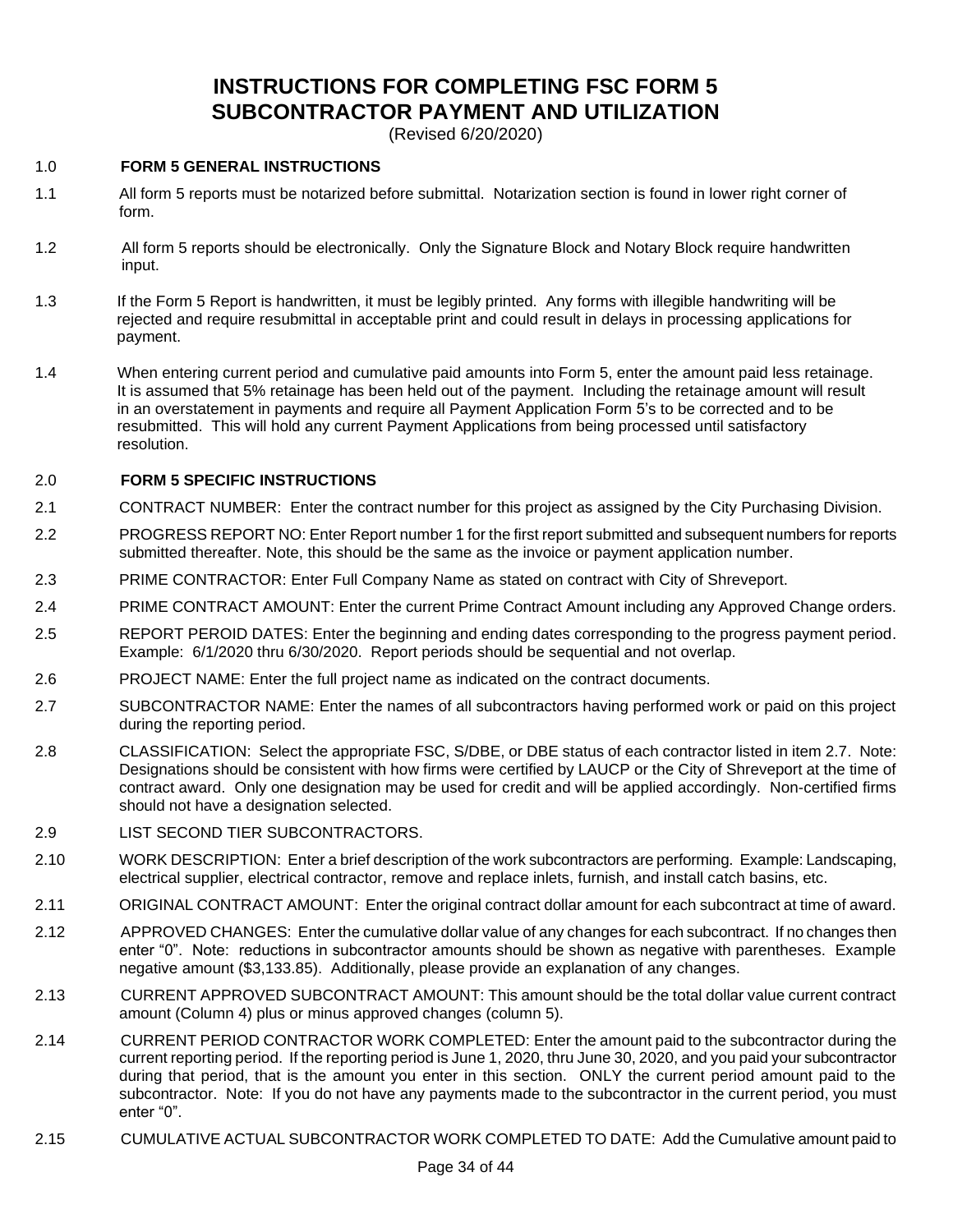the subcontractor from the previous reporting period form 5 (Previous month Payment Application) to the current period amount paid to the subcontractor from the current form 5 (Current Payment Application). The total of the two is entered here. This should be the total amount paid to subcontractor including the current period.

- 2.16 REMAINING SUBCONTRACTOR AMOUNT: This is a calculated field in form 5. This calculation is the sum of the revised contract amount (Column 6) minus total work completed (Column 8). If filling form 5 out manually, please fill in based on the calculation listed above.
- 2.17 PRINTED NAME OF AUTHORIZED CONTRACTOR REPRESENTATIVE: Enter the printed name of responsible party having signature authority and acting as contractor representative on behalf of the contractor. Note: This can be entered electronically.
- 2.18 AUTHORIZED SIGNATURE OF CONTRACTOR REPRESENTATIVE: This signature line must be physically signed by the person having signature authority and acting representative on behalf of the Contractor. Note: This signature must match the printed name.
- 2.19 DATE: Enter the date in which form 5 was signed by the contractor authorized representative.
- 2.20 NOTARY PUBLIC: Contract must have this section completed by a licensed Notary Public before submittal.
- 2.21 RETENTION: Form 5 assumes 5% retention has been withheld from subcontractor payments.

END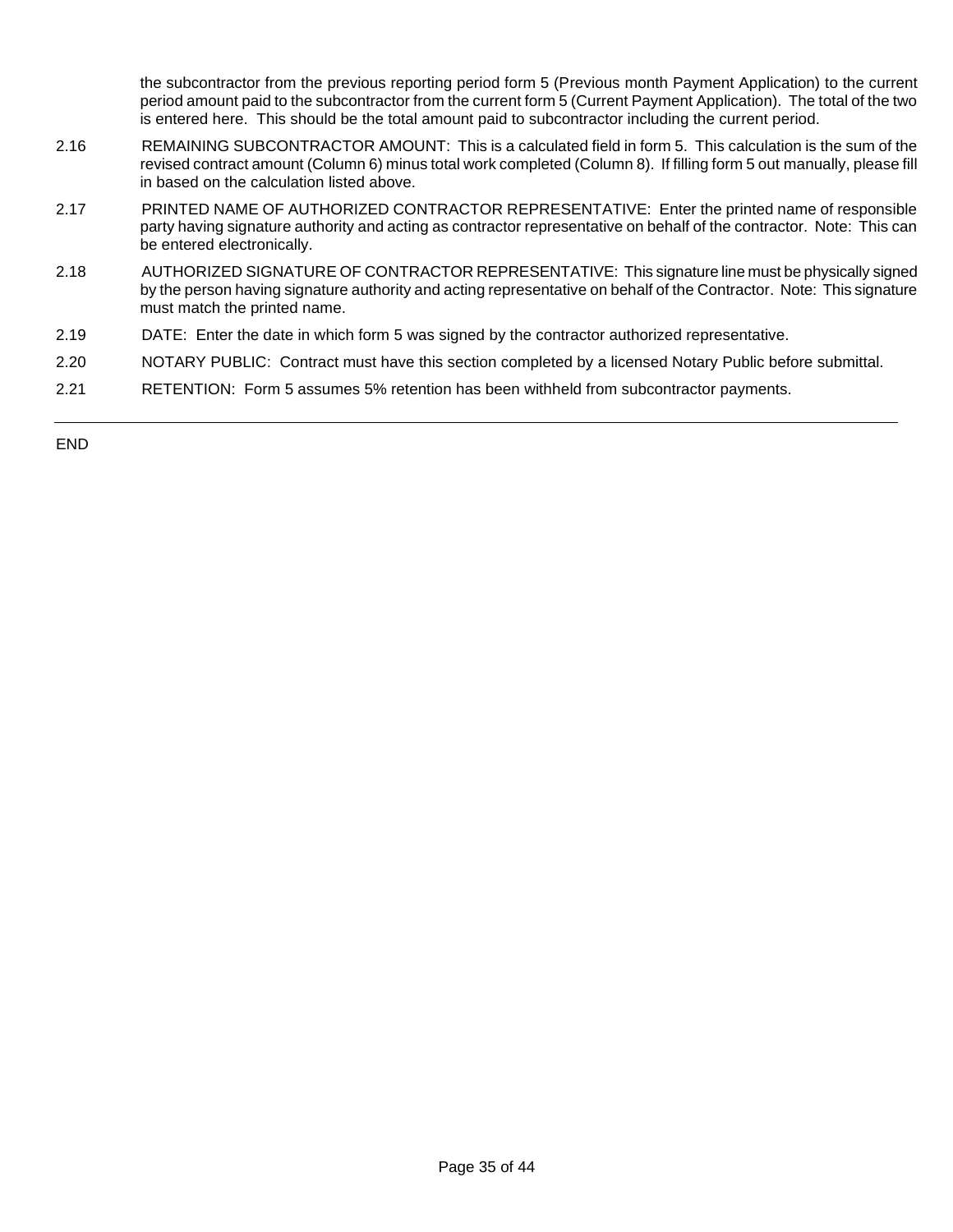## **City of Shreveport**

## **IFB/RFQ/RFP/RFS # PROJECT**

## **CONTRACT VERIFICATION-DBE/FSC FORM 6**

To be used for Architecture/Engineering, Construction & Service Contracts. This document must be furnished within five (5) working days after the City executed contract is picked up by the prime contractor. **The Notice to Proceed will not be issued until this form is received by the Project Manager for the City.** Project Manager sends copy to the Fair Share Office and Purchasing Division.

Is there a possibility other subs will be reported at a later date? Yes/No (circle one). Revised 6-2-10.

**By signing this document, the contractor hereby certifies, understands, and affirms that he/she has signed a contract (includes signed proposal, signed purchase order, or written contract) with the following subcontractors:**

| LIST ALL SUBCONTRACTORS<br>WITH SIGNED CONTRACTS | *ALREADY LISTED ON<br>FORM 2 (YES OR NO) | REPLACES THIS SUB THAT<br>WAS LISTED ON FORM 2 | <b>SIGNED</b><br>CONTRACT<br>AMOUNT \$ |
|--------------------------------------------------|------------------------------------------|------------------------------------------------|----------------------------------------|
|                                                  |                                          |                                                |                                        |
|                                                  |                                          |                                                |                                        |
|                                                  |                                          |                                                |                                        |
|                                                  |                                          |                                                |                                        |
|                                                  |                                          |                                                |                                        |
|                                                  |                                          |                                                |                                        |
|                                                  |                                          |                                                |                                        |
|                                                  |                                          |                                                |                                        |
|                                                  |                                          |                                                |                                        |
|                                                  |                                          |                                                |                                        |
|                                                  |                                          |                                                |                                        |
|                                                  |                                          |                                                |                                        |

**\*If answer is "no" list sub they replaced in the next column and attached a revised Form 2.**

The City reserves the right to require the contractor to produce or provide copies of any/all contracts listed. Pursuant to the City of Shreveport Ordinance, No. 105, 1999, 7-27-99, Sec. 2-414, Intentional failure by a contractor or service provider to include these designated businesses could constitute breach of contract and result in remedial action. Further, any person [entity] who makes a false or fraudulent statement in connection with participation of a **DBE** or **FSC** in any City of Shreveport contract may be referred for debarment procedures from subsequent contracts with the City of Shreveport.

I do solemnly swear or affirm that the signatures contained herein, and the information provided by the Prime Contractor are true and correct, and that I am authorized on behalf of the Prime Contractor to make this affidavit.

i<br>L

**Circle One (Owner/ Authorized Agent) Type or Print Name (Name of Prime Contractor company/firm -Print or Type)**

**(Signature of Owner or Authorized Agent) (Physical Address)**

**(Phone Number) (Date)**

**(E-Mail Address) (Fax Number)**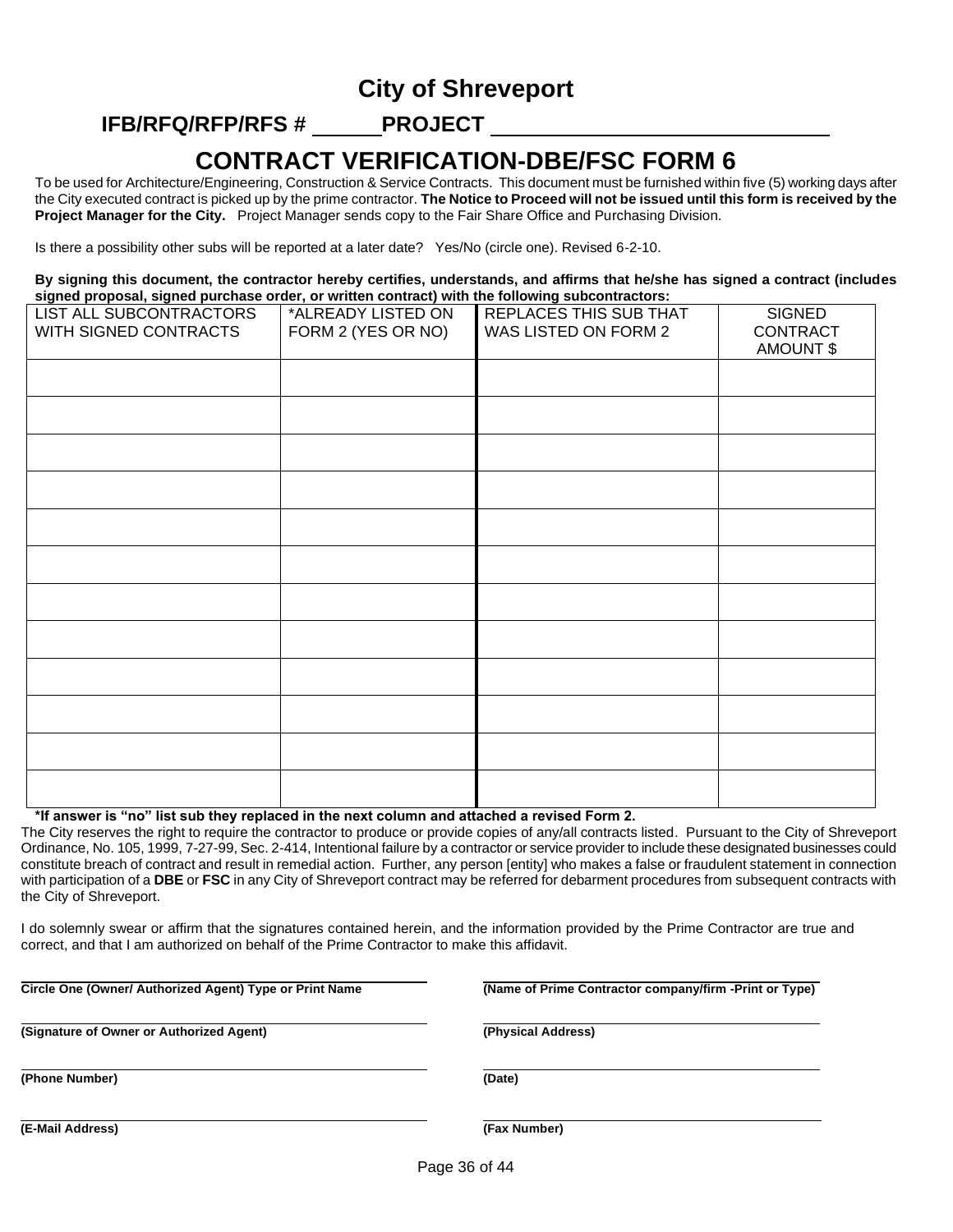#### **INSURANCE/BOND/INDEMNIFICATION REQUIREMENTS OF CONSTRUCTION/ PUBLIC WORKS CONTRACTORS** - Give a copy of these requirements to your agent.

#### 1.1 Definitions

#### 1.1.1 INSURANCE COMPANY

1.1.1.1 The company or firm which will protect the CONTRACTOR from claims which may arise out of or result from the CONTRACTORS operations and for which the CONTRACTOR may be legally liable. An acceptable insurance company is defined as one licensed in the State of Louisiana or an approved non-admitted carrier. Generally, as a minimum, the company issuing a bond must have a current A. M. Best rating of A- or better. Companies providing insurance coverage other than bonds must have a current A. M. Best rating of B+VII or better. This rating requirement will be waived for the Workers Compensation coverage only. Modification of this standard may be considered upon appeal to the Director of Finance.

#### 1.1.1.2 SURETY

1.1.1.3 The bondsman, party or parties who may guarantee the fulfillment of the contract by bond. An acceptable surety company is defined to be a company that is either domiciled in Louisiana or owned by Louisiana residents and is licensed to write surety bonds or appears on the current Treasury List (i.e., U. S. Department of the Treasury Circular 570, Companies Holding Certificates of Authority as Acceptable Sureties on Federal Bonds and as Acceptable Reinsuring Companies) and approved for an amount equal to or greater than the amount of the contract, licensed in the State of Louisiana and qualified to write bonds in the State of Louisiana.

#### 1.2 SURETY BONDS

#### 1.2.1 PROPOSAL GUARANTY

1.2.1.1 When required, the bid must be accompanied by a bid bond in an amount not less than 5% of the total bid amount including additive alternates. The proposal guaranty shall be a check certified by the cashier of a National or State Bank, or a bid bond guaranteed by an acceptable surety company. The certified check or bid bond shall be made payable to the City of Shreveport, Louisiana. A cashiers check or money order will be accepted; however, currency will not be accepted.

#### 1.3 PROCUREMENT OF SURETY BONDS AND INSURANCE

1.3.1 When required, any surety bond written for public works project shall be written by a surety or insurance company currently on the U. S. Department of Treasury Financial Management Service list of approved bonding companies which is published annually in the Federal Register or by an insurance company that is either domiciled in Louisiana or owned by Louisiana residents and is licensed to write surety bonds. For any public works project, no surety or insurance company shall write a bond which is in excess of the amount indicated as approved by the U. S. Department of the Treasury Financial Management Service list; companies authorized by this Paragraph who are not on the treasury list shall not write a bond when the penalty exceeds 15 percent of its capital and surplus, such capital and surplus being the amount by which the companys assets exceed its liabilities as reflected by the most recent financial statements filed by the company with the Department of Insurance. In addition, any surety bond written for a public works project shall be written by a surety or insurance company that is currently licensed to do business in the state of Louisiana.

#### 1.4 CONTRACT BOND

- 1.4.1 **When required**, prior to the execution of the contract, the CONTRACTOR shall file with the City a performance/maintenance/payment bond with an acceptable surety company, as defined herein, on a form provided by the City. The CONTRACTOR shall pay all premiums and costs thereof and incidental thereto. The bond must be signed by both the CONTRACTOR and surety.
- 1.4.2 The insurance required shall be written for not less than limits of liability specified herein. Coverages shall be written on forms which include contractual liability and independent contractor coverage on an occurrence basis and products/completed operations coverage. Products/completed operations coverage shall be maintained for a twoyear period from the date of final payment. The coverages shall be maintained without interruption from date of commencement of the work until date of final payment and termination of any coverage required to be maintained after final payment.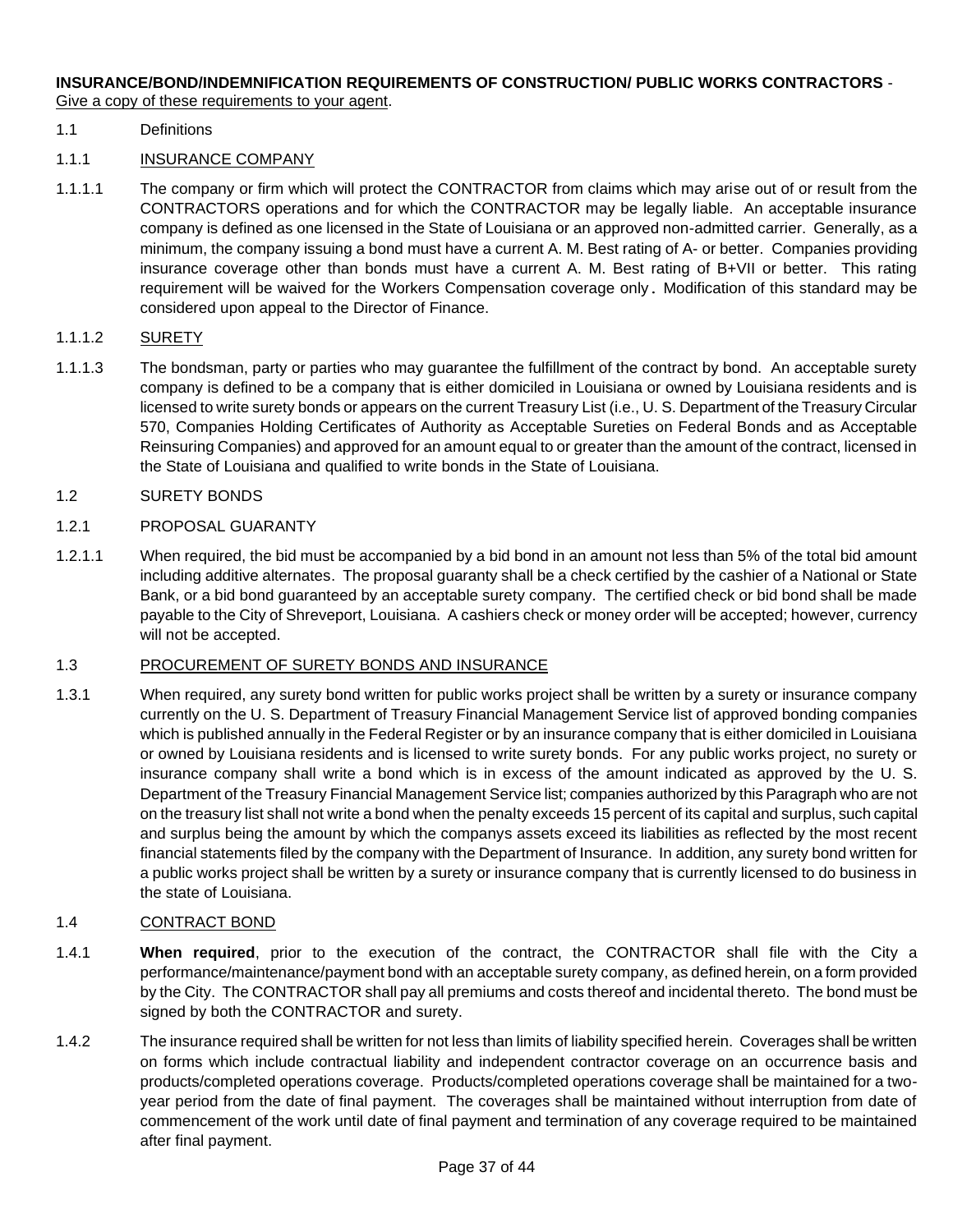#### 1.4.3 PROPERTY INSURANCE

- 1.4.3.1 CONTRACTOR shall obtain at CONTRACTORS cost such property insurance covering the work as may be specified in the Special Provisions of the contract.
- 1.4.3.2 Certificates of insurance on forms provided by City shall be filed with the City prior to commencement of the work. The City has the right to require certified copies of the policies included with the certificates. Evidence that the Authorized Representative signing the Certificate is authorized to bind the insurance company or companies affording coverage may also be required. These certificates and insurance policies required by this shall contain a provision that coverages afforded under the policies will not be materially changed or canceled until at least a 30-day prior written notice has been given to the City by the insurance company. In the event the policies are canceled due to nonpayment of premium, only a 10-day notice will be required. If any of the foregoing insurance coverages are required to remain in force after final payment and are reasonably available, an additional certificate evidencing continuation of such coverages shall be submitted with the final Application for Payment Information concerning reduction of coverage shall be furnished by the CONTRACTOR with reasonable promptness in accordance with the CONTRACTORS information and belief.

#### 2.0 INDEMNIFICATION

- 2.1 To the fullest extent permitted by law, the CONTRACTOR shall indemnify, defend, and hold harmless the City and its agents and employees from and against claims, damages, losses and expenses, including but not limited to attorneys fees, arising out of or resulting from performance of the work, provided that such claim, damage, loss or expense is attributable to bodily injury, sickness, disease or death, or to injury or destruction of tangible property (other than work itself) including loss of use resulting therefrom, but only to the extent caused in whole or in part by negligent acts or omissions of the CONTRACTOR, a subcontractor, anyone directly or indirectly employed by them or anyone for whose acts they may be liable, regardless of whether or not such claim, damage, loss or expense is caused in part by a party indemnified hereunder. Such obligation shall not be construed to negate, abridge, or reduce other rights or obligations of indemnity which would otherwise exist as to a party or person described in this Paragraph.
- 2.2 In claims against any person or entity indemnified under this Paragraph by an employee of the CONTRACTOR, a subcontractor, anyone directly or indirectly employed by them or anyone for whose acts they may be liable, the indemnification obligation under this shall not be limited by a restriction on amount or type of damages, compensation or benefits payable by or for the CONTRACTOR or a subcontractor under workers or workmen compensation acts, disability benefit acts or other employee benefit acts.
- 3.0 USE OF LANDS

#### 3.1 PRESERVATION AND RESTORATION OF RAILWAY PROPERTY

- 3.1.1 The provisions given elsewhere herein, which require the CONTRACTOR to protect property against damage, and which place upon the CONTRACTOR all responsibility for damage to property, injury to persons, and loss, expense, inconvenience, and delay to the owners of property and others, shall be understood to apply in connection with railway lines or railroads the same as in connection with other kinds of property. In the protection of railway lines and railroad, however, the CONTRACTOR will be required to exercise particular care to avoid any damage which might result in train wrecks or in delays in train service. In the performance of work in close proximity to railroad tracks, the Contractor shall consult with the railroad owners or officials in regard to means and methods of conducting the work, and, unless the City orders otherwise, he shall use in the performance of the work means and methods which are not unsatisfactory to said owners or officials, and he shall at his own expense provide such track walkers and flag men as the said owners and officials may deem necessary for the adequate protection of the railroad property and train services.
- 3.1.2 The CONTRACTOR shall be solely and directly responsible to the owners and operators of such properties for any damage, injury, expense, loss, inconvenience or delay which may result from carrying out of the work to be done under this contract, and, if the special provisions so specify, he shall give bond or insurance in the amount therein specified to each corporation, company, partnership, or individual owning or operating any of the properties affected, in guarantee of this responsibility. Any extension of time granted the CONTRACTOR in which to complete the contract shall not relieve him or his surety from this responsibility.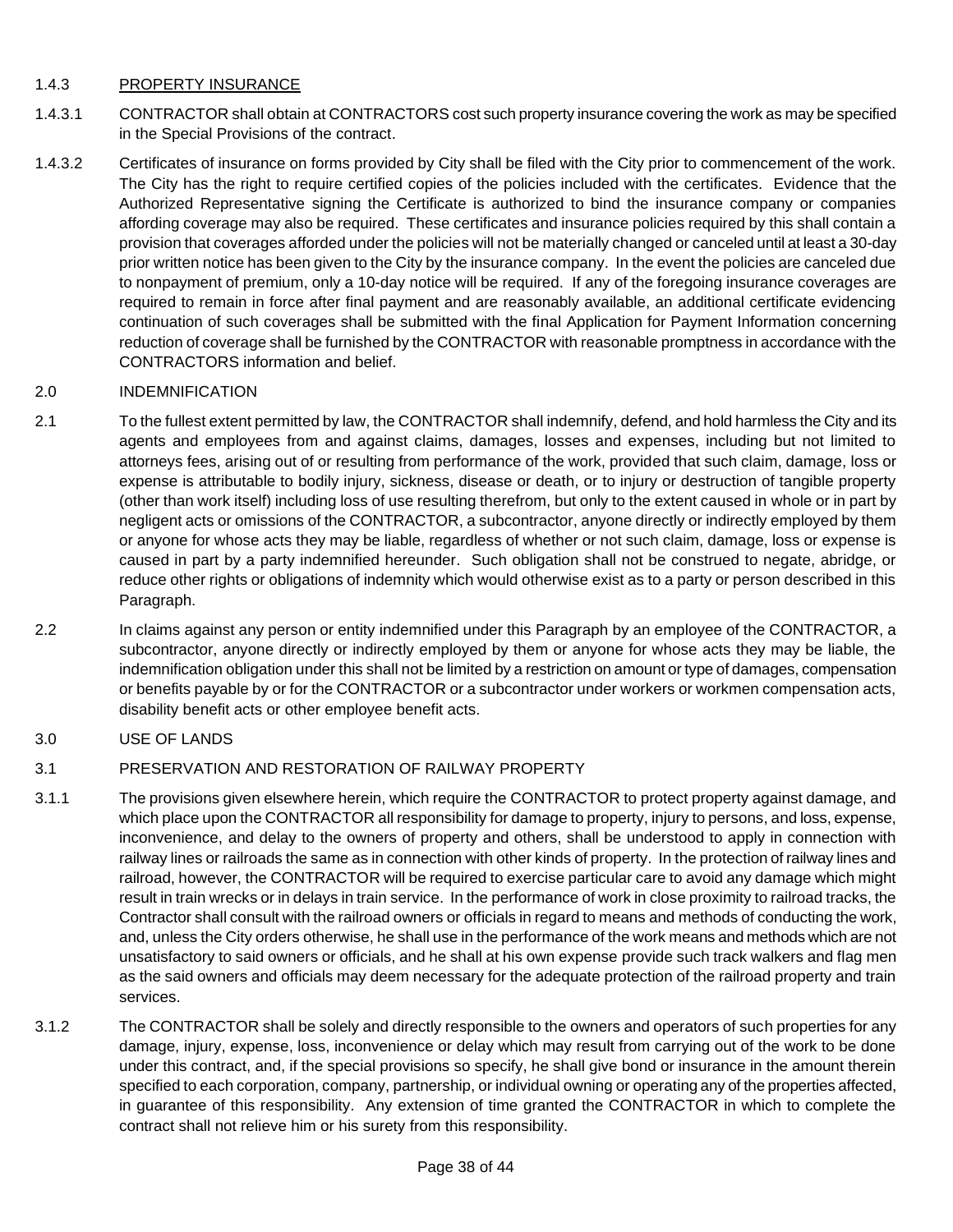#### 4.0 RESPONSIBILITY FOR DAMAGE CLAIMS

#### 4.1 CONTRACTORS RESPONSIBILITY

4.2 Until final written acceptance of the project by the City, the CONTRACTOR shall have the charge and care thereof and shall take every precaution against injury or damage to any part thereof by the action of the elements, or from any other cause, whether arising from the execution or from the non-execution of the work. The CONTRACTOR shall rebuild, repair, restore, and make good all injuries or damages to any portion of the work occasioned by any of the above causes before final acceptance and shall bear the expense thereof except damage to the work due to unforeseeable causes beyond the control of and without the fault or negligence of the CONTRACTOR, including, but not restricted to, acts of God, of the public enemy or of governmental authorities. The CONTRACTOR shall notify in writing his insurer within 10 days of any claim against the project and provide the City with a copy of such notification.

#### 4.3 PERSONAL LIABILITY OF PUBLIC OFFICIALS

4.4 In carrying out the provisions contained herein or in exercising any power or authority granted by this contract, there shall be no personal liability upon any City employee or any official acting for the City, it being understood that in such matters they act as the agents of the City.

#### 4.5 NO WAIVER OF LEGAL RIGHTS

4.6 Inspection by the Engineer or by any of his duly authorized representative, any order, measurement, or certificate by the Engineer; any order by the City for the payment of money, any payment for or acceptance of any work or any extension of time; or any possession taken by the City, shall not operate as a waiver of any provision of the contract; or any power therein reserved to the City or of any right of damages therein provided. Any waiver of any breach of the contract shall not be held to be a waiver of any other or subsequent breach. The City reserves the right to correct any error that may be discovered in any estimate that may have been paid, and to adjust the same to meet the requirements of the contract and specifications. The City reserves the right to claim and recover, by process of law, sums as may be sufficient to correct any error or make good any deficit in the work resulting from such error, dishonesty, or collusion upon conclusive proof of collusion or dishonesty between the CONTRACTOR or his agents and the Engineer or his assistants discovered in the work after final payment has been made.

#### 4.7 THIRD-PARTY LIABILITY.

4.8 It is specifically agreed between the parties executing this contract that it is not intended by any of the provisions of any part of the contract to create in the public or any member thereof a third-party beneficiary hereunder, or to authorize anyone not a party to this contract to maintain a suit for personal injuries or property damages pursuant to the terms or provisions of these specifications.

#### 5.0 INSURANCE REQUIREMENTS

- 5.1 The Contractor shall at its own expense provide and maintain certain insurance in full force and effect at all times during the term of this Agreement and any extensions thereto. Such insurance, at a minimum, must include the following coverages and limits of liability:
- 5.1.1 Commercial General Liability Insurance in an amount not less than a combined single limit of \$1,000,000 per occurrence. **This policy should be endorsed to name the City as an additional insured.** It is the intent of the City that the policy coverage should not be limited by an annual aggregate limitation. If this policy is to be limited by an aggregate annual limitation, the aggregate limitation shall not be less than \$2,000,000 otherwise the contractor must provide a \$1,000,000 per project aggregate applicable for the project specified in this contract. This policy must be endorsed to include coverage for asbestos removal and pollution coverages.
- 5.1.2 Comprehensive Auto Liability Insurance, including hired, rented, or non-owned automobiles, in an amount not less than \$100,000 Per Person and/or \$300,000 per occurrence or a combined single limit of \$300,000 per occurrence. **This policy should be endorsed to name the City as an additional insured.**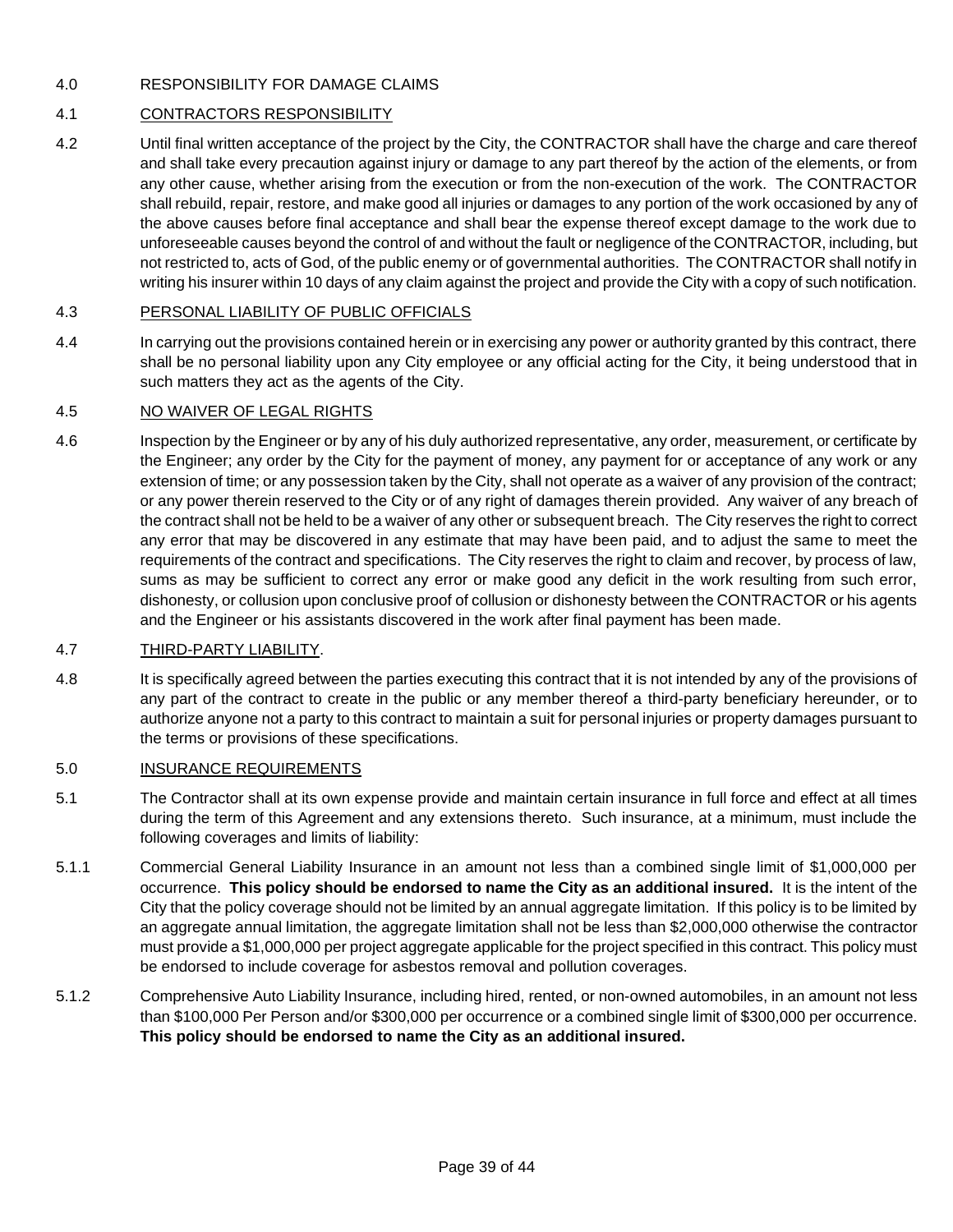- 5.1.3 Workers Compensation Insurance as required by the laws of the State of Louisiana and Employers Liability Insurance in a minimum amount of \$1,000,000. This policy shall contain an Other States Coverage Endorsement. When required by the City, this policy shall also be endorsed to include coverage required by the United States Longshoreman and Harbor Workers Compensation Act and Maritime Coverage. The certificate of insurance required herein, must have the following statement shown in the remark section: This policy for workers compensation protects all members of the insured organization, including an employer, a sole proprietor, a partner or bona fide officer of the insured organization, and all employees.
- 5.1.4 Builders Risk Insurance, for the mutual benefit of the Contractor and the City, to be provided in a reporting policy form or other form acceptable to the City. This policy shall be written on an all-risk basis providing coverage for the building structure and construction machinery and equipment. **This policy shall be endorsed to name the City as an additional insured.**
- 5.2 All coverage provided herein shall be effective under insurance policies issued by solvent insurance carriers qualified to do business in the State of Louisiana and having an A.M. Best Company rating of **B+VII** or better. This rating requirement is waived on workers compensation only. The City reserves the right to inspect any and all insurance policies required pursuant to this Agreement, prior to commencement of the services specified in the Agreement and anytime thereafter.
- 5.3 Proof that such insurance coverage exists shall be furnished to the City by means of a Certificate of Insurance form before any part of the service specified by this Agreement are commenced. The certificate must be issued on a standard certificate of insurance form promulgated by the insurer, the Association for Cooperative Operations and Development (ACORD), the American Association of Insurance Services (AAIS) or the Insurance Services Office (ISO). The said Certificate shall name the City as an additional insured as indicated herein and include a provision that in case of cancellation or any material change in the coverage stated above the City shall be notified thirty (30) days prior to any such change or cancellation. Said provision shall include cancellation for non-payment of premium. The Contractor shall be liable for its subcontractors' insurance coverage of the types and in the amounts stated above and shall furnish the City with copies of such Certificates of Insurance.
- 5.4 The Contractor and all of its insurers shall, in regard to the above stated insurance, waive all right of recovery or subrogation against the City, its officers, agents or employees and its insurance companies.
- 5.5 The Contractor shall be responsible for compliance with all safety rules and regulations of the Federal Occupational Safety and Health Act of 1970 and those of all applicable State Acts, Laws or Regulations during the conduct of the Contractors performance of the Agreement. The Contractor shall indemnify the City for fines, penalties and corrective measures that result from the acts of commission or omission of the Contractor, its subcontractors, if any, agents, employees and assigns and their failure to comply with such safety rules and regulations.
- 5.6 The City will give the Contractor prompt notice in writing if the institution of any suit or proceeding and permit the Contractor to defend same, and will give all needed information, assistance, and authority to enable the Contractor to do so. The Contractor shall similarly give the City immediate notice of any suit or action filed or prompt notice of any claim arising out of the performance of the Contract. The Contractor shall furnish immediately to the City copies of all pertinent papers received by the Contractor.
- 5.7 If any parts of the services specified by this agreement are sublet, similar insurance shall be provided by or on behalf of the subcontractor to cover their operations, and evidence of such insurance, satisfactory to the City, shall be furnished to the City by the Contractor.

#### **BEFORE A CONTRACT WITH THE CITY IS SIGNED BY THE MAYOR OR THE PURCHASING AGENT, YOUR INSURANCE AGENT MUST VERIFY THE CORRECT COVERAGE ON YOUR INSURANCE CERTIFICATE**.

#### **Revised 06/20/18 -Contractor's requirements**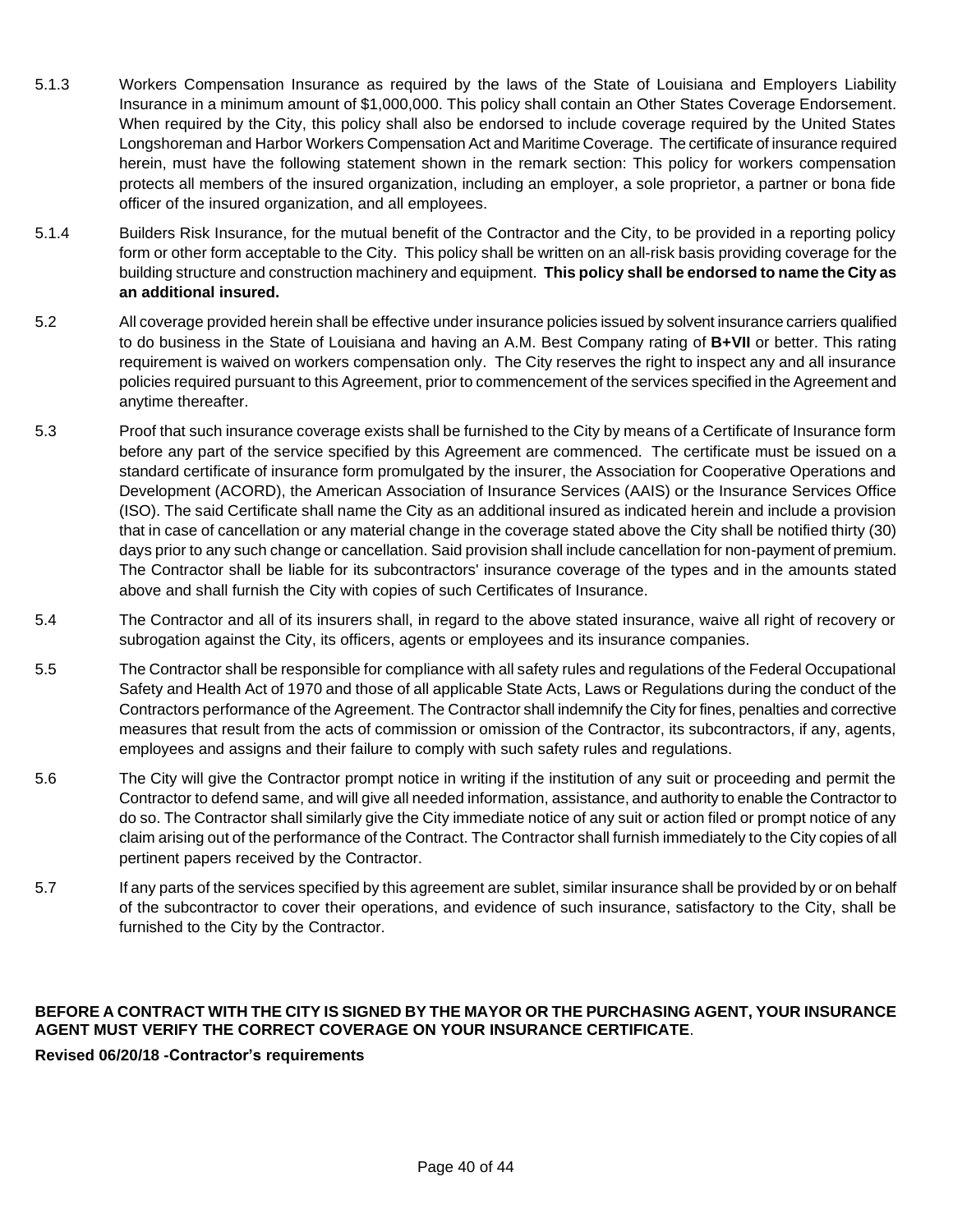



## **ATTESTING THAT ENTITY OR PERSON DOES NOT OWN ADJUDICATED OR LIEN PROPERTY AND DOES NOT OWE OUTSTANDING DEBT TO CITY**

#### **\* \* This affidavit is submitted to document compliance with Shreveport City Code 26-211. \* \***

BEFORE ME, the undersigned Notary Public duly qualified and commissioned, came, and appeared

authorized representative of: with a Federal Tax Identification Number (EIN) of: and with a current email address of: who does hereby state as follows, to-wit:

- 1 Business Entity or Person does not own any property which is adjudicated to the City of Shreveport, Louisiana or which has demolition liens, grass cutting liens, or any other Property Standards liens on it. For purposes of this subsection, the term "own" shall mean to be the last record owner of the property prior to a tax sale or adjudication.
- 2 Business Entity or Person does not own more than twenty-five percent (25%) of a legal entity that owns any property which is adjudicated to the City, or which has demolition liens, grass cutting liens, or any other Property Standards liens on it.
- 3 Business Entity or Person has paid all taxes, licenses, fees, fines, and other charges which are outstanding and due to the City. E.g., false alarm fees, property standard fines, over-due water bills.
- 4 Business Entity or Person will provide written notification to the City's Purchasing Agent no later than the next workday after any of the above statements becomes invalid.
- 5 Upon request of the Purchasing Agent the City reserves the right to require a newly dated/issued Affidavit.

| BY:                                                                                                                                                                             |                                                                                |
|---------------------------------------------------------------------------------------------------------------------------------------------------------------------------------|--------------------------------------------------------------------------------|
|                                                                                                                                                                                 | Printed Name:<br>Title:                                                        |
| <b>SWORN TO AND SUBSCRIBED BEFORE ME</b> , this $\_\_\_$ day of $\_\_\_\_$ , 20                                                                                                 |                                                                                |
| <b>Notary Public</b>                                                                                                                                                            |                                                                                |
| Notary Identification Number or LA Bar Roll Number                                                                                                                              |                                                                                |
| Mail <b>original</b> affidavit <i>via</i> U.S. mail to:<br>or                                                                                                                   | Deliver <i>via</i> other carrier or hand-delivery to:                          |
| <b>Purchasing Division</b><br>P.O. Box 31109   Shreveport, LA 71130<br>Affidavit must be on file in the Purchasing Office before a contract, purchase order or check is issued. | <b>Purchasing Division</b><br>505 Travis St., Suite 610   Shreveport, LA 71101 |

\*\* Form Revised 02-08-2017 \*\*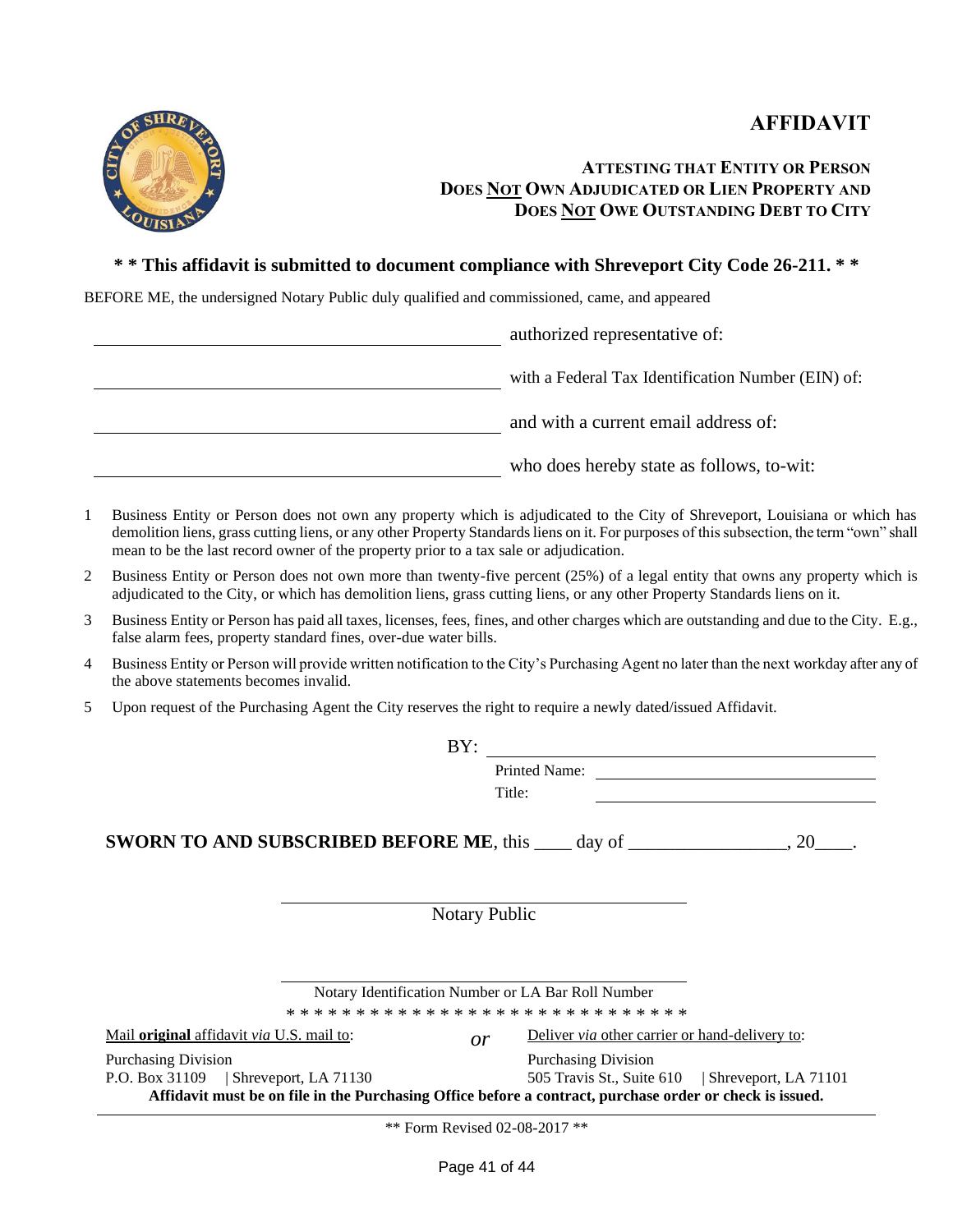## **Appendix 3 City of Shreveport**

## **FELONY CONVICTION/E-VERIFY AFFIDAVIT**

This document must be furnished by the **lowest responsive Bidder** in a separate envelope, or by fax, or e-mail not later than then 10 days after the bid opening. Failure to submit at the specified time may result in the bid being declared as non-responsive. **Do not submit with your IFB document.**

#### IFB Number: \_\_\_\_\_**22-044**\_\_\_\_

**By signing this document in accordance with La. R.S. 38:2227, the appearer, as a Bidder on the above project, does hereby attest that:**

- 1.0 No sole proprietor or individual partner, incorporator, director, manager, officer, organizer, or member who has a minimum of a ten percent (10%) ownership in the bidding entity named below has been convicted of, or has entered a plea of guilty or nolo contendere to any of the following state crimes or equivalent federal crimes:
- 1.1 Public bribery (R.S. 14:118) 1.2 Extortion (R.S. 14:66)
- 1.3 Corrupt influencing (R.S. 14:120) 1.4 Money laundering (R.S. 14:23)
- 2.0 Within the past five years from the project bid date, no sole proprietor or individual partner, incorporator, director, manager, officer, organizer, or member who has a minimum of a ten percent (10%) ownership in the bidding entity named below has been convicted of, or has entered a plea of guilty or nolo contendere to any of the following state crimes or equivalent federal crimes, during the solicitation or execution of a contract or bid awarded pursuant to the provisions of Chapter 10 of Title 38 of the Louisiana Revised Statutes:

| 2.1  | Theft (R.S. 14:67)                        | $2.2\phantom{0}$ | Identity Theft (R.S. 14:67.16)                |  |  |
|------|-------------------------------------------|------------------|-----------------------------------------------|--|--|
| 2.3  | Theft of a business record (R.S.14:67.20) | 2.4              | False accounting (R.S. 14:70)                 |  |  |
| 2.5  | Issuing worthless checks (R.S. 14:71)     | 2.6              | Bank fraud (R.S. 14:71.1)                     |  |  |
| 2.7  | Forgery (R.S. 14:72)                      | 2.8              | Contractors; misapplication of payments (R.S. |  |  |
| ົດ ດ | $Molfononos$ in office $(D, C, 11.121)$   |                  | 14:202)                                       |  |  |

2.9 Malfeasance in office (R.S. 14:134)

#### **3.0 By signing this document in accordance with La. R.S. 38:2212.10, the appearer, as a Bidder on the above project, does hereby attest that:**

- 3.1 The private employer is registered and participates in a status verification system (E-Verify) to verify that all employees in the state of Louisiana are legal citizens of the United States or are legal aliens.
- 3.2 The private employer shall continue, during the term of the contract, to utilize a status verification system to verify the legal status of all new employees in the state of Louisiana.
- 3.3 The private employer shall require all subcontractors to submit to the employer a sworn affidavit verifying compliance with Paragraphs (3.1) and (3.2) of this Subsection.

If evidence is submitted substantiating that a false attestation has been made and the project must be readvertised or the contract cancelled, the awarded entity making the false attestation shall be responsible to the public entity for the cost of rebidding, additional costs due to increased cost of bids and any and all delay costs due to the rebid or cancellation of the contract. **And executes this document as:**

| Company Name: University of the Company Name:   |                                                              |      |  |  |  |
|-------------------------------------------------|--------------------------------------------------------------|------|--|--|--|
|                                                 |                                                              |      |  |  |  |
|                                                 |                                                              |      |  |  |  |
|                                                 |                                                              |      |  |  |  |
| Signature of Authorized Owner or Representative | Title                                                        | Date |  |  |  |
|                                                 |                                                              |      |  |  |  |
| Fax to: 318-673-5408                            | OR E-Mail to: angela.mcnicoll@shreveportla.gov___ (10-23-15) |      |  |  |  |
|                                                 |                                                              |      |  |  |  |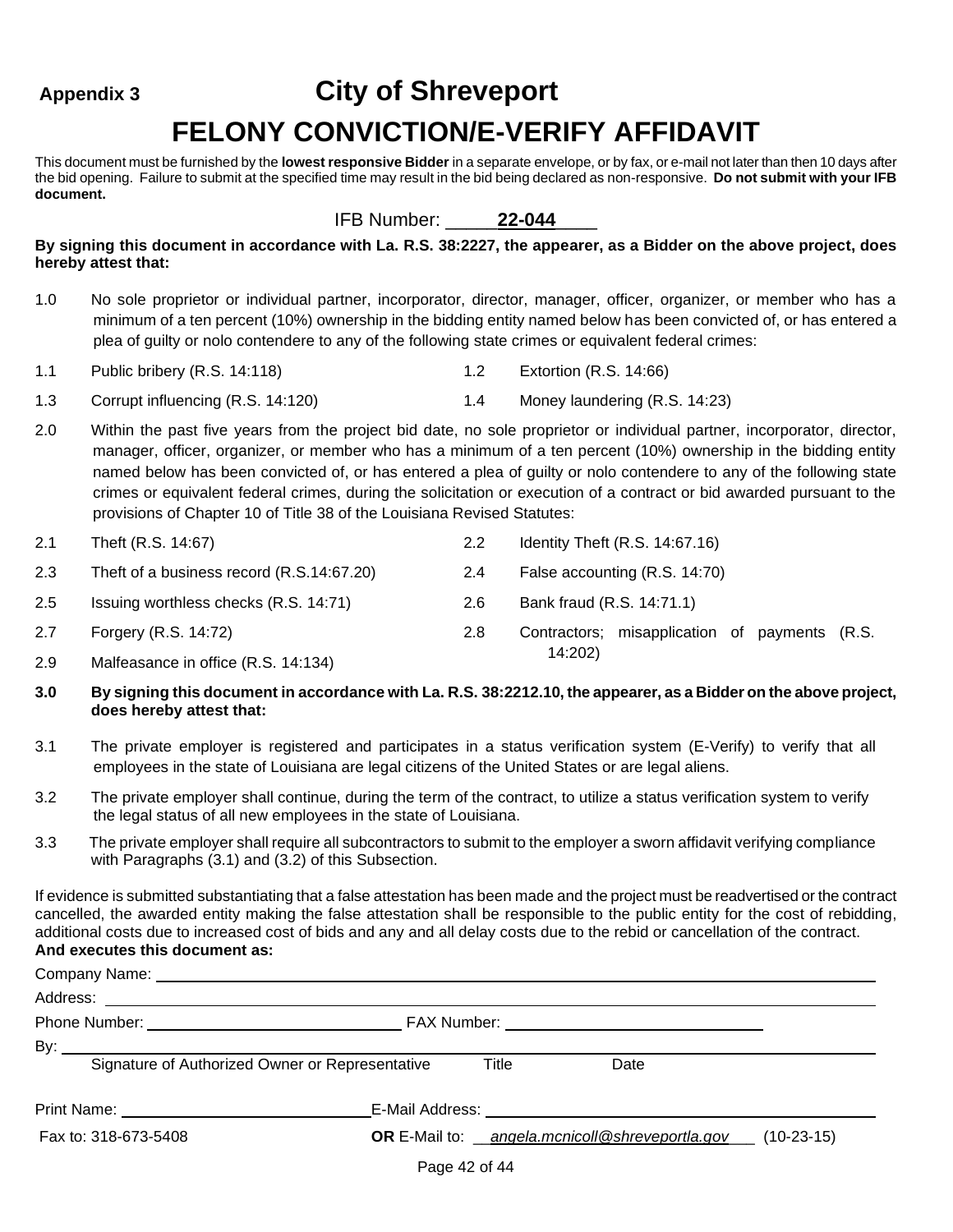|  | ١<br>u |  |
|--|--------|--|
|  |        |  |

\*License #

 $\overline{a}$ 

\*State Contractors License Number or Insert EXEMPTION, IF NOT REQUIRED.

PLEASE RUSH TO:

## **CITY OF SHREVEPORT OFFICE OF THE PURCHASING AGENT 505 Travis Street, Suite 610 SHREVEPORT, LOUISIANA 71101-3042**

**SEALED BIDFOR:**

**IFB Number:** \_\_\_\_\_\_\_\_\_\_**22-044**\_\_\_\_\_\_\_\_\_\_\_\_

**Project Name:**\_\_\_\_\_\_**Valencia Spray Park**\_\_\_

**Opening Date/Time:** \_\_\_\_\_\_\_\_\_\_\_\_\_\_\_\_\_\_\_\_\_\_

**Attention: Use this format on the outside of your container when responding with a paper bid. We do not accept faxed responses for formal solicitations! Revised 12-15-11**